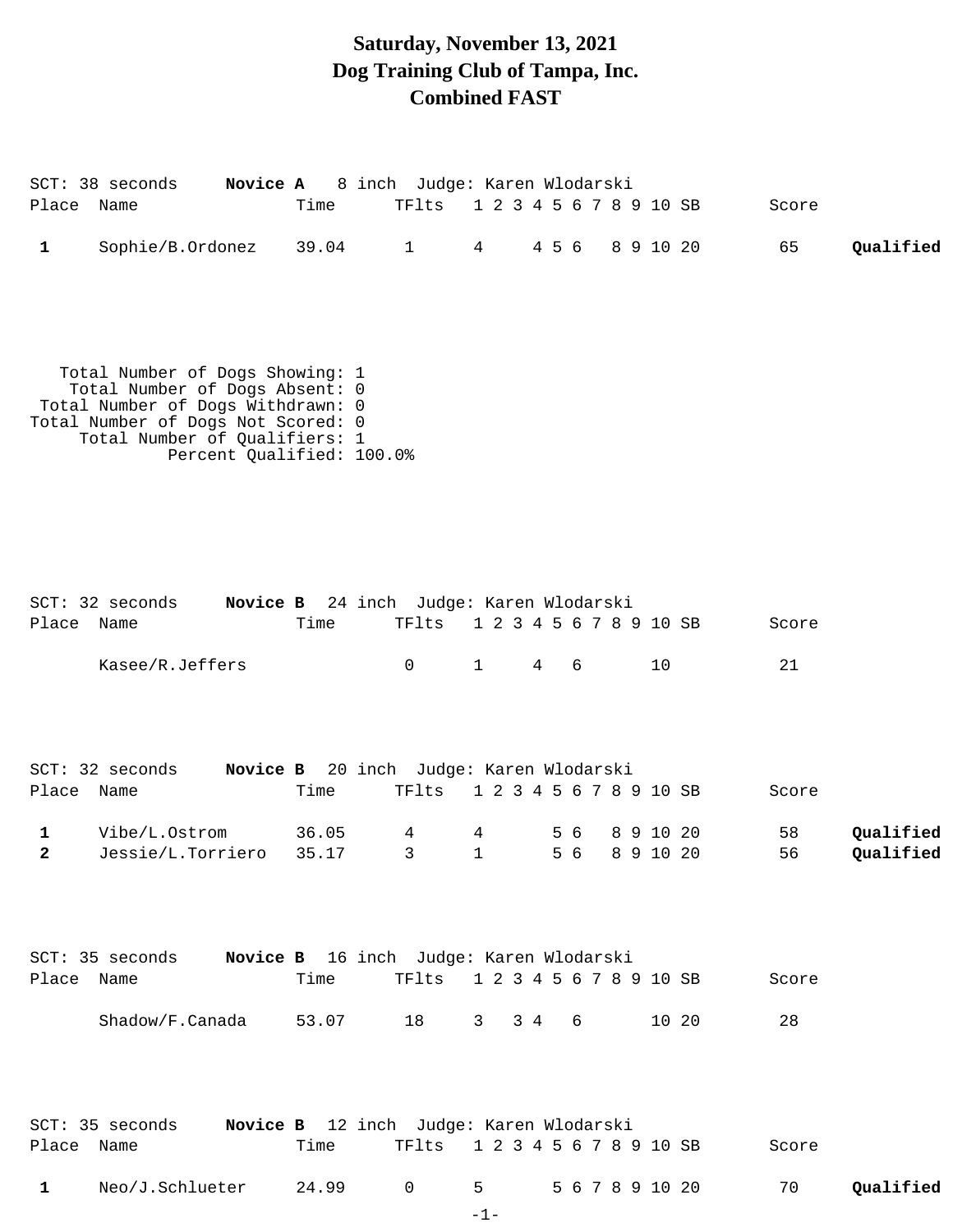| Slick/H.Caldwell | 55.00 |  |  |  |  | -20 | 25 |
|------------------|-------|--|--|--|--|-----|----|
|------------------|-------|--|--|--|--|-----|----|

 Total Number of Dogs Showing: 6 Total Number of Dogs Absent: 0 Total Number of Dogs Withdrawn: 0 Total Number of Dogs Not Scored: 0 Total Number of Qualifiers: 3 Percent Qualified: 50.0%

| Open<br>$SCT: 32$ seconds             |       | 24 inch Choice Judge: Karen Wlodarski   |                         |              |           |   |  |          |                 |  |
|---------------------------------------|-------|-----------------------------------------|-------------------------|--------------|-----------|---|--|----------|-----------------|--|
| Place Name                            | Time  | TFlts                                   | 1 2 3 4 5               |              |           |   |  | 678910SB | Score           |  |
| Oscar/M.Cranford                      | 36.10 | $4\overline{ }$                         | $\overline{2}$          | 3 4          |           | 6 |  |          | 11              |  |
| $SCT: 32$ seconds<br>Open             |       | 24 inch Judge: Karen Wlodarski          |                         |              |           |   |  |          |                 |  |
| Place<br>Name                         | Time  | TFlts                                   | 1 2 3 4 5 6 7 8 9 10 SB |              |           |   |  |          | Score           |  |
| Willow/C.Witt                         | 47.55 | 15                                      | $3^{\circ}$             | $\mathbf{3}$ | 5         |   |  | 10       | 6               |  |
| SCT: 35 seconds<br>Open<br>Place Name | Time  | 16 inch Judge: Karen Wlodarski<br>TFlts | 1 2 3 4 5 6 7 8 9 10 SB |              |           |   |  |          | Score           |  |
| Hero/D.Thomason<br>$\mathbf{1}$       | 33.78 | $\mathsf{O}$                            | $4\overline{ }$         |              | 3 4 5 6 7 |   |  | 9 10 20  | 68<br>Qualified |  |

 Virgil/B.Dumbaugh 30.65 0 5 3 4 6 7 9 10 20 64 **2 Qualified** Mattie/J.Schroeder 33.50 0 5 5 6 7 8 9 10 50

 Total Number of Dogs Showing: 5 Total Number of Dogs Absent: 0 Total Number of Dogs Withdrawn: 0 Total Number of Dogs Not Scored: 0 Total Number of Qualifiers: 2 Percent Qualified: 40.0%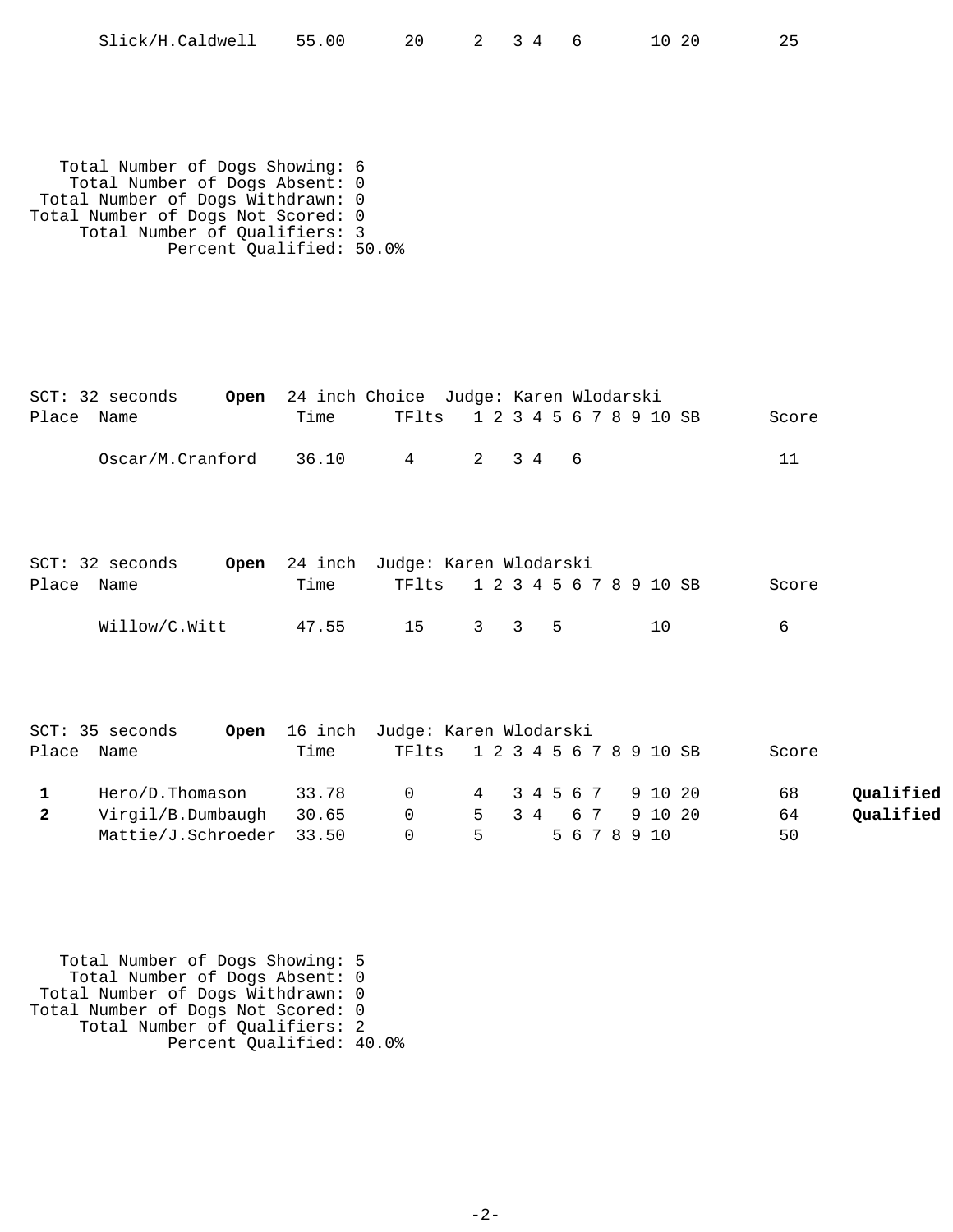|            | SCT: 32 seconds |       | <b>Excellent</b> 24 inch Choice Judge: Karen Wlodarski |        |  |  |  |  |       |
|------------|-----------------|-------|--------------------------------------------------------|--------|--|--|--|--|-------|
| Place Name |                 | Time  | TF1ts 1 2 3 4 5 6 7 8 9 10 SB                          |        |  |  |  |  | Score |
|            | Nolan/B.Kennedy | 42.65 | 10                                                     | 6 3456 |  |  |  |  | 14    |

|              | $SCT: 32$ seconds<br>Excellent |       | 20 inch Judge: Karen Wlodarski |   |                         |             |           |                |       |           |
|--------------|--------------------------------|-------|--------------------------------|---|-------------------------|-------------|-----------|----------------|-------|-----------|
| Place        | Name                           | Time  | TFlts                          |   | 1 2 3 4 5 6 7 8 9 10 SB |             |           |                | Score |           |
|              | Gem/L.Ostrom                   | 29.12 |                                |   | 6 3 4 5 6 7 8 9 10 20   |             |           |                | 78    | Qualified |
| $\mathbf{2}$ | Axl Rose/J.O'Neill             | 38.09 | 6                              | 6 |                         | 3 4 5 6 7 8 |           | 10 20          | 63    | Oualified |
|              | Ms. Tank/C.Schwick             | 37.26 | 5                              | 2 | 34                      |             |           | 1 <sub>0</sub> | 14    |           |
|              | HiJinks/V.Drerup               | 42.59 | 10                             | 2 | 3456                    |             | 8 9 10 20 |                | 57    |           |
|              | Finn/P.Biedron                 | 40.18 | 8                              | 3 | 4                       |             | 8         | 1 O            | 17    |           |
|              | Briar/H.Buck                   | AIS   |                                |   |                         |             |           |                |       |           |

|            | SCT: 35 seconds | <b>Excellent</b> 16 inch Judge: Karen Wlodarski |       |    |                               |     |  |  |  |  |     |  |       |
|------------|-----------------|-------------------------------------------------|-------|----|-------------------------------|-----|--|--|--|--|-----|--|-------|
| Place Name |                 | Time                                            |       |    | TF1ts 1 2 3 4 5 6 7 8 9 10 SB |     |  |  |  |  |     |  | Score |
|            | Caleb/N.Ulerich |                                                 | 49.71 | 14 |                               | 5 3 |  |  |  |  | 1 N |  |       |

 Total Number of Dogs Showing: 7 Total Number of Dogs Absent: 0 Total Number of Dogs Withdrawn: 1 Total Number of Dogs Not Scored: 0 Total Number of Qualifiers: 2 Percent Qualified: 28.6%

|              | SCT: 32 seconds<br>Master | 24 inch Judge: Karen Wlodarski |          |  |  |  |  |                         |       |           |
|--------------|---------------------------|--------------------------------|----------|--|--|--|--|-------------------------|-------|-----------|
| Place        | Name                      | Time                           | TFlts    |  |  |  |  | 1 2 3 4 5 6 7 8 9 10 SB | Score |           |
|              | Ocean/J.Valentovich 29.72 |                                | $\Omega$ |  |  |  |  | 6 3 4 5 6 7 8 9 10 20   | 78    | Qualified |
| $\mathbf{2}$ | Slash/J.Bauder-Heid 29.75 |                                | $\Omega$ |  |  |  |  | 2 2 3 4 5 6 7 8 9 10 20 | 76    | Qualified |
|              | Rex/V.Bridgham            | 32.83                          | 0        |  |  |  |  | 3 3 4 5 6 7 8 9 10 20   | 75    | Qualified |
|              | Markus/P.Mueller          | 35.29                          |          |  |  |  |  | 2 3 4 5 6 8 9 10        | 44    |           |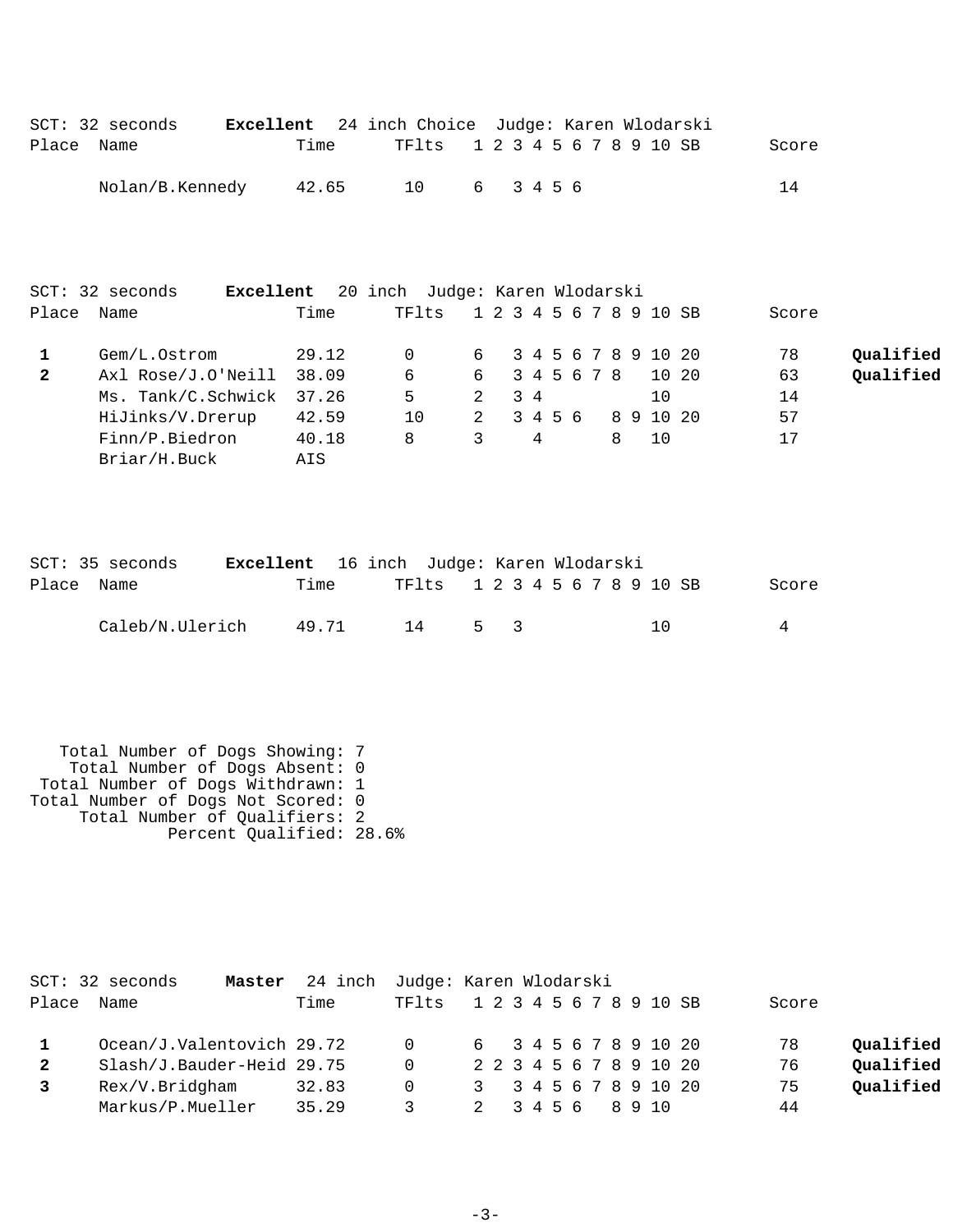| Glory/S.Gonchar | 36.77 |  |  | 8910 | 36 |
|-----------------|-------|--|--|------|----|
|-----------------|-------|--|--|------|----|

| $SCT$ :      | 32 seconds<br>Master | 20 inch | Judge: Karen Wlodarski |    |         |                |                |   |     |    |    |   |                         |     |       |           |
|--------------|----------------------|---------|------------------------|----|---------|----------------|----------------|---|-----|----|----|---|-------------------------|-----|-------|-----------|
| Place        | Name                 | Time    | TFlts                  |    |         |                |                |   |     |    |    |   | 1 2 3 4 5 6 7 8 9 10 SB |     | Score |           |
| 1            | Cash/S.Crotts        | 30.42   | $\Omega$               |    | 6 2     | 3              | 4              |   | 5 6 | 7  | 8  | 9 | 10                      | 20  | 80    | Qualified |
| $\mathbf{2}$ | Raptor!/D.Nagengast  | 30.47   | 0                      |    | 6 2 3   |                | 4              | 5 | -6  | 7  | 8  | 9 | 10                      | 20  | 80    | Qualified |
| 3            | Twist/R.Modder       | 31.48   | 0                      | 6  | 2       | -3             | 4              | 5 | 6   | 7  | -8 | 9 | 10                      | 20  | 80    | Qualified |
| 4            | Kan Du/K.Howe        | 29.85   | 0                      |    | $5 \t2$ | $\overline{3}$ | $\overline{4}$ | 5 | 6   | 7  | 8  | 9 | 10 20                   |     | 79    | Qualified |
|              | Gracie/L.Mace        | 33.02   | 1                      | 6  | -2      | 3              | $\overline{4}$ | 5 | 6   | 78 |    |   | 10                      |     | 50    |           |
|              | Peak/L.Hill          | 31.63   | 0                      | 6  |         |                | $3\quad 4$     |   | 6   | 78 |    |   | 10                      |     | 44    |           |
|              | Joey/J.Russo         |         | $\Omega$               | 2  |         |                |                |   |     |    |    |   | 10                      |     | 12    |           |
|              | Rhett/B.Scott        | 36.78   | 4                      | 6  |         |                | $3\quad 4$     |   | 5 6 |    | 8  |   | 10                      | 20  | 58    |           |
|              | Chase/L.McKenzie     | 36.58   | 4                      | 3  |         |                | $3\quad 4$     |   | 6   |    |    |   | 10                      |     | 22    |           |
|              | Quinn/L.Callahan     | 42.80   | 10                     | 6  |         |                | $3\quad 4$     |   | 5 6 |    |    |   | 10 20                   |     | 44    |           |
|              | Echo/F.Jones         | 27.83   | 0                      | 4  |         |                | 3 4            |   | 56  |    | 78 |   | 9 10                    | 20  | 76    | Qualified |
|              | Gemma/S.Hyde         | 29.40   | 0                      |    | 4 2     | $\overline{3}$ | $\overline{4}$ |   | 5 6 |    |    |   | 9 10                    | 20  | 63    | Qualified |
|              | Rosa/D.Puckett       | Absent  |                        |    |         |                |                |   |     |    |    |   |                         |     |       |           |
|              | Katie/V.Maloney      | 29.83   | $\mathbf 0$            | 6  |         |                | 34             |   | 5 6 | 7  | -8 |   | 10 20                   |     | 69    | Qualified |
|              | Aspen/N.Young        | 34.89   | 2                      | 2  |         |                | $3\quad 4$     |   | 5 6 |    | 8  | 9 | 10                      | 20  | 65    | Qualified |
|              | Bebop/G.Storm        | 33.03   | $\mathbf{1}$           | 6  |         |                | $3 \quad 4$    | 5 | - 6 | 7  | 8  | 9 | 10                      | 20  | 77    | Qualified |
|              | Blu/S. Shafter       | 36.61   | 4                      | 6  |         |                | $3 \quad 4$    | 5 | 6   | 78 |    |   | 10                      | 20  | 65    | Qualified |
|              | Phoenix/D. Lewis     | 28.09   | $\Omega$               | 6  |         |                | $3 \quad 4$    | 5 | 6   | 7  |    | 9 | 10                      | 20  | 70    | Qualified |
|              | Ravyn/F.Jones        | 29.14   | 0                      | 4  |         | 3              | 4              | 5 | 6   | 7  | 8  | 9 | 10                      | 20  | 76    | Qualified |
|              | Beau/L.Mace          | 30.76   | 0                      | 5. | 2       | 3              | 4              | 5 | -6  | 7  | 8  | 9 | 10                      | -20 | 79    | Qualified |

|              | SCT: 35 seconds<br>Master | 16 inch | Judge: Karen Wlodarski |   |      |  |  |  |                         |       |           |
|--------------|---------------------------|---------|------------------------|---|------|--|--|--|-------------------------|-------|-----------|
| Place        | Name                      | Time    | TFlts                  |   |      |  |  |  | 1 2 3 4 5 6 7 8 9 10 SB | Score |           |
|              | Meq/P.Gelb                | 31.63   | $\Omega$               |   |      |  |  |  | 6 2 3 4 5 6 7 8 9 10 20 | 80    | Qualified |
| $\mathbf{2}$ | Charlie Bear/M.Hans 32.67 |         | $\Omega$               | 5 |      |  |  |  | 4 5 6 7 8 9 10 20       | 74    | Qualified |
|              | Amber/V.MacVicar          | 38.20   | 3                      |   | 6 34 |  |  |  | 10 20                   | 48    |           |
|              | Mai Tai/V.Holst           | 36.74   |                        |   |      |  |  |  | 3 2 3 4 6 8 10          | 35    |           |

|              | SCT: 35 seconds<br>Master | 12 inch | Judge: Karen Wlodarski |                         |  |  |  |  |       |           |
|--------------|---------------------------|---------|------------------------|-------------------------|--|--|--|--|-------|-----------|
| Place        | Name                      | Time    | TF1ts                  | 1 2 3 4 5 6 7 8 9 10 SB |  |  |  |  | Score |           |
|              | Joey/F.Canada             | 32.06   | $\overline{0}$         | 6 3 4 5 6 7 8 9 10 20   |  |  |  |  | 78    | Qualified |
| $\mathbf{2}$ | Beyda/J.Shelley           | 36.38   |                        | 6 3 4 5 6 7 8 9 10 20   |  |  |  |  | 77    | Qualified |
|              | Lolo/D.Hartzell           |         | $\Omega$               |                         |  |  |  |  |       |           |
|              | Biscuit/J.Routh           | 45.73   | 10                     | 5 3 4 5 6 8 9 10        |  |  |  |  | 40    |           |
|              | Obi Wan/E.Dobber          | Absent  |                        |                         |  |  |  |  |       |           |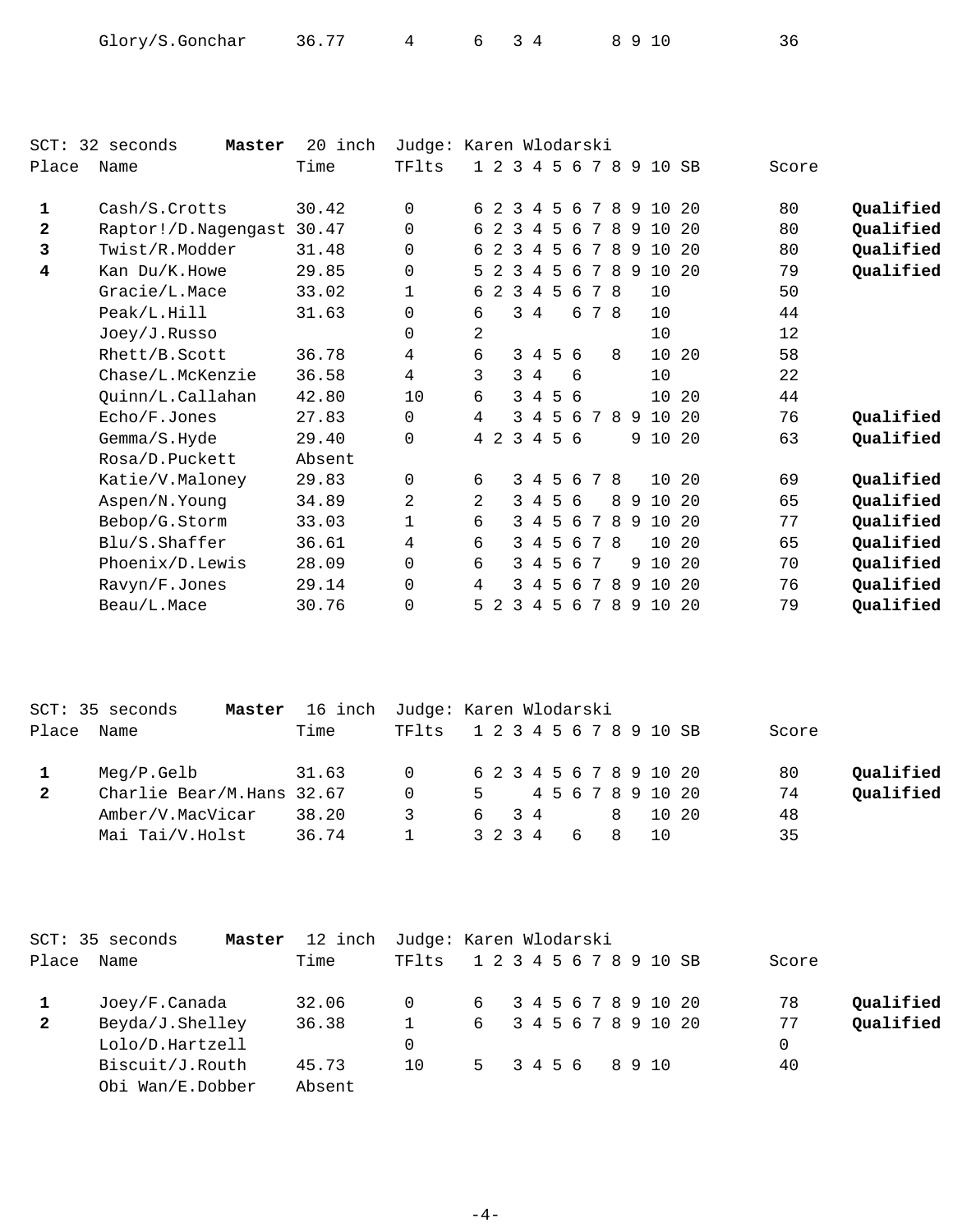| SCT: 38 seconds   | Master 8 inch Judge: Karen Wlodarski |           |                               |       |           |
|-------------------|--------------------------------------|-----------|-------------------------------|-------|-----------|
| Place Name        | Time                                 |           | TF1ts 1 2 3 4 5 6 7 8 9 10 SB | Score |           |
| Desmond/B.Kennedy | 38.89                                | $\bigcap$ | 6 34567891020                 | 78    | Qualified |
| Zap/J.Taugher     | 32.04                                | $\cap$    | 3 3 4 5 6 7 8 10              | 46    |           |

 Total Number of Dogs Showing: 34 Total Number of Dogs Absent: 2 Total Number of Dogs Withdrawn: 0 Total Number of Dogs Not Scored: 0 Total Number of Qualifiers: 21 Percent Qualified: 61.8%

|            | $SCT: 38$ seconds | Novice Pref 12 inch Judge: Karen Wlodarski |                               |  |  |       |           |
|------------|-------------------|--------------------------------------------|-------------------------------|--|--|-------|-----------|
| Place Name |                   | Time                                       | TF1ts 1 2 3 4 5 6 7 8 9 10 SB |  |  | Score |           |
|            | 1 Flurry/K.Lucey  | 32.45                                      | 0 5 4 5 6 7 8 9 10 20         |  |  | 74    | Oualified |

 Total Number of Dogs Showing: 1 Total Number of Dogs Absent: 0 Total Number of Dogs Withdrawn: 0 Total Number of Dogs Not Scored: 0 Total Number of Qualifiers: 1 Percent Qualified: 100.0%

| SCT: 35 seconds            |       | <b>Open Pref</b> 20 inch Judge: Karen Wlodarski |      |  |     |       |           |
|----------------------------|-------|-------------------------------------------------|------|--|-----|-------|-----------|
| Place Name                 | Time  | TF1ts 1 2 3 4 5 6 7 8 9 10 SB                   |      |  |     | Score |           |
| Emmitt/J.Poulton           | 29.64 | 0 4 3 4 5 6 7 8 9 10 20                         |      |  |     | 76    | Qualified |
| Kai/Y.Okazato              |       | $\Omega$                                        | 6 34 |  | 1 O | 23    |           |
| Sollie/K.Himmelfarb Absent |       |                                                 |      |  |     |       |           |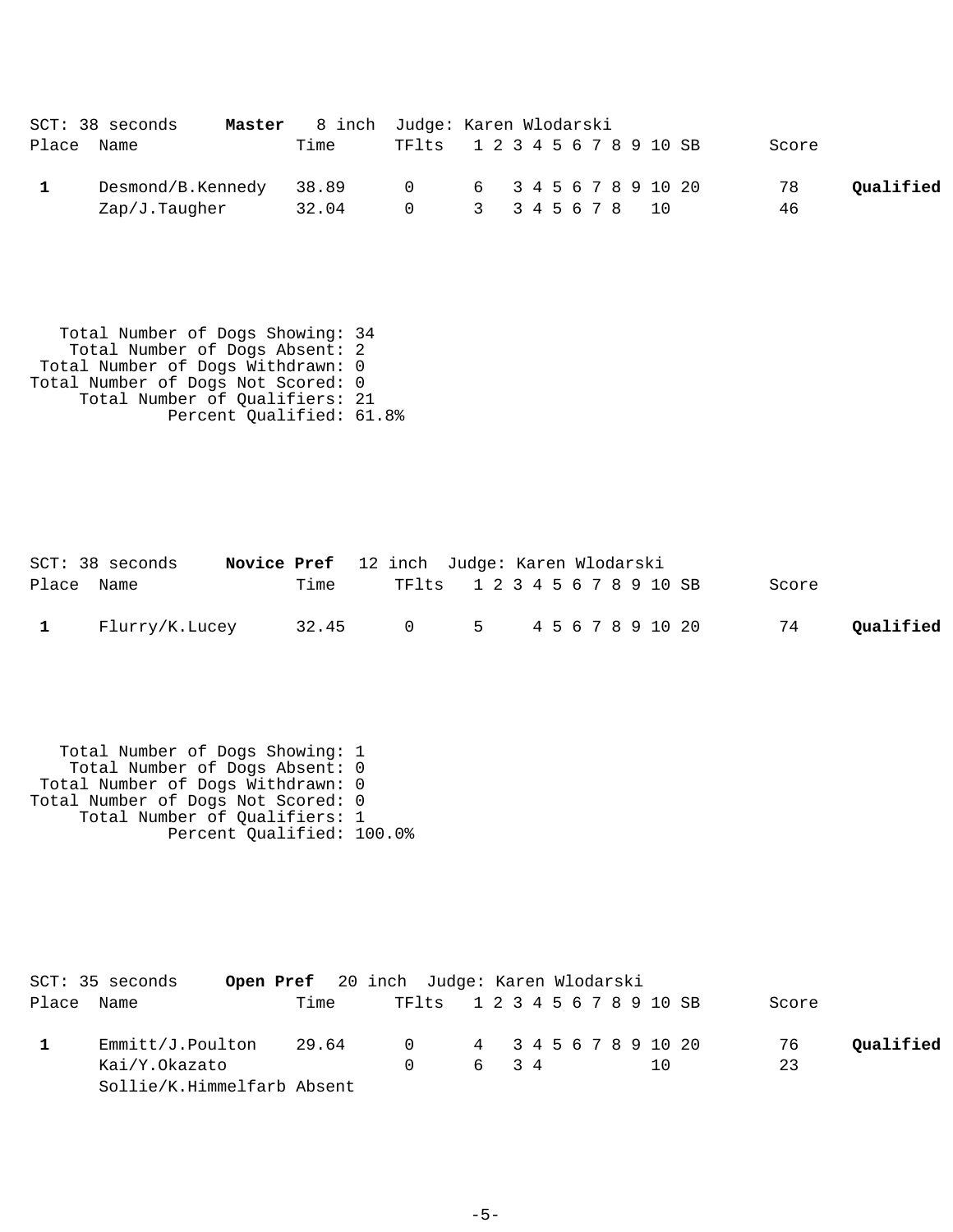|            | SCT: 38 seconds    | <b>Open Pref</b> 12 inch Judge: Karen Wlodarski |      |                               |  |                 |  |  |       |
|------------|--------------------|-------------------------------------------------|------|-------------------------------|--|-----------------|--|--|-------|
| Place Name |                    |                                                 | Time | TF1ts 1 2 3 4 5 6 7 8 9 10 SB |  |                 |  |  | Score |
|            | Sampson/R.Skukalek |                                                 |      |                               |  | 3 3 4 6 8 10 20 |  |  | 34    |

 Total Number of Dogs Showing: 3 Total Number of Dogs Absent: 1 Total Number of Dogs Withdrawn: 0 Total Number of Dogs Not Scored: 0 Total Number of Qualifiers: 1 Percent Qualified: 33.3%

|            | SCT: 35 seconds | <b>Excellent Pref</b> 20 inch Judge: Karen Wlodarski |                               |       |  |  |  |    |  |       |
|------------|-----------------|------------------------------------------------------|-------------------------------|-------|--|--|--|----|--|-------|
| Place Name |                 | Time                                                 | TF1ts 1 2 3 4 5 6 7 8 9 10 SB |       |  |  |  |    |  | Score |
|            | Kipper/J.Baker  | 31.14                                                | $\cap$                        | 5 3 4 |  |  |  | 10 |  | 2.2.  |

|            | SCT: 41 seconds  | <b>Excellent Pref</b> 4 inch Judge: Karen Wlodarski |                               |                |       |       |
|------------|------------------|-----------------------------------------------------|-------------------------------|----------------|-------|-------|
| Place Name |                  | Time                                                | TF1ts 1 2 3 4 5 6 7 8 9 10 SB |                |       | Score |
|            | Sir Gio/C.Little | 53.03                                               | 12                            | $\overline{a}$ | 8 1 O | 1 N   |

 Total Number of Dogs Showing: 2 Total Number of Dogs Absent: 0 Total Number of Dogs Withdrawn: 0 Total Number of Dogs Not Scored: 0 Total Number of Qualifiers: 0 Percent Qualified: 0.0%

| SCT: 35 seconds                                 | Master Pref 20 inch Judge: Karen Wlodarski |      |                               |       |  |  |  |  |       |           |
|-------------------------------------------------|--------------------------------------------|------|-------------------------------|-------|--|--|--|--|-------|-----------|
| Place Name                                      |                                            | Time | TF1ts 1 2 3 4 5 6 7 8 9 10 SB |       |  |  |  |  | Score |           |
| Maverick/S.Crotts 29.94 0 6 3 4 5 6 7 8 9 10 20 |                                            |      |                               |       |  |  |  |  | 78    | Oualified |
|                                                 |                                            |      |                               | $-6-$ |  |  |  |  |       |           |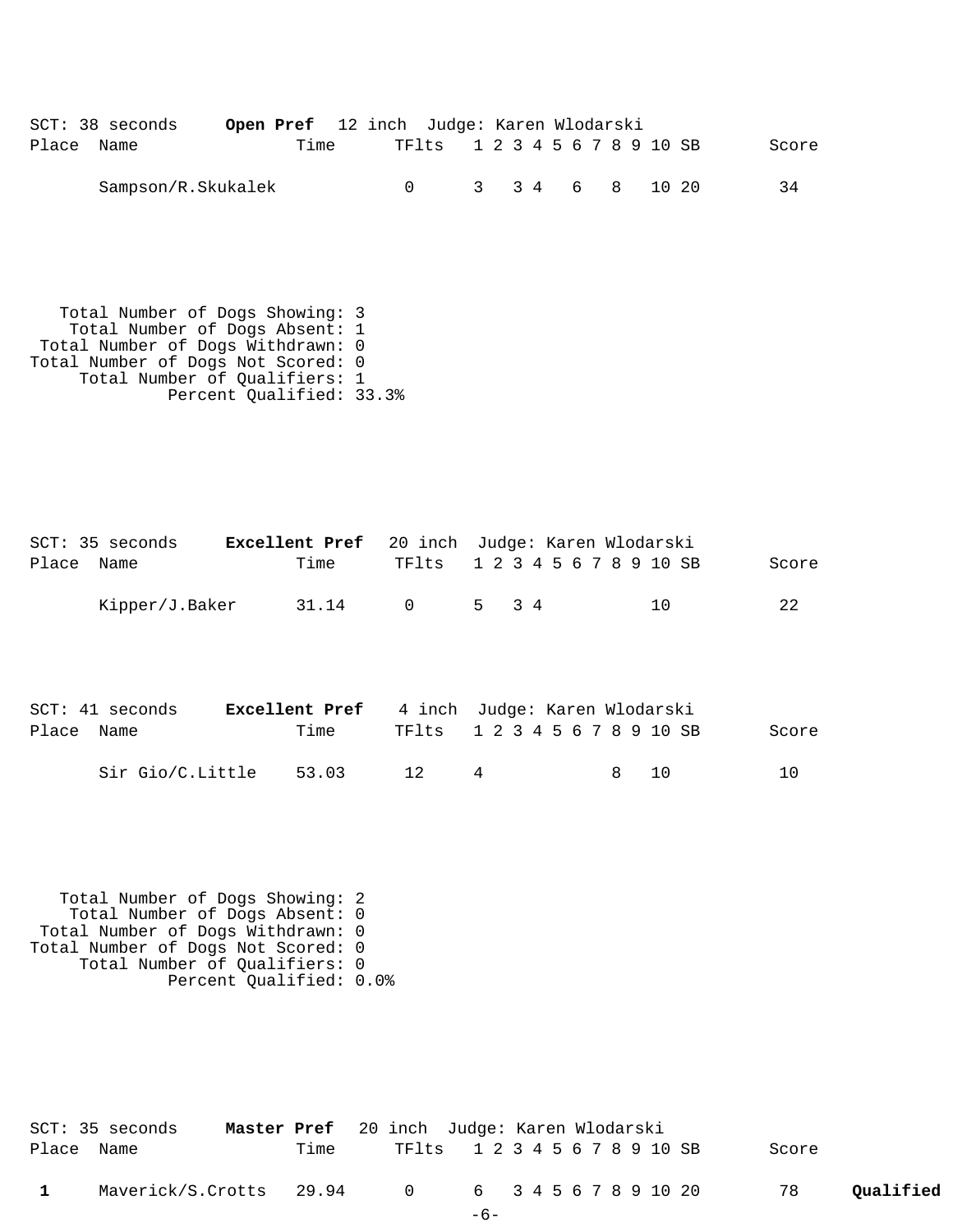|              | Cane/L.Hill                                                                                                                                                                                               | 39.61               | 4                                                   | 3                               | 3 4 5 6               | 8          | 10                      | 35       |           |
|--------------|-----------------------------------------------------------------------------------------------------------------------------------------------------------------------------------------------------------|---------------------|-----------------------------------------------------|---------------------------------|-----------------------|------------|-------------------------|----------|-----------|
| Place Name   | SCT: 35 seconds                                                                                                                                                                                           | Master Pref<br>Time | 16 inch Judge: Karen Wlodarski<br>TFlts             |                                 |                       |            | 1 2 3 4 5 6 7 8 9 10 SB | Score    |           |
| 1            | Teddi Bear/L.Griffi 36.92<br>Riot/L.Hill                                                                                                                                                                  |                     | $\mathbf 1$<br>$\Omega$                             | 6                               | 4 2 3 4 5 6<br>3 4 5  |            | 8 9 10 20<br>10         | 70<br>28 | Qualified |
| Place Name   | SCT: 38 seconds                                                                                                                                                                                           | Time                | Master Pref 12 inch Judge: Karen Wlodarski<br>TFlts |                                 |                       |            | 1 2 3 4 5 6 7 8 9 10 SB | Score    |           |
| $\mathbf{1}$ | Boxster/S.Flowers<br>Jessie/K.Jones                                                                                                                                                                       | 34.28<br>41.52      | 0<br>$\mathbf{3}$                                   | $4\overline{ }$<br>$\mathbf{3}$ | $\mathbf{3}$          | 6 7 8 9 10 | 4 5 6 7 8 9 10 20       | 73<br>43 | Qualified |
| Place Name   | SCT: 38 seconds                                                                                                                                                                                           | Master Pref<br>Time | 8 inch Judge: Karen Wlodarski<br>TFlts              |                                 |                       |            | 1 2 3 4 5 6 7 8 9 10 SB | Score    |           |
|              | Pepper/S.Berckmans<br>Tiger/S.Berckmans                                                                                                                                                                   | 45.18               | 0<br>7                                              | 2<br>5 <sub>5</sub>             | $3\quad 4$<br>3 4 5 6 |            | 10<br>10 20             | 19<br>46 |           |
| Place        | SCT: 41 seconds<br>Name                                                                                                                                                                                   | Master Pref<br>Time | 4 inch Judge: Karen Wlodarski<br>TFlts              |                                 |                       |            | 1 2 3 4 5 6 7 8 9 10 SB | Score    |           |
|              | Sterling/V.MacVicar                                                                                                                                                                                       |                     | $\mathbf 0$                                         |                                 |                       |            |                         | 0        |           |
|              | Total Number of Dogs Showing: 9<br>Total Number of Dogs Absent: 0<br>Total Number of Dogs Withdrawn: 0<br>Total Number of Dogs Not Scored: 0<br>Total Number of Qualifiers: 3<br>Percent Qualified: 33.3% |                     |                                                     |                                 |                       |            |                         |          |           |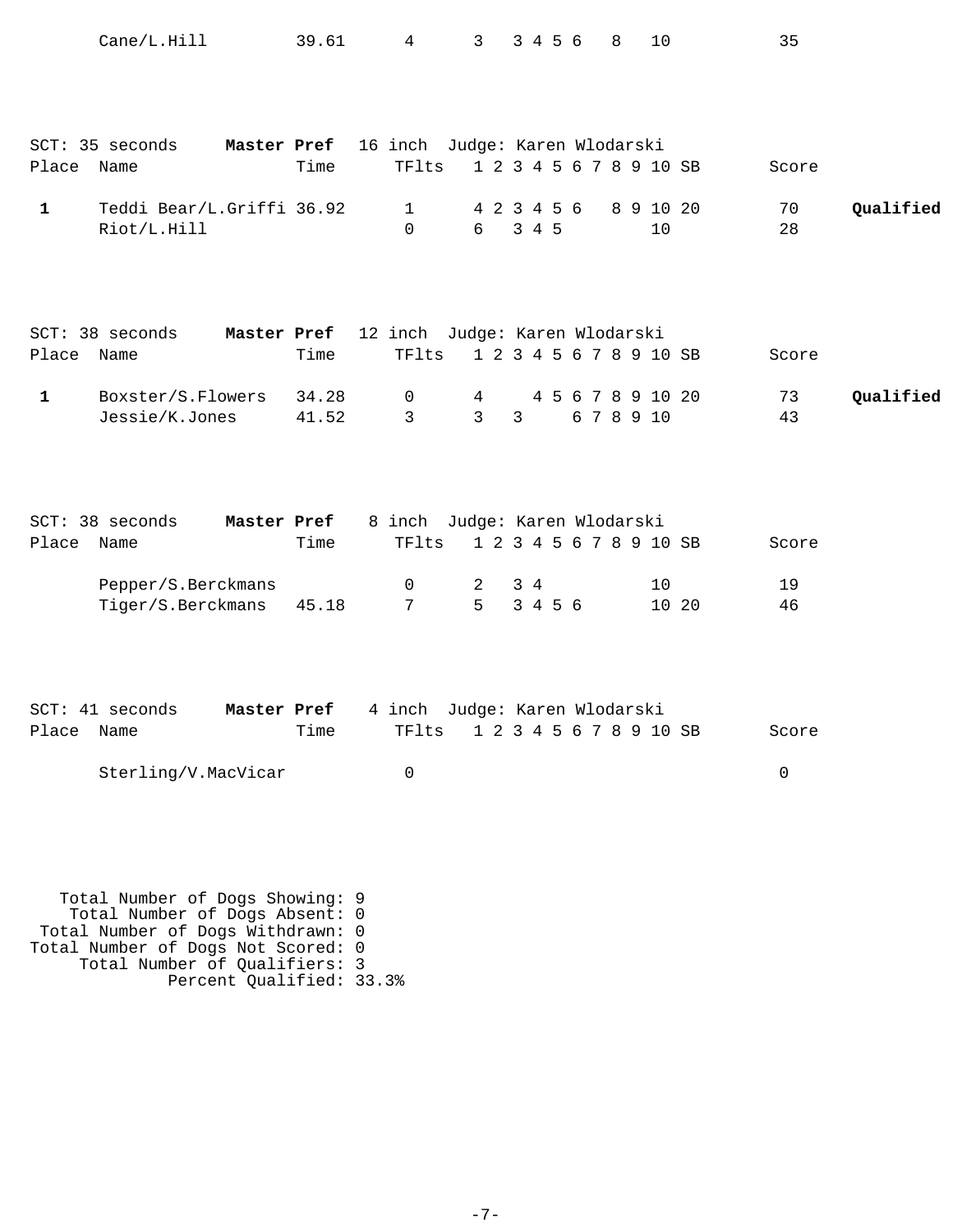#### **Saturday, November 13, 2021 Dog Training Club of Tampa, Inc. Novice Standard**

Distance: 142 yards SCT: 82 seconds **Novice A** 8 inch Judge: Karen Wlodarski Place Name Time TFlts RFlts WCFlts TblFlts E/F Score Sophie/B.Ordonez 68.44 0 4 4 0 3 Elim Total Number of Dogs Showing: 1 Total Number of Dogs Absent: 0 Total Number of Dogs Withdrawn: 0 Total Number of Dogs Not Scored: 0 Total Number of Qualifiers: 0 Percent Qualified: 0.0% Distance: 144 yards SCT: 70 seconds **Novice B** 24 inch Judge: Karen Wlodarski Place Name Time TFlts RFlts WCFlts TblFlts E/F Score Kasee/R.Jeffers 68.15 0 1 3 0 2 Elim Distance: 144 yards SCT: 69 seconds **Novice B** 20 inch Judge: Karen Wlodarski Place Name Time TFlts RFlts WCFlts TblFlts E/F Score Marley/S.McLarnon No Time  $2 \t 1 \t 0 \t 1$  Elim

Distance: 143 yards SCT: 72 seconds **Novice B** 16 inch Judge: Karen Wlodarski Place Name Time TFlts RFlts WCFlts TblFlts E/F Score Pete/C.Dostal 81.54 9 3 2 2 4 Elim

|            |                 | Distance: 142 yards SCT: 76 seconds |  |                                                    | Novice B 12 inch Judge: Karen Wlodarski |           |
|------------|-----------------|-------------------------------------|--|----------------------------------------------------|-----------------------------------------|-----------|
| Place Name |                 | Time                                |  | TFlts RFlts WCFlts TblFlts E/F                     | Score                                   |           |
|            | 1 Ty/K.Schrimpf | 61.68 0 0 0                         |  | $\begin{array}{ccc} & & & 0 & \quad & \end{array}$ | 100                                     | Qualified |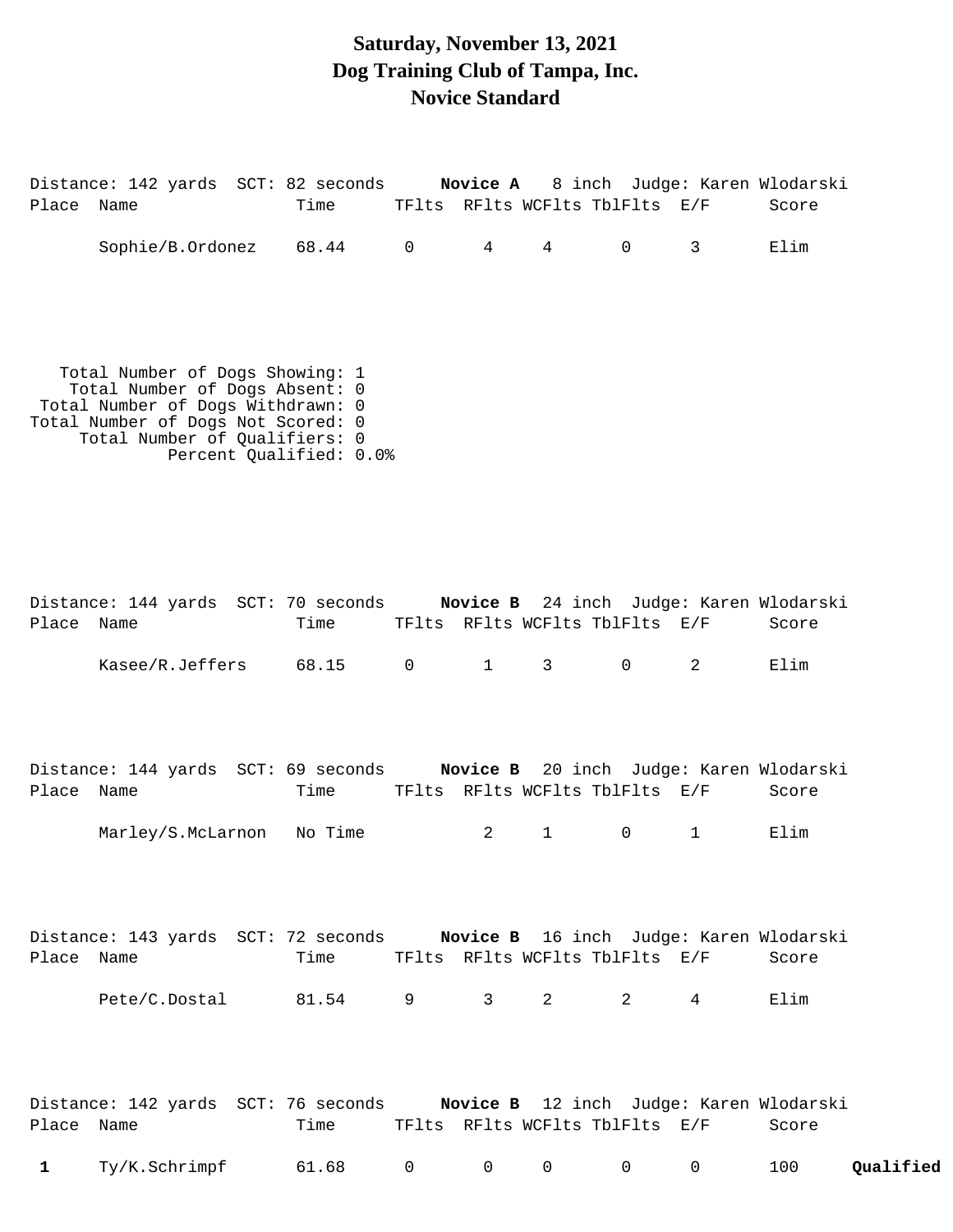|       | Swagger/S.Archer                                                           | No Time |                | 1                              | 0                              | $\mathbf 0$ | $\mathbf{1}$ | Elim  |
|-------|----------------------------------------------------------------------------|---------|----------------|--------------------------------|--------------------------------|-------------|--------------|-------|
|       | Slick/H.Caldwell 81.45                                                     |         | 5 <sub>5</sub> | $\mathbf{1}$                   | $\mathbf 0$                    | $\mathbf 0$ | $\mathbf{1}$ | Elim  |
|       |                                                                            |         |                |                                |                                |             |              |       |
|       |                                                                            |         |                |                                |                                |             |              |       |
|       |                                                                            |         |                |                                |                                |             |              |       |
|       |                                                                            |         |                |                                |                                |             |              |       |
|       | Distance: 142 yards SCT: 82 seconds Novice B 8 inch Judge: Karen Wlodarski |         |                |                                |                                |             |              |       |
|       |                                                                            |         |                |                                |                                |             |              |       |
| Place | Name                                                                       | Time    |                |                                | TFlts RFlts WCFlts TblFlts E/F |             |              | Score |
|       |                                                                            |         |                |                                |                                |             |              |       |
|       | Rosie/E.Floro                                                              | 78.79   | $\overline{0}$ | $3 \left( \frac{1}{2} \right)$ | 1                              | $\mathbf 0$ | $\mathbf{1}$ | Elim  |
|       |                                                                            |         |                |                                |                                |             |              |       |
|       |                                                                            |         |                |                                |                                |             |              |       |
|       |                                                                            |         |                |                                |                                |             |              |       |
|       |                                                                            |         |                |                                |                                |             |              |       |
|       |                                                                            |         |                |                                |                                |             |              |       |

 Total Number of Dogs Showing: 7 Total Number of Dogs Absent: 0 Total Number of Dogs Withdrawn: 0 Total Number of Dogs Not Scored: 0 Total Number of Qualifiers: 1 Percent Qualified: 14.3%

|            | Distance: 144 yards SCT: 75 seconds |      |  |                                | Novice Pref 20 inch Judge: Karen Wlodarski |
|------------|-------------------------------------|------|--|--------------------------------|--------------------------------------------|
| Place Name |                                     | Time |  | TFlts RFlts WCFlts TblFlts E/F | Score                                      |
|            | $Emmitz/J.Poulton$ 84.05 9 0 1 0 2  |      |  |                                | Flim                                       |

|            | Distance: 143 yards SCT: 77 seconds |             |  |                                              | Novice Pref 12 inch Judge: Karen Wlodarski |
|------------|-------------------------------------|-------------|--|----------------------------------------------|--------------------------------------------|
| Place Name |                                     | Time        |  | TFlts RFlts WCFlts TblFlts E/F               | Score                                      |
|            | Flurry/K.Lucey                      | 78.06 1 0 0 |  | $\begin{array}{ccc} & & 0 & & 1 \end{array}$ | Elim                                       |

 Total Number of Dogs Showing: 2 Total Number of Dogs Absent: 0 Total Number of Dogs Withdrawn: 0 Total Number of Dogs Not Scored: 0 Total Number of Qualifiers: 0 Percent Qualified: 0.0%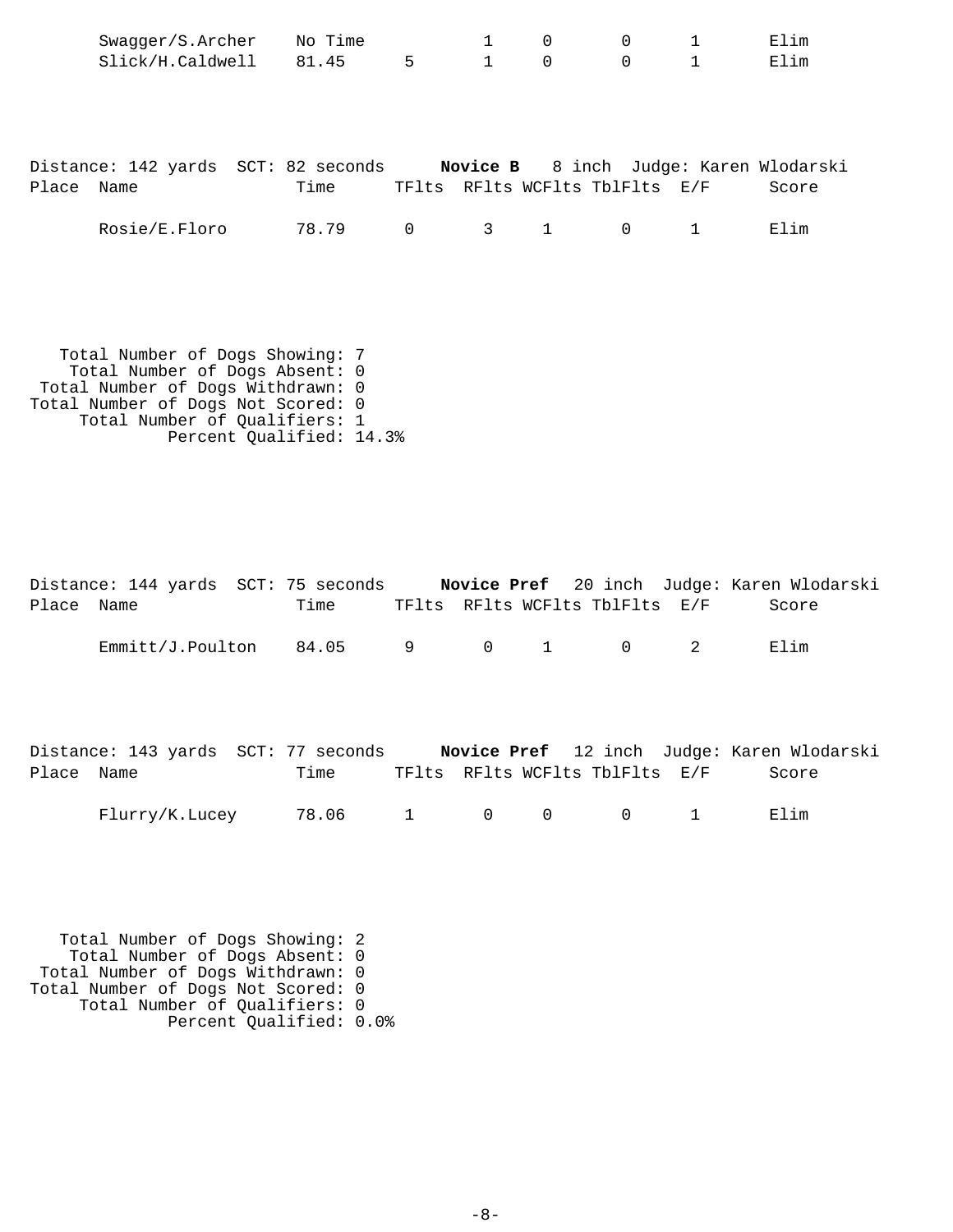# **Saturday, November 13, 2021 Dog Training Club of Tampa, Inc. Open Standard**

| Place Name   | Distance: 170 yards  SCT: 69 seconds                                    | Time           |             |              |                  | TFlts RFlts WCFlts TblFlts E/F |              | Open 24 inch Choice Judge: Karen Wlodarski<br>Score |           |
|--------------|-------------------------------------------------------------------------|----------------|-------------|--------------|------------------|--------------------------------|--------------|-----------------------------------------------------|-----------|
|              | Oscar/M.Cranford                                                        | No Time        |             | $\mathbf{1}$ | $\mathbf{1}$     | $\mathbf 0$                    | 3            | Elim                                                |           |
|              |                                                                         |                |             |              |                  |                                |              |                                                     |           |
|              | Distance: 170 yards SCT: 72 seconds                                     |                |             |              |                  |                                |              | Open 24 inch Judge: Karen Wlodarski                 |           |
| Place Name   |                                                                         | Time           |             |              |                  | TFlts RFlts WCFlts TblFlts E/F |              | Score                                               |           |
|              | Belle/M.Briant                                                          | No Time        |             | 1            | 2                | 0                              | 1            | Elim                                                |           |
|              | Willow/C.Witt                                                           | 64.00          | $\mathbf 0$ | $\mathbf{1}$ | $\mathbf{1}$     | $\Omega$                       | $\mathbf{1}$ | Elim                                                |           |
|              | Distance: 170 yards SCT: 69 seconds                                     |                |             |              |                  |                                |              | Open 20 inch Judge: Karen Wlodarski                 |           |
| Place Name   |                                                                         | Time           |             |              |                  | TFlts RFlts WCFlts TblFlts E/F |              | Score                                               |           |
|              |                                                                         |                |             |              |                  |                                |              |                                                     |           |
| $\mathbf{1}$ | Finn/P.Biedron<br>Pippa/N.DePetris                                      | 65.97<br>56.69 | 0<br>0      | 0<br>2       | $\mathbf 1$<br>1 | 0<br>0                         | 0<br>1       | 95<br>Elim                                          | Qualified |
|              | Jessie/L.Torriero                                                       | No Time        |             | 3            | 0                | $\mathbf 0$                    | $\mathbf 1$  | Elim                                                |           |
|              | Petty/J.Bauder-Heid 66.27                                               |                | 0           | 2            | $\mathbf{1}$     | $\mathbf{1}$                   | 0            | Elim                                                |           |
|              | Distance: 168 yards SCT: 72 seconds Open 16 inch Judge: Karen Wlodarski |                |             |              |                  |                                |              |                                                     |           |
| Place Name   |                                                                         | Time           |             |              |                  | TFlts RFlts WCFlts TblFlts E/F |              | Score                                               |           |
| 1            | Hero/D.Thomason                                                         | 46.88          | 0           | 1            | $\mathbf 0$      | 0                              | 0            | 95                                                  | Qualified |
|              | Shadow/F.Canada                                                         | 88.08          | 32          | 1            | 0                | 0                              | 0            | 63                                                  |           |
|              | Distance: 166 yards SCT: 76 seconds                                     |                |             | Open         |                  |                                |              | 12 inch Judge: Karen Wlodarski                      |           |
| Place        | Name                                                                    | Time           |             |              |                  | TFlts RFlts WCFlts TblFlts     | E/F          | Score                                               |           |
|              | Pistol/G.Harrell                                                        | No Time        |             | 2            | 1                | 0                              | 2            | Elim                                                |           |
|              | Rave/J.Valloze                                                          | No Time        |             | $\mathbf{1}$ | 2                | $\Omega$                       | 3            | Elim                                                |           |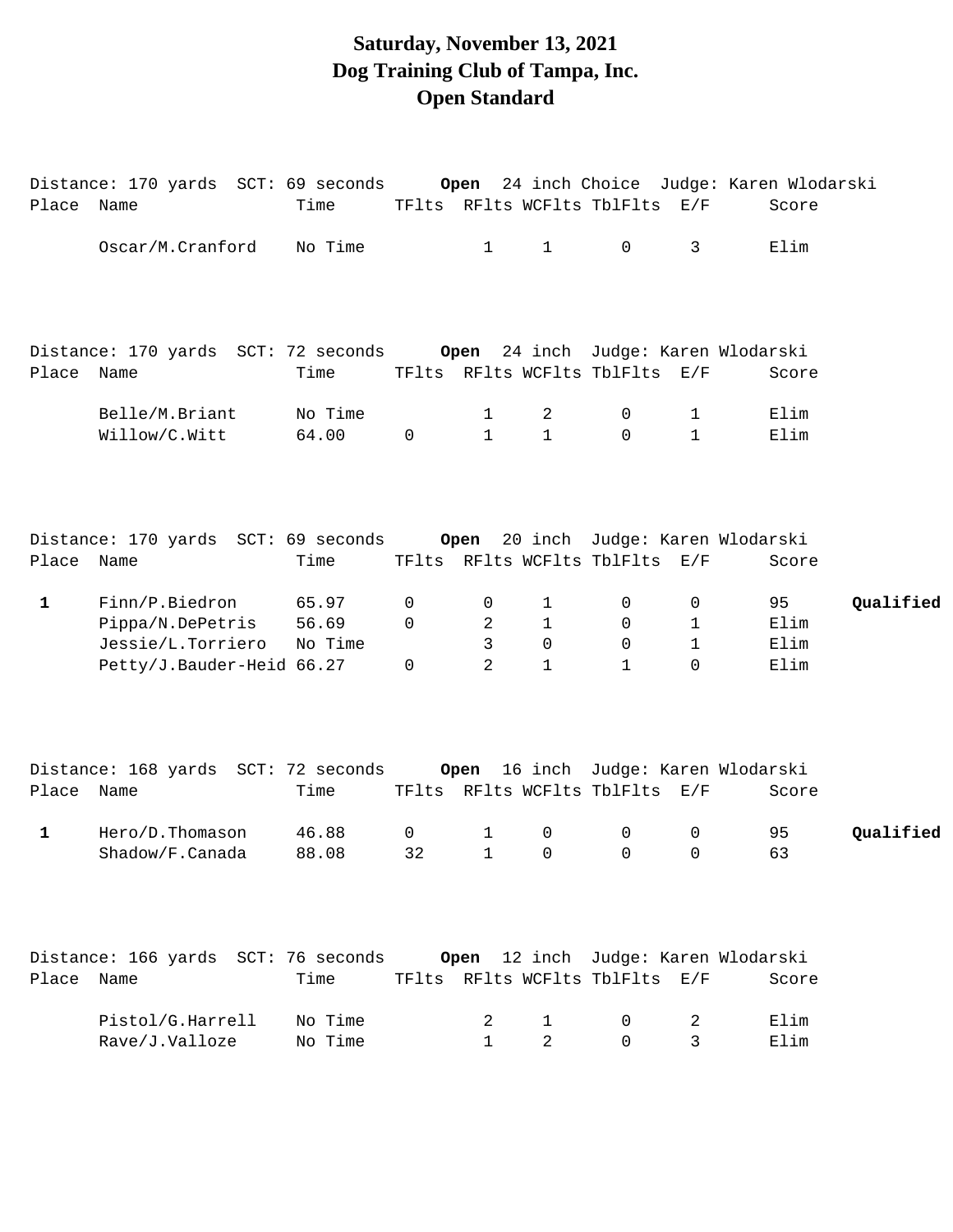Total Number of Dogs Showing: 11 Total Number of Dogs Absent: 0 Total Number of Dogs Withdrawn: 0 Total Number of Dogs Not Scored: 0 Total Number of Qualifiers: 2 Percent Qualified: 18.2%

|            | Distance: 170 yards SCT: 77 seconds |       |  |                                         | Open Pref 20 inch Judge: Karen Wlodarski |       |
|------------|-------------------------------------|-------|--|-----------------------------------------|------------------------------------------|-------|
| Place Name |                                     | Time  |  | TFlts RFlts WCFlts TblFlts E/F          |                                          | Score |
|            | Kai/Y.Okazato                       | 66.32 |  | $0 \qquad 2 \qquad 0 \qquad 0 \qquad 0$ |                                          | Elim  |

|            | Distance: 168 yards SCT: 77 seconds |      |                                |  | Open Pref 12 inch Judge: Karen Wlodarski |       |
|------------|-------------------------------------|------|--------------------------------|--|------------------------------------------|-------|
| Place Name |                                     | Time | TFlts RFlts WCFlts TblFlts E/F |  |                                          | Score |
|            | Sampson/R.Skukalek 75.21 0 2 2 0    |      |                                |  |                                          | Elim  |

|            | Distance: 166 yards SCT: 81 seconds |       |                                |  |            | Open Pref 8 inch Judge: Karen Wlodarski |
|------------|-------------------------------------|-------|--------------------------------|--|------------|-----------------------------------------|
| Place Name |                                     | Time  | TFlts RFlts WCFlts TblFlts E/F |  |            | Score                                   |
|            | Deano/S.Archer                      | 90.94 |                                |  | 18 1 0 0 0 |                                         |

 Total Number of Dogs Showing: 3 Total Number of Dogs Absent: 0 Total Number of Dogs Withdrawn: 0 Total Number of Dogs Not Scored: 0 Total Number of Qualifiers: 0 Percent Qualified: 0.0%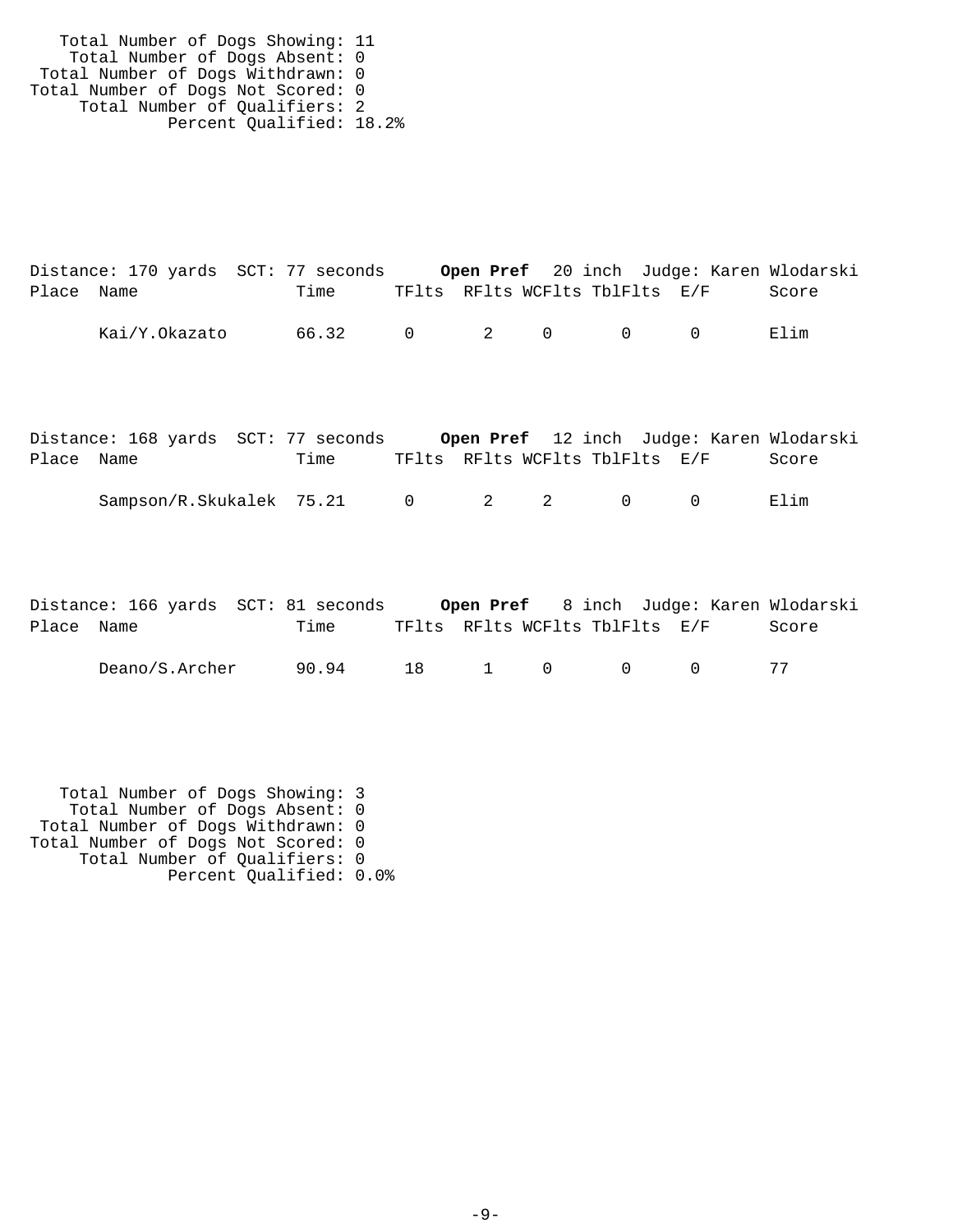#### **Saturday, November 13, 2021 Dog Training Club of Tampa, Inc. Master/Excellent Standard**

|            | Distance: 186 yards SCT: 65 seconds     |                   |                     | Excellent     |              |                                |                | 20 inch Judge: Karen Wlodarski         |
|------------|-----------------------------------------|-------------------|---------------------|---------------|--------------|--------------------------------|----------------|----------------------------------------|
| Place      | Name                                    | Time              |                     |               |              | TFlts RFlts WCFlts TblFlts E/F |                | Score                                  |
|            |                                         |                   |                     |               |              |                                |                |                                        |
|            | Axl Rose/J.O'Neill                      | No Time           |                     | 2             | 2            | 0                              | 1              | Elim<br>Elim                           |
|            | Pete/K.McDonald                         | 64.20             | 0                   | 4             | 2            | 0                              | 1              |                                        |
|            | HiJinks/V.Drerup                        | 54.25             | 0                   | 1             | 1            | 0                              | 1              | Elim                                   |
|            | Quinn/L.Callahan                        | No Time           |                     | $\Omega$      | 0            | 0                              | $\overline{a}$ | Elim                                   |
|            | Ruckus/J.Cunningham 49.72               |                   | 0                   | 3             | 0            | 0                              | 0              | Elim                                   |
|            | Phoenix/D.Lewis                         | No Time           |                     | 1             | 0            | 0                              | $\overline{a}$ | Elim                                   |
|            | Beau/L.Mace                             | 59.36             | 0                   | 2<br>$\Omega$ | $\mathbf{1}$ | 0                              | $\mathsf{O}$   | Elim                                   |
|            | Ms. Tank/C.Schwick                      | 68.68             | 9                   |               | $\Omega$     | $\Omega$                       | $\mathbf 1$    | Elim                                   |
|            | Distance: 182 yards SCT: 69 seconds     |                   |                     | Excellent     |              |                                |                | 16 inch Judge: Karen Wlodarski         |
| Place Name |                                         | Time              |                     |               |              | TFlts RFlts WCFlts TblFlts E/F |                | Score                                  |
|            |                                         |                   |                     |               |              |                                |                |                                        |
|            | Mai Tai/V.Holst                         | 55.22             | 0                   | 1             | $\mathbf 1$  | 0                              | 1              | Elim                                   |
|            | Virgil/B.Dumbaugh                       | 51.78             | 0                   | $\mathbf{1}$  | 2            | 0                              | 1              | Elim                                   |
|            | Wing Man/D.Elmore                       | No Time           |                     | 0             | 0            | 0                              | $\mathbf 1$    | Elim                                   |
|            | Daisy/M.Panzeri                         | No Time           |                     | $\mathbf 1$   | 0            | 0                              | 1              | Elim                                   |
|            | Caleb/N.Ulerich                         | Absent            |                     |               |              |                                |                |                                        |
|            | Distance: 178 yards SCT: 71 seconds     |                   |                     | Excellent     |              |                                |                | 12 inch Judge: Karen Wlodarski         |
| Place      | Name                                    | Time              |                     |               |              | TFlts RFlts WCFlts TblFlts E/F |                | Score                                  |
| 1          | Luke/F.Salvas                           | 57.85             | $\mathsf{O}\xspace$ | $\mathsf{O}$  | $\mathsf 0$  | 0                              | 0              | 100<br>Qualified                       |
| Place Name | Distance: 178 yards SCT: 76 seconds     | Time              |                     | Excellent     |              | TFlts RFlts WCFlts TblFlts E/F |                | 8 inch Judge: Karen Wlodarski<br>Score |
|            |                                         |                   |                     |               |              |                                |                |                                        |
|            | CinnaBun/D.Elmore<br>AndyGator/J.Weerts | No Time<br>Absent |                     | 2             | $\mathbf{1}$ | $\mathbf 0$                    | $\mathbf{1}$   | Elim                                   |

 Total Number of Dogs Showing: 14 Total Number of Dogs Absent: 2 Total Number of Dogs Withdrawn: 0 Total Number of Dogs Not Scored: 0 Total Number of Qualifiers: 1 Percent Qualified: 7.1%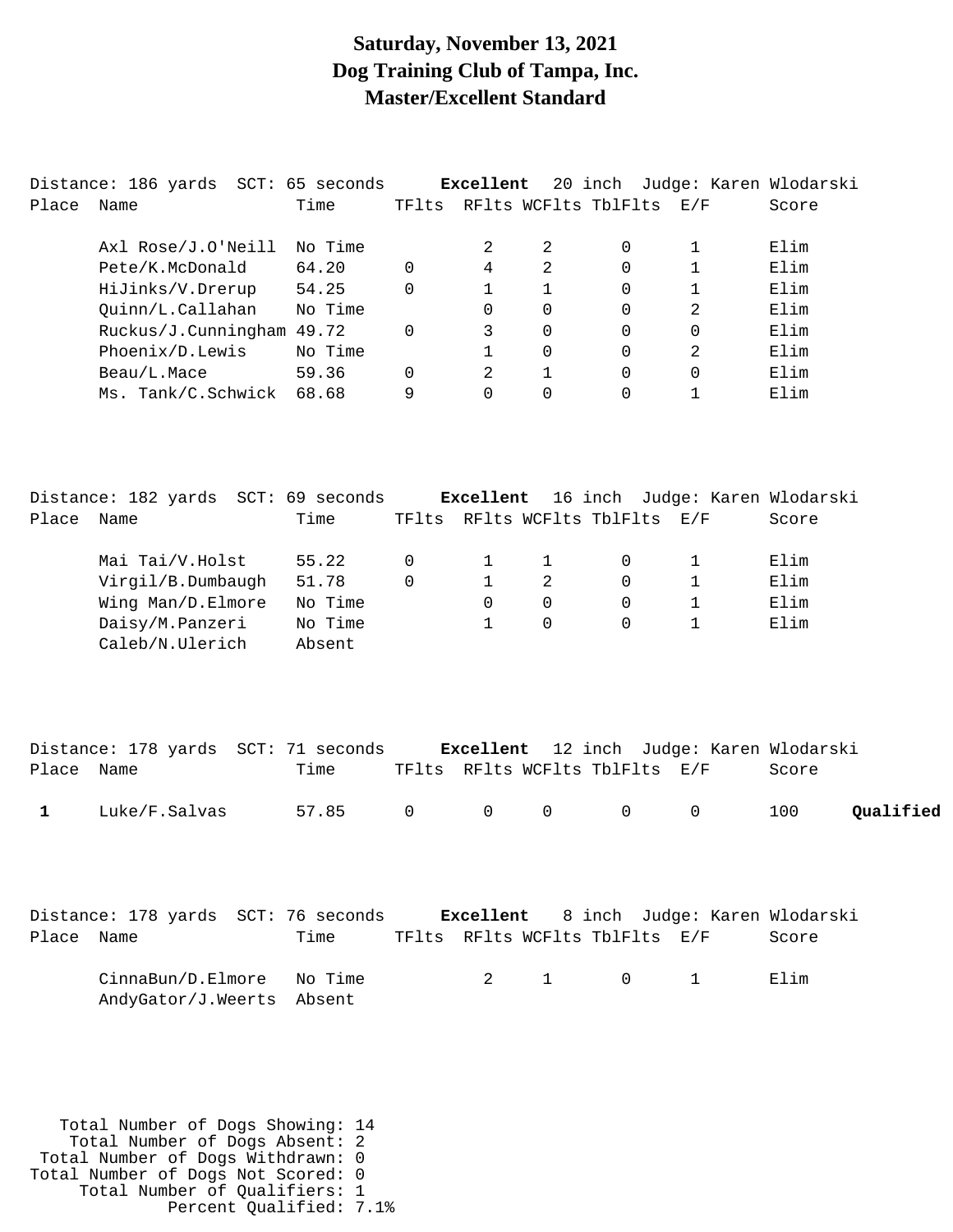|            | Distance: 186 yards SCT: 65 seconds |               |  |                                |                | Master 24 inch Choice Judge: Karen Wlodarski |
|------------|-------------------------------------|---------------|--|--------------------------------|----------------|----------------------------------------------|
| Place Name |                                     | Time          |  | TFlts RFlts WCFlts TblFlts E/F |                | Score                                        |
|            | Nolan/B.Kennedy                     | 54.65 0 2 0 0 |  |                                | $\overline{a}$ | Flim                                         |

|       | Distance: 186 yards SCT: 69 seconds |         |          | Master   | 24 inch      |                            |     | Judge: Karen Wlodarski |           |
|-------|-------------------------------------|---------|----------|----------|--------------|----------------------------|-----|------------------------|-----------|
| Place | Name                                | Time    |          |          |              | TFlts RFlts WCFlts TblFlts | E/F | Score                  |           |
|       | Ocean/J.Valentovich 42.56           |         | 0        | 0        | 0            |                            | 0   | 100                    | Oualified |
|       | Glory/S.Gonchar                     | No Time |          |          |              | $\Omega$                   |     | Elim                   |           |
|       | Slash/J.Bauder-Heid No Time         |         |          | 0        | 0            | $\Omega$                   | 2   | Elim                   |           |
|       | Tripoli/M.Briant                    | No Time |          |          | 0            |                            |     | Elim                   |           |
|       | Reagan/N.DiGiuseppe No Time         |         |          |          |              |                            |     | Elim                   |           |
|       | Markus/P.Mueller                    | 58.49   | $\Omega$ | $\Omega$ | 1            | $\Omega$                   | 0   | Elim                   |           |
|       | Rush/C.Witt                         | 49.31   | $\Omega$ | 2        | 2            | $\Omega$                   | 2   | Elim                   |           |
|       | Rex/V.Bridgham                      | 54.94   | $\Omega$ |          | $\mathbf{1}$ | $\Omega$                   |     | Elim                   |           |
|       | Rip/H.Horn                          | 42.57   | 0        |          | $\mathbf{1}$ | $\Omega$                   | 2   | Elim                   |           |
|       | Loki/S.McLarnon                     | 74.52   | 15       | 2        |              |                            | 2   | Elim                   |           |

|       | Distance: 186 yards SCT: 65 seconds |         |          | Master   |             |                      |              | 20 inch Judge: Karen Wlodarski |           |
|-------|-------------------------------------|---------|----------|----------|-------------|----------------------|--------------|--------------------------------|-----------|
| Place | Name                                | Time    | TFlts    |          |             | RFlts WCFlts TblFlts | E/F          | Score                          |           |
| 1     | Taser/D.Mims                        | 40.10   | $\Omega$ | $\Omega$ | $\mathbf 0$ | 0                    | 0            | 100                            | Qualified |
| 2     | Twist/R.Modder                      | 45.45   | $\Omega$ | $\Omega$ | $\mathbf 0$ | 0                    | $\mathbf 0$  | 100                            | Qualified |
| 3     | Aspen/N.Young                       | 45.56   | $\Omega$ | $\Omega$ | $\Omega$    | $\Omega$             | $\Omega$     | 100                            | Qualified |
| 4     | Echo/F.Jones                        | 46.52   | 0        | $\Omega$ | $\mathbf 0$ | 0                    | $\mathbf 0$  | 100                            | Qualified |
|       | Cash/S.Crotts                       | 36.12   | 0        | 0        | 0           | 0                    | 1            | Elim                           |           |
|       | Gracie/L.Mace                       | 42.33   | $\Omega$ | 0        | 0           |                      | 1            | Elim                           |           |
|       | Ziva/W.Yu                           | No Time |          | 0        | 1           | 0                    | $\mathbf 1$  | Elim                           |           |
|       | Teddi Bear/L.Griffi                 | 62.84   | $\Omega$ | 2        | 0           | 0                    | 0            | Elim                           |           |
|       | Gemma/S.Hyde                        | 49.66   | 0        | 1        | 0           | 0                    | 0            | Elim                           |           |
|       | Spring/T.Johnson                    | 79.56   | 42       | 5        | 3           | 0                    | 3            | Elim                           |           |
|       | Katie/V.Maloney                     | 78.66   | 39       | 4        | 1           | 0                    | $\mathbf{1}$ | Elim                           |           |
|       | Kona/D.Wolfson                      | No Time |          | 1        | 1           | 0                    | 2            | Elim                           |           |
|       | $Rhett/B$ . Scott                   | 58.51   | $\Omega$ | 3        | 0           | 0                    | 0            | Elim                           |           |
|       | Kan Du/K.Howe                       | 40.19   | $\Omega$ | $\Omega$ | 0           | $\Omega$             | 1            | Elim                           |           |
|       | Rayce/S.Gonchar                     | 54.41   | 0        | 1        | 1           | 0                    | $\mathbf 0$  | Elim                           |           |
|       | Hope/K.Walters                      | 48.84   | 0        | 0        | 1           | 0                    | 2            | Elim                           |           |
|       | Cici/T.Needham                      | 62.16   | 0        | 1        | 1           | 0                    | 1            | Elim                           |           |
|       | Chase/L.McKenzie                    | 62.16   | $\Omega$ | 1        |             | 0                    | 1            | Elim                           |           |
|       | Peak/L.Hill                         | 64.38   | 0        | 3        |             | 0                    | $\Omega$     | Elim                           |           |
|       | Utah/H.Broadbent                    | 38.41   | 0        | 0        | $\Omega$    | 0                    | 1            | Elim                           |           |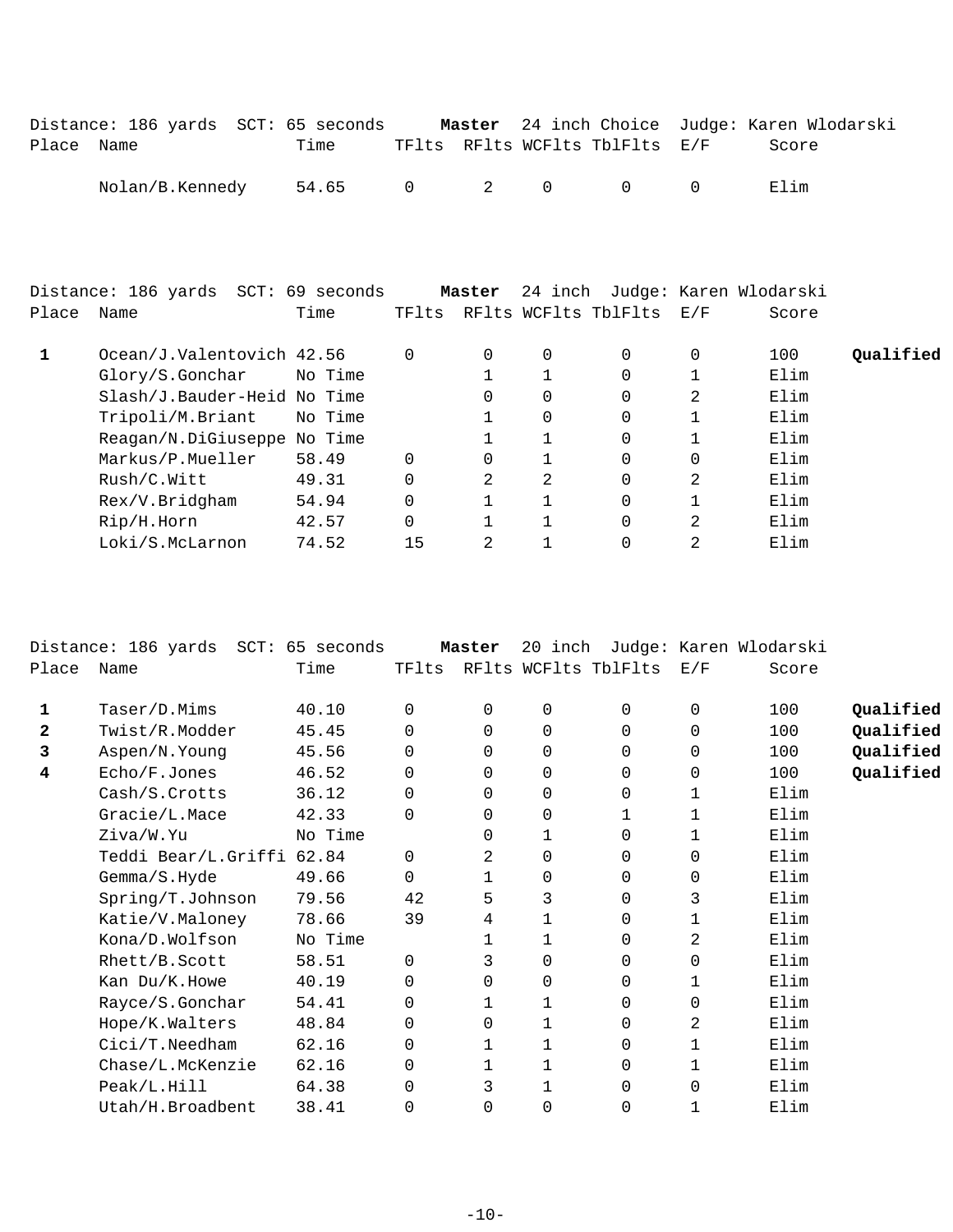| Gem/L.Ostrom               | No Time |                |                | 0 | 0              |                     | Elim |           |
|----------------------------|---------|----------------|----------------|---|----------------|---------------------|------|-----------|
| Chili/K.Skoyec             | 46.58   | $\Omega$       |                |   | $\Omega$       | 3                   | Elim |           |
| Khanner/L.Rounds           | 53.35   | $\mathbf 0$    |                | 0 | $\overline{0}$ | 0                   | Elim |           |
| Goose/J.Smith              | 89.47   | 72             | $\overline{2}$ | 0 | $\Omega$       | 0                   | Elim |           |
| Blu/S.Shaffer              | 49.24   | $\Omega$       | $\Omega$       |   | $\Omega$       | 0                   | Elim |           |
| Ravyn/F.Jones              | No Time |                |                |   | 0              | 4                   | Elim |           |
| Joey/J.Russo               | 47.15   | $\mathbf 0$    | $\Omega$       | 0 | $\overline{0}$ | $\mathsf{O}\xspace$ | 100  | Qualified |
| Rosa/D.Puckett             | Absent  |                |                |   |                |                     |      |           |
| Ebony/A.Levin              | 51.91   | $\Omega$       | $\Omega$       | 0 | $\mathbf 0$    | $\mathbf 0$         | 100  | Qualified |
| Rosie/K.Kealey             | AIS     |                |                |   |                |                     |      |           |
| TKO/D.Donaldson            | 55.53   | $\Omega$       | $\Omega$       | 0 | $\overline{0}$ | $\overline{0}$      | 100  | Qualified |
| Briar/H.Buck               | AIS     |                |                |   |                |                     |      |           |
| Bebop/G.Storm              | 52.71   | $\Omega$       | $\mathbf 0$    | 0 | $\mathbf 0$    | $\overline{0}$      | 100  | Qualified |
| Luna/R.Baxter              | 48.59   | $\Omega$       | $\Omega$       | 0 | $\Omega$       | 0                   | 100  | Qualified |
| Raptor!/D.Nagengast Absent |         |                |                |   |                |                     |      |           |
| Peaches/N.DePetris         | 55.38   | $\overline{0}$ | $\mathbf 0$    | 0 | $\overline{0}$ | 0                   | 100  | Qualified |
|                            |         |                |                |   |                |                     |      |           |

|                | Distance: 182 yards SCT: 69 seconds |         |          | Master   | 16 inch  |                      |          | Judge: Karen Wlodarski |           |
|----------------|-------------------------------------|---------|----------|----------|----------|----------------------|----------|------------------------|-----------|
| Place          | Name                                | Time    | TFlts    |          |          | RFlts WCFlts TblFlts | E/F      | Score                  |           |
| 1              | Ivan/E.Ewins                        | 49.71   | $\Omega$ | $\Omega$ | $\Omega$ | $\Omega$             | 0        | 100                    | Qualified |
| T <sub>2</sub> | Cash/J.Schlueter                    | 50.78   | $\Omega$ | $\Omega$ | 0        | $\Omega$             | $\Omega$ | 100                    | Qualified |
| T <sub>2</sub> | Charlie Bear/M.Hans                 | 50.78   | $\Omega$ | $\Omega$ | 0        | $\Omega$             | 0        | 100                    | Qualified |
| 4              | Jolie/S.Holder                      | 52.85   | $\Omega$ | $\Omega$ | 0        | $\Omega$             | 0        | 100                    | Qualified |
|                | Amber/V.MacVicar                    | No Time |          | 0        | 0        | $\overline{0}$       | 2        | Elim                   |           |
|                | Zipper/D.Mims                       | No Time |          | 0        | 0        | 0                    | 2        | Elim                   |           |
|                | Meq/P.Gelb                          | 49.62   | $\Omega$ |          | 2        | $\overline{0}$       |          | Elim                   |           |
|                | Whimsy/B.Pruett                     | 40.00   | $\Omega$ | $\Omega$ |          | $\Omega$             |          | Elim                   |           |
|                | Jamie/B.Edmond                      | No Time |          | 2        | 2        | $\overline{0}$       | 4        | Elim                   |           |
|                | Wicked/S.Michaels                   | 33.66   | $\Omega$ | $\Omega$ | 0        |                      |          | Elim                   |           |
|                | Sterling/V.MacVicar No Time         |         |          | 0        |          | 0                    | 1        | Elim                   |           |
|                | Paddi/L.Griffin-Kel Absent          |         |          |          |          |                      |          |                        |           |

|                | Distance: 178 yards SCT: 71 seconds |         |          | Master   | 12 inch  |                      |              | Judge: Karen Wlodarski |           |
|----------------|-------------------------------------|---------|----------|----------|----------|----------------------|--------------|------------------------|-----------|
| Place          | Name                                | Time    | TFlts    |          |          | RFlts WCFlts TblFlts | E/F          | Score                  |           |
|                |                                     |         |          |          |          |                      |              |                        |           |
|                | Blaze/S.Michaels                    | 40.33   |          | $\Omega$ | $\Omega$ | $\Omega$             | 0            | 100                    | Oualified |
| $\overline{2}$ | Bella/E.Bradley                     | 42.71   |          | $\Omega$ | 0        | 0                    | $\mathbf{0}$ | 100                    | Oualified |
| 3              | Joey/F.Canada                       | 47.60   |          | $\Omega$ | $\Omega$ | $\Omega$             | 0            | 100                    | Qualified |
| 4              | Beyda/J.Shelley                     | 47.61   |          | $\Omega$ | $\Omega$ | $\Omega$             | $\mathbf{0}$ | 100                    | Qualified |
|                | Jake/F.Salvas                       | 60.74   |          | 3        | 2        | 0                    |              | Elim                   |           |
|                | Jester/J.Chodelka                   | No Time |          | $\Omega$ | $\Omega$ | 0                    | 2            | Elim                   |           |
|                | Flynn Rider/B.Pruet 47.24           |         | $\Omega$ | $\Omega$ |          |                      |              | Elim                   |           |
|                | Captain Jack/J. Baud No Time        |         |          |          | $\Omega$ | $\Omega$             |              | Elim                   |           |
|                | Janie/K.Schrimpf                    | 56.32   |          |          | $\Omega$ | 0                    | 0            | Elim                   |           |
|                | Lolo/D.Hartzell                     | No Time |          |          | 0        | 0                    | 2            | Elim                   |           |
|                |                                     |         |          |          |          |                      |              |                        |           |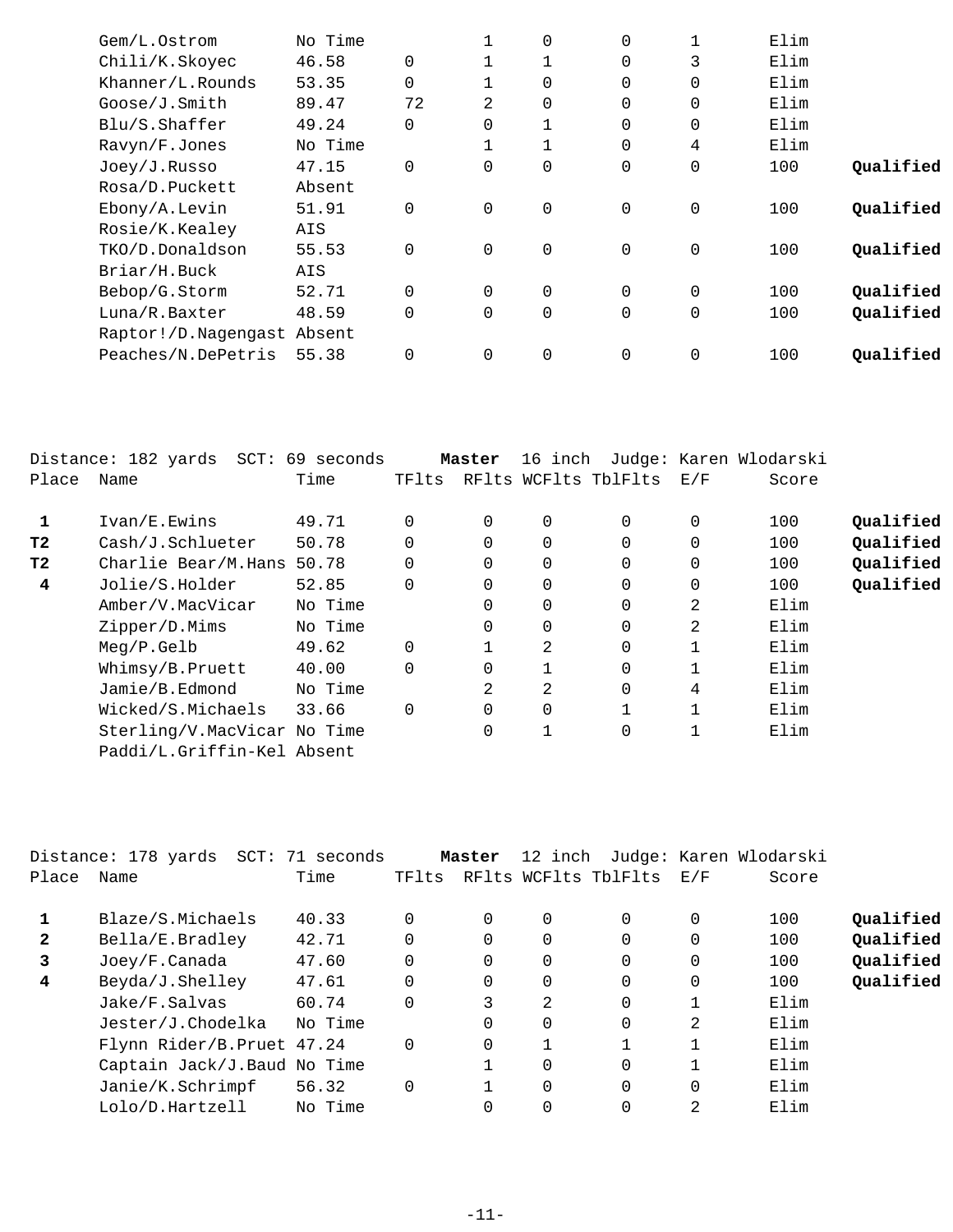| Mixer/J.Schroeder  | 44.67   |          | 2 | 0 |          | Elim |           |
|--------------------|---------|----------|---|---|----------|------|-----------|
| Edge/S.Michaels    | No Time |          | 0 |   |          | Elim |           |
| Bill/L.Golden DVM  | 64.65   | $\Omega$ | 0 |   | $\Omega$ | 100  | Qualified |
| Obi Wan/E.Dobber   | Absent  |          |   |   |          |      |           |
| Karma/C.Sreenan    | 57.99   | $\Omega$ | 0 |   | $\Omega$ | 100  | Qualified |
| Biscuit/J.Routh    | 51.78   | 0        | 0 | 0 | 0        | 100  | Qualified |
| Franci/G.Richards  | Absent  |          |   |   |          |      |           |
| Phineas/D.Englund  | 57.09   | $\Omega$ | 0 |   | $\Omega$ | 100  | Qualified |
| Chili/L.Golden DVM | 56.10   | $\Omega$ | 0 | 0 | 0        | 100  | Qualified |
|                    |         |          |   |   |          |      |           |

|              | Distance: 178 yards SCT: 76 seconds |         |          | Master   | 8 inch               |          |             | Judge: Karen Wlodarski |           |
|--------------|-------------------------------------|---------|----------|----------|----------------------|----------|-------------|------------------------|-----------|
| Place        | Name                                | Time    | TFlts    |          | RFlts WCFlts TblFlts |          | E/F         | Score                  |           |
| 1            | Gabby/A.Samuels                     | 35.07   | $\Omega$ | 0        | $\mathbf 0$          | $\Omega$ | 0           | 100                    | Qualified |
| $\mathbf{2}$ | Sky Cowboy/D.Elmore                 | 41.89   | 0        | $\Omega$ | $\Omega$             | $\Omega$ | $\Omega$    | 100                    | Qualified |
| 3            | Winston/T.Crumpler                  | 48.80   | 0        | $\Omega$ | $\mathbf 0$          | 0        | $\Omega$    | 100                    | Qualified |
| 4            | Poppy/E.Baxter                      | 50.29   | $\Omega$ | 0        | $\mathbf 0$          | 0        | $\mathbf 0$ | 100                    | Qualified |
|              | Louis/A.Samuels                     | No Time |          |          | $\mathbf 0$          | 0        | 1           | Elim                   |           |
|              | Bindi/R.Stille                      | No Time |          | 1        | 1                    | $\Omega$ | 1           | Elim                   |           |
|              | Desmond/B.Kennedy                   | 57.77   | $\Omega$ | 0        | 1                    | 0        | $\mathbf 0$ | Elim                   |           |
|              | Mighty Mouse/D.Elmo No Time         |         |          | 1        | $\mathbf 0$          | 0        | 1           | Elim                   |           |
|              | Ariel/G.Harrell                     | 68.31   | $\Omega$ |          | $\mathbf 0$          | $\Omega$ | 0           | Elim                   |           |
|              | Midas/K.Huling                      | 52.33   | $\Omega$ | 0        | $\Omega$             | $\Omega$ | 1           | Elim                   |           |
|              | Honey Badger/D.Elmo                 | 57.45   | 0        | 1        | $\mathbf 0$          | $\Omega$ | $\Omega$    | Elim                   |           |
|              | Bacon Bit/J.Miller                  | 72.11   | $\Omega$ | 3        | $\mathbf 0$          | 0        | 0           | Elim                   |           |
|              | Buzz/B.Dumbaugh                     | No Time |          |          | 0                    | 0        | 2           | Elim                   |           |
|              | Macchiato/D.Elmore                  | No Time |          | 1        | 1                    | $\Omega$ | 1           | Elim                   |           |
|              | Buff/S.Michaels                     | No Time |          | 0        | 1                    | 0        | 1           | Elim                   |           |
|              | Foxy/E.Ewins                        | Absent  |          |          |                      |          |             |                        |           |
|              | Rhythm/K.Loman Chio 52.31           |         | 0        | 0        | $\mathsf{O}\xspace$  | 0        | $\mathbf 0$ | 100                    | Qualified |
|              | Moka/M.Douglas                      | Absent  |          |          |                      |          |             |                        |           |
|              | Zap/J.Taugher                       | 53.32   | $\Omega$ | 0        | $\mathsf 0$          | $\Omega$ | $\mathbf 0$ | 100                    | Qualified |
|              | Kramer/E.Ewins                      | Absent  |          |          |                      |          |             |                        |           |

 Total Number of Dogs Showing: 88 Total Number of Dogs Absent: 8 Total Number of Dogs Withdrawn: 2 Total Number of Dogs Not Scored: 0 Total Number of Qualifiers: 30 Percent Qualified: 34.1%

|            |  | Distance: 186 yards SCT: 74 seconds |  |                                | Excellent Pref 20 inch Judge: Karen Wlodarski |
|------------|--|-------------------------------------|--|--------------------------------|-----------------------------------------------|
| Place Name |  | Time                                |  | TFlts RFlts WCFlts TblFlts E/F | Score                                         |

Callison/G.Clark 88.44 42 3 1 0 1 Elim

-12-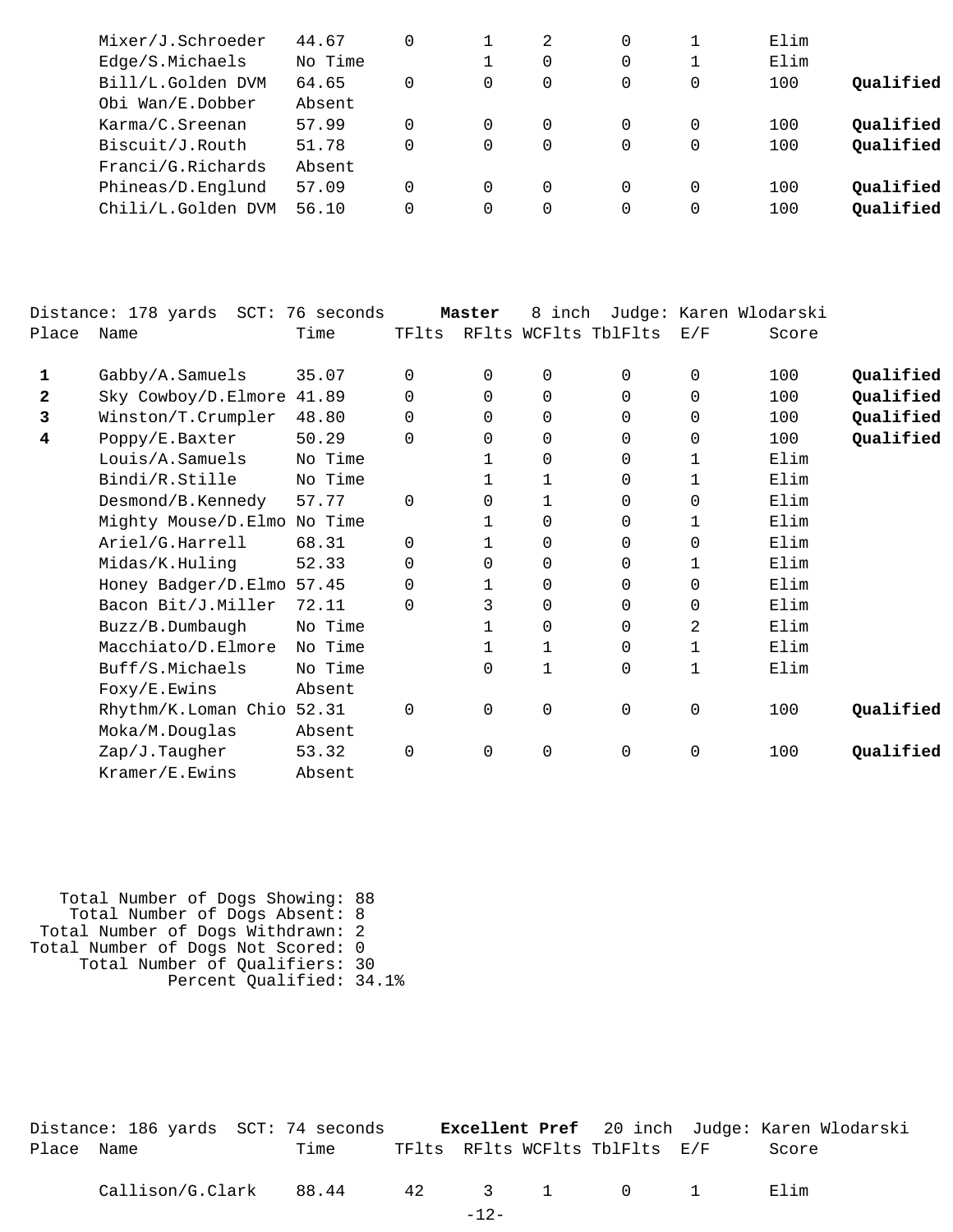|            | Kipper/J.Baker 66.38 0                                                            |                                     |   | $1 \quad \blacksquare$ | $\Omega$    | $\mathbf 0$  | $\Omega$    | Elim  |
|------------|-----------------------------------------------------------------------------------|-------------------------------------|---|------------------------|-------------|--------------|-------------|-------|
|            |                                                                                   |                                     |   |                        |             |              |             |       |
|            |                                                                                   |                                     |   |                        |             |              |             |       |
|            |                                                                                   |                                     |   |                        |             |              |             |       |
|            | Distance: 186 yards SCT: 70 seconds Excellent Pref 16 inch Judge: Karen Wlodarski |                                     |   |                        |             |              |             |       |
| Place Name |                                                                                   | Time TFIts RFIts WCFIts TblFIts E/F |   |                        |             |              |             | Score |
|            |                                                                                   |                                     |   |                        |             |              |             |       |
|            | Bo/L.Schaber                                                                      | 72.22                               | 6 | $3 \sim$               | 2           | $\mathsf{O}$ | 1           | Elim  |
|            |                                                                                   |                                     |   |                        |             |              |             |       |
|            |                                                                                   |                                     |   |                        |             |              |             |       |
|            |                                                                                   |                                     |   |                        |             |              |             |       |
|            | Distance: 178 yards SCT: 76 seconds Excellent Pref 8 inch Judge: Karen Wlodarski  |                                     |   |                        |             |              |             |       |
| Place Name |                                                                                   | Time TFlts RFlts WCFlts TblFlts E/F |   |                        |             |              |             | Score |
|            |                                                                                   |                                     |   |                        |             |              |             |       |
|            | Athena/A.Crawford 78.64                                                           |                                     | 6 | $1 \quad \blacksquare$ | $\mathbf 0$ | 0            | $\mathbf 0$ | Elim  |
|            |                                                                                   |                                     |   |                        |             |              |             |       |
|            |                                                                                   |                                     |   |                        |             |              |             |       |
|            |                                                                                   |                                     |   |                        |             |              |             |       |

 Total Number of Dogs Showing: 4 Total Number of Dogs Absent: 0 Total Number of Dogs Withdrawn: 0 Total Number of Dogs Not Scored: 0 Total Number of Qualifiers: 0 Percent Qualified: 0.0%

|              | Distance: 186 yards<br>SCT: | 74 seconds |          | Master Pref |                | 20 inch              |          | Judge: Karen Wlodarski |           |
|--------------|-----------------------------|------------|----------|-------------|----------------|----------------------|----------|------------------------|-----------|
| Place        | Name                        | Time       | TFlts    |             |                | RFlts WCFlts TblFlts | E/F      | Score                  |           |
|              | Maverick/S.Crotts           | 43.65      | 0        | 0           | 0              | $\Omega$             | 0        | 100                    | Oualified |
| $\mathbf{2}$ | BOSS429/M.Timken            | 47.71      | $\Omega$ |             | $\Omega$       | $\Omega$             |          | 100                    | Qualified |
| 3            | Zema/C.Schwick              | 55.55      | $\Omega$ | 0           | $\overline{0}$ | $\Omega$             | $\Omega$ | 100                    | Qualified |
| 4            | Jack/L.Jeffers              | 57.03      | $\Omega$ | 0           | $\overline{0}$ | $\Omega$             | $\Omega$ | 100                    | Qualified |
|              | Sollie/K.Himmelfarb 75.31   |            | 3        |             |                | $\Omega$             |          | Elim                   |           |
|              | Ryder/R.Jeffers             | 54.97      | $\Omega$ | $\Omega$    | $\Omega$       | $\Omega$             |          | Elim                   |           |
|              | Bazinga/S.Kirkpatri         | No Time    |          |             | 2              | $\Omega$             | 2        | Elim                   |           |
|              | Lexi/M.Timken               | 40.88      | $\Omega$ |             | $\overline{0}$ | 0                    |          | Elim                   |           |
|              | Lotte/L.Belcher             | 59.07      | $\Omega$ | $\Omega$    | $\Omega$       | $\Omega$             | $\Omega$ | 100                    | Oualified |
|              | Tempe/W.Yu                  | 63.93      | $\Omega$ | $\Omega$    | $\Omega$       | $\Omega$             | $\Omega$ | 100                    | Qualified |
|              | Pecoy/K.Himmelfarb          | 64.22      |          |             | 0              | 0                    |          | 100                    | Qualified |
|              |                             |            |          |             |                |                      |          |                        |           |

|              |             | Distance: 186 yards SCT: 70 seconds |  |                                | Master Pref 16 inch Judge: Karen Wlodarski |           |
|--------------|-------------|-------------------------------------|--|--------------------------------|--------------------------------------------|-----------|
| Place Name   |             | Time                                |  | TFlts RFlts WCFlts TblFlts E/F | Score                                      |           |
| $\mathbf{1}$ | Riot/L.Hill | 36.96 0 0 0 0 0                     |  |                                | 100                                        | Qualified |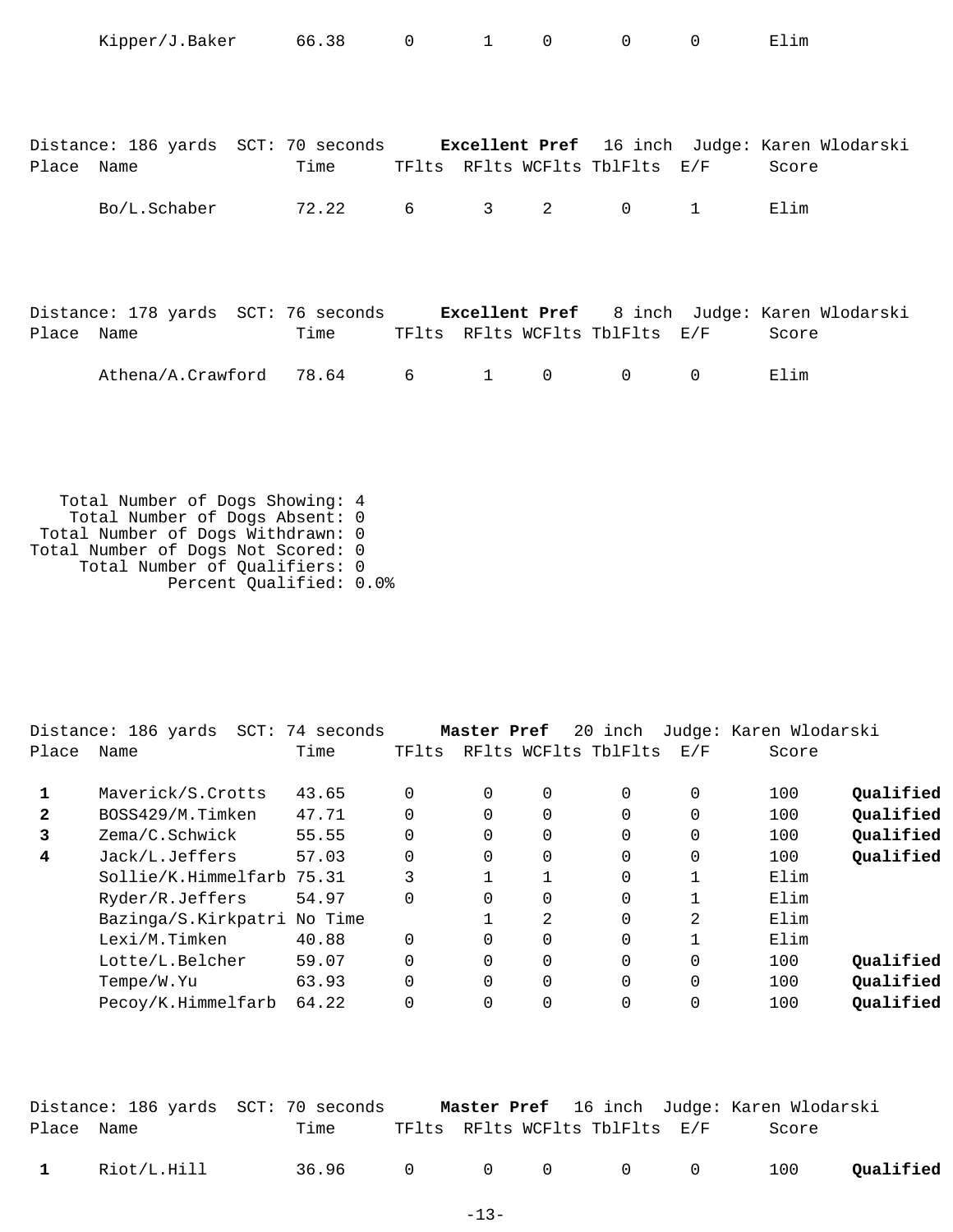| 2 | Dazzle/J.Valloze | 41.42   | 0 | 0 | 0        | 100  | Qualified |
|---|------------------|---------|---|---|----------|------|-----------|
| 3 | Arrow/K.Skoyec   | 43.19   | 0 | 0 | $\Omega$ | 100  | Qualified |
| 4 | Liza/P.Lesher    | 54.07   | 0 | 0 | 0        | 100  | Qualified |
|   | Katie/L.Wilken   | 59.06   | 0 |   | 2        | Elim |           |
|   | Taze/N.Young     | No Time |   | 0 | 2        | Elim |           |
|   | Winnie/J.Smith   | No Time |   | 0 |          | Elim |           |
|   | Nubi/M.John      | Absent  |   |   |          |      |           |
|   | Disco/D.Mims     | Absent  |   |   |          |      |           |

|              | Distance: 182 yards | SCT: 74 seconds |       | Master Pref |   |                          |   | 12 inch Judge: Karen Wlodarski |           |
|--------------|---------------------|-----------------|-------|-------------|---|--------------------------|---|--------------------------------|-----------|
| Place        | Name                | Time            | TFlts |             |   | RFlts WCFlts TblFlts E/F |   | Score                          |           |
|              | Bodie/B.Edmond      | 56.51           |       | 0           | 0 | 0                        | 0 | 100                            | Qualified |
| $\mathbf{2}$ | Roja/P.Cambier      | 71.52           |       | $\Omega$    | 0 | 0                        | 0 | 100                            | Qualified |
|              | Zuzu/M.Cambier      | 54.16           |       |             |   | 0                        |   | Elim                           |           |
|              | Jessie/K.Jones      | No Time         |       | 0           |   | 0                        |   | Elim                           |           |
|              | Blue/P.McBride      | 59.71           |       |             | 0 | 0                        | 0 | Elim                           |           |
|              | Diamond/V.MacVicar  | No Time         |       |             | 0 | 0                        |   | Elim                           |           |
|              | Breeze/L.Calci      | Absent          |       |             |   |                          |   |                                |           |

|            | Distance: 178 yards SCT: 76 seconds |        |             |   |              |                                | <b>Master Pref</b> 8 inch Judge: Karen Wlodarski |
|------------|-------------------------------------|--------|-------------|---|--------------|--------------------------------|--------------------------------------------------|
| Place Name |                                     | Time   |             |   |              | TFlts RFlts WCFlts TblFlts E/F | Score                                            |
|            | Tammy/A.Johnson-Moz 36.68           |        | 0           |   | $\mathbf{1}$ | 0                              | Elim                                             |
|            | $Ray/J$ . Chodelka 65.52            |        | $\mathbf 0$ |   | $\Omega$     | 0                              | Elim                                             |
|            | Nogglett Lutz/L. Lut 71.71          |        | $\mathbf 0$ | 3 |              | $\Omega$                       | Elim                                             |
|            | Razzle/L.Larsen                     | Absent |             |   |              |                                |                                                  |
|            | Frankie/L.Denham                    | Absent |             |   |              |                                |                                                  |
|            | Trinity/A.Johnson-M Absent          |        |             |   |              |                                |                                                  |

|              | Distance: 178 yards       | SCT: 81 seconds |       | Master Pref |          | 4 inch               |     | Judge: Karen Wlodarski |           |
|--------------|---------------------------|-----------------|-------|-------------|----------|----------------------|-----|------------------------|-----------|
| Place        | Name                      | Time            | TF1ts |             |          | RFlts WCFlts TblFlts | E/F | Score                  |           |
|              | Bingo/R.Austin            | 64.95           |       |             | $\Omega$ | $\Omega$             |     | 100                    | Qualified |
| $\mathbf{2}$ | Coco/R.Stille             | 65.98           |       | 0           | 0        | 0                    |     | 100                    | Qualified |
| 3            | Willow/K.Loman Chio 66.42 |                 | 0     | 0           | 0        | 0                    |     | 100                    | Qualified |
| 4            | Maddie/M.Rulli            | 78.04           |       | 0           | 0        | 0                    |     | 100                    | Qualified |
|              | Fortune/A.Samuels         | No Time         |       |             | $\Omega$ | 0                    |     | Elim                   |           |
|              | General/K.Loman Chi 80.10 |                 |       | 0           | 0        |                      |     | 100                    | Oualified |
|              |                           |                 |       |             |          |                      |     |                        |           |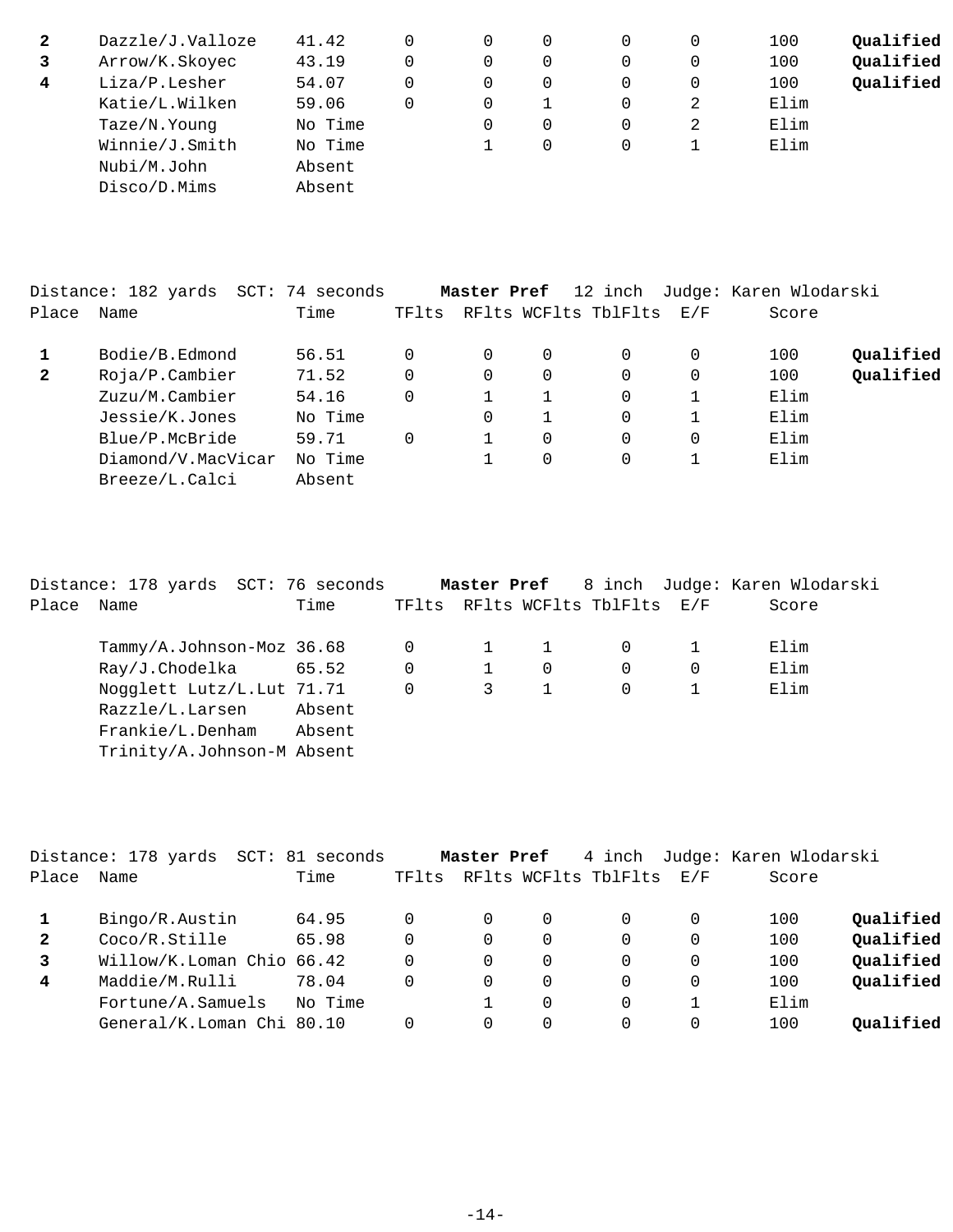Total Number of Dogs Showing: 33 Total Number of Dogs Absent: 6 Total Number of Dogs Withdrawn: 0 Total Number of Dogs Not Scored: 0 Total Number of Qualifiers: 18 Percent Qualified: 54.5%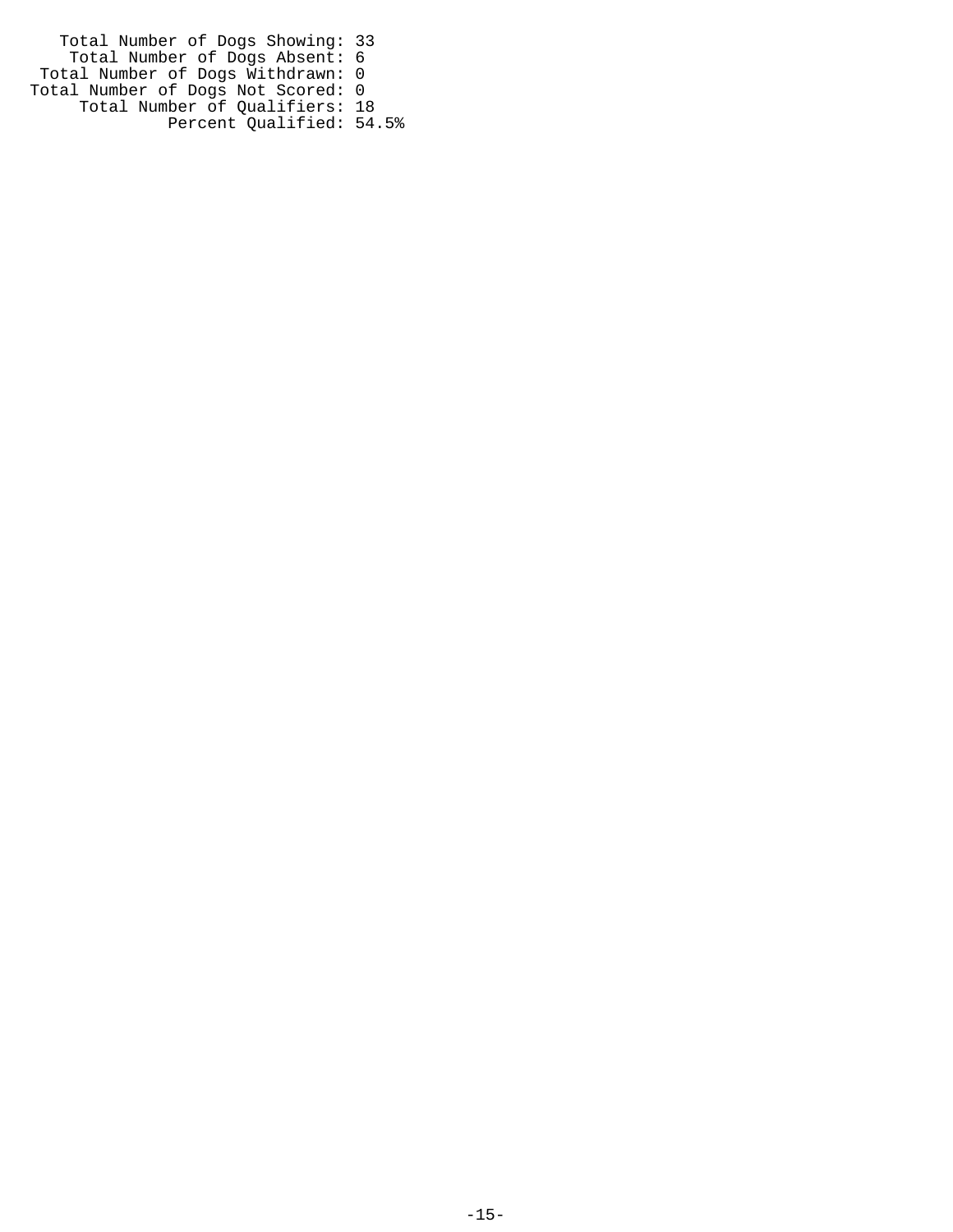# **Saturday, November 13, 2021 Dog Training Club of Tampa, Inc. Premier Standard**

| Place        | MCT: 60 seconds<br>Name    | Premier Standard<br>Time | RFlts          | WCFlts E/F          | 24 inch Judge: Karen Wlodarski | Score | Top25 |           |
|--------------|----------------------------|--------------------------|----------------|---------------------|--------------------------------|-------|-------|-----------|
|              | Rip/H.Horn                 | 48.14                    | $\overline{2}$ | $\mathbf 0$         | $\mathbf{1}$                   | Elim  |       |           |
|              |                            |                          |                |                     |                                |       |       |           |
|              | MCT: 55 seconds            | Premier Standard         |                |                     | 20 inch Judge: Karen Wlodarski |       |       |           |
| Place        | Name                       | Time                     | RFlts          | WCFlts E/F          |                                | Score | Top25 |           |
|              |                            |                          |                |                     |                                |       |       |           |
| $\mathbf{1}$ | Hope/K.Walters             | 45.78                    | 0              | $\mathsf{O}\xspace$ | 0                              | 100   | Yes   | Qualified |
|              | Peak/L.Hill                | No Time                  | $\mathbf{1}$   | 3                   | $\mathbf{1}$                   | Elim  |       |           |
|              | Aspen/N.Young              | 49.75                    | $\mathbf{1}$   | 1                   | $\Omega$                       | Elim  |       |           |
|              | Kan Du/K.Howe              | 45.05                    | $\mathbf{1}$   | $\mathbf{1}$        | 0                              | Elim  |       |           |
|              | Bebop/G.Storm              | 56.41                    | $\mathbf{1}$   | 0                   | $\Omega$                       | Elim  |       |           |
|              | Luna/R.Baxter              | 52.33                    | 0              | 1                   | $\overline{2}$                 | Elim  |       |           |
|              | Blu/S. Shafter             | 45.30                    | 1              | $\mathsf{O}$        | $\Omega$                       | Elim  |       |           |
|              | Peaches/N.DePetris         | 59.80                    | 1              | 1                   | $\mathbf 0$                    | Elim  |       |           |
|              | Teddi Bear/L.Griffi Absent |                          |                |                     |                                |       |       |           |
|              | Gemma/S.Hyde               | Absent                   |                |                     |                                |       |       |           |
|              | Rosa/D.Puckett             | Absent                   |                |                     |                                |       |       |           |
|              | Cash/S.Crotts              | Absent                   |                |                     |                                |       |       |           |
|              | Ebony/A.Levin              | Absent                   |                |                     |                                |       |       |           |
|              | Rosie/K.Kealey             | AIS                      |                |                     |                                |       |       |           |
|              |                            |                          |                |                     |                                |       |       |           |

|       | MCT: 60 seconds | Premier Standard 16 inch Judge: Karen Wlodarski |          |                  |             |  |
|-------|-----------------|-------------------------------------------------|----------|------------------|-------------|--|
| Place | Name            | Time                                            |          | RFlts WCFlts E/F | Score Top25 |  |
|       | Zipper/D.Mims   | 36.56                                           | $\Omega$ | $\cap$           | Elim        |  |
|       | Ivan/E.Ewins    | No Time                                         |          | 3                | Elim        |  |
|       | $Meq/P$ . Gelb  | Absent                                          |          |                  |             |  |

|              | MCT: 65 seconds           | <b>Premier Standard</b> 12 inch Judge: Karen Wlodarski |        |                                         |        |             |     |           |
|--------------|---------------------------|--------------------------------------------------------|--------|-----------------------------------------|--------|-------------|-----|-----------|
|              | Place Name                | Time                                                   |        | RFlts WCFlts E/F                        |        | Score Top25 |     |           |
|              | Captain Jack/J.Baud 48.56 |                                                        |        | $\begin{matrix} 0 & 0 & 0 \end{matrix}$ |        | 100         | Yes | Qualified |
| $\mathbf{2}$ | Biscuit/J.Routh           | 50.09                                                  | $\cup$ | $\Omega$                                | $\cap$ | 100         | Yes | Qualified |
| $\mathbf{3}$ | Joey/F.Canada             | 51.59                                                  |        |                                         |        | 100         |     | Qualified |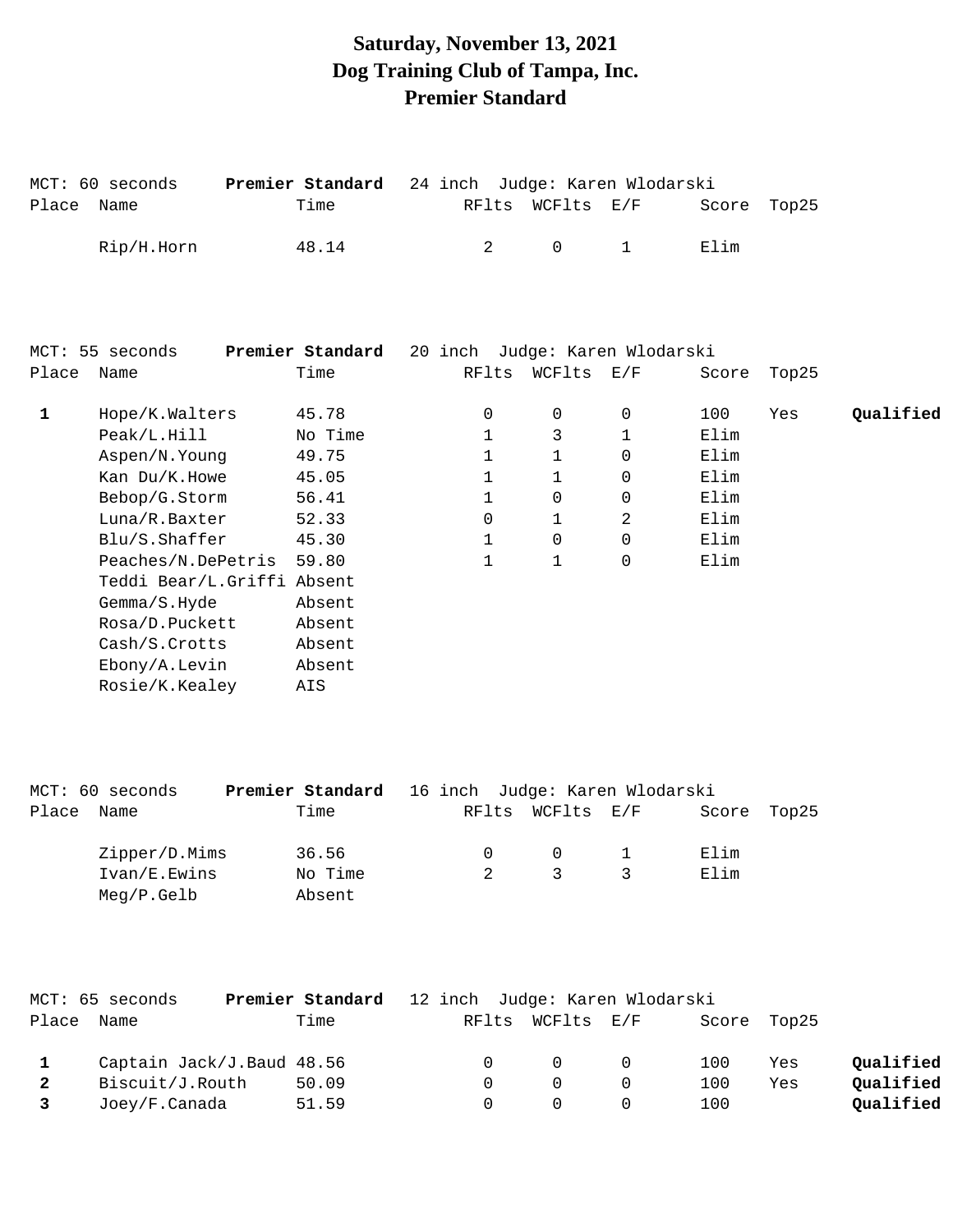| Karma/C.Sreenan             | 57.25   |                                | 100  | Qualified |
|-----------------------------|---------|--------------------------------|------|-----------|
| Flynn Rider/B.Pruet No Time |         | (1)                            | Elim |           |
| Lolo/D.Hartzell             | 52.62   | and the company of the company | Elim |           |
| Rave/J.Valloze              | No Time |                                | Elim |           |

|                | MCT: 65 seconds           | Premier Standard | 8 inch Judge: Karen Wlodarski |                  |             |     |           |
|----------------|---------------------------|------------------|-------------------------------|------------------|-------------|-----|-----------|
|                | Place Name                | Time             |                               | RFlts WCFlts E/F | Score Top25 |     |           |
|                | Poppy/E.Baxter            | 51.68            | $\cap$                        | $\overline{0}$ 0 | 100         | Yes | Qualified |
| $\overline{2}$ | Rhythm/K.Loman Chio 57.57 |                  | $\Omega$                      | $\Omega$         | 100         |     | Qualified |

 Total Number of Dogs Showing: 20 Total Number of Dogs Absent: 6 Total Number of Dogs Withdrawn: 1 Total Number of Dogs Not Scored: 0 Total Number of Qualifiers: 7 Percent Qualified: 35.0%

|            | MCT: 65 seconds             |      |  |                       | <b>Premier Standard Pref</b> 20 inch Judge: Karen Wlodarski |  |
|------------|-----------------------------|------|--|-----------------------|-------------------------------------------------------------|--|
| Place Name |                             | Time |  | RFlts WCFlts E/F      | Score Top25                                                 |  |
|            | Slash/J.Bauder-Heid No Time |      |  | $1 \qquad 0 \qquad 1$ | Elim                                                        |  |

| MCT: 60 seconds  | <b>Premier Standard Pref</b> 16 inch Judge: Karen Wlodarski |          |                  |                |      |             |           |
|------------------|-------------------------------------------------------------|----------|------------------|----------------|------|-------------|-----------|
| Place Name       | Time                                                        |          | RFlts WCFlts E/F |                |      | Score Top25 |           |
| Riot/L.Hill      | 40.92                                                       | $\Omega$ | $\Omega$         | $\overline{0}$ | 100  | Yes         | Qualified |
| Dazzle/J.Valloze | No Time                                                     |          |                  |                | Elim |             |           |
| Disco/D.Mims     | No Time                                                     |          |                  |                | Elim |             |           |

|            | MCT: 65 seconds            | Premier Standard Pref 12 inch Judge: Karen Wlodarski |                                         |                              |     |           |
|------------|----------------------------|------------------------------------------------------|-----------------------------------------|------------------------------|-----|-----------|
| Place Name |                            | Time                                                 |                                         | RFlts WCFlts E/F Score Top25 |     |           |
|            | Frankie/M.Hansen 49.02     |                                                      | $\begin{matrix} 0 & 0 & 0 \end{matrix}$ | 100                          | Yes | Qualified |
|            | Diamond/V.MacVicar No Time |                                                      | $1 \quad 1 \quad 1$                     | Elim                         |     |           |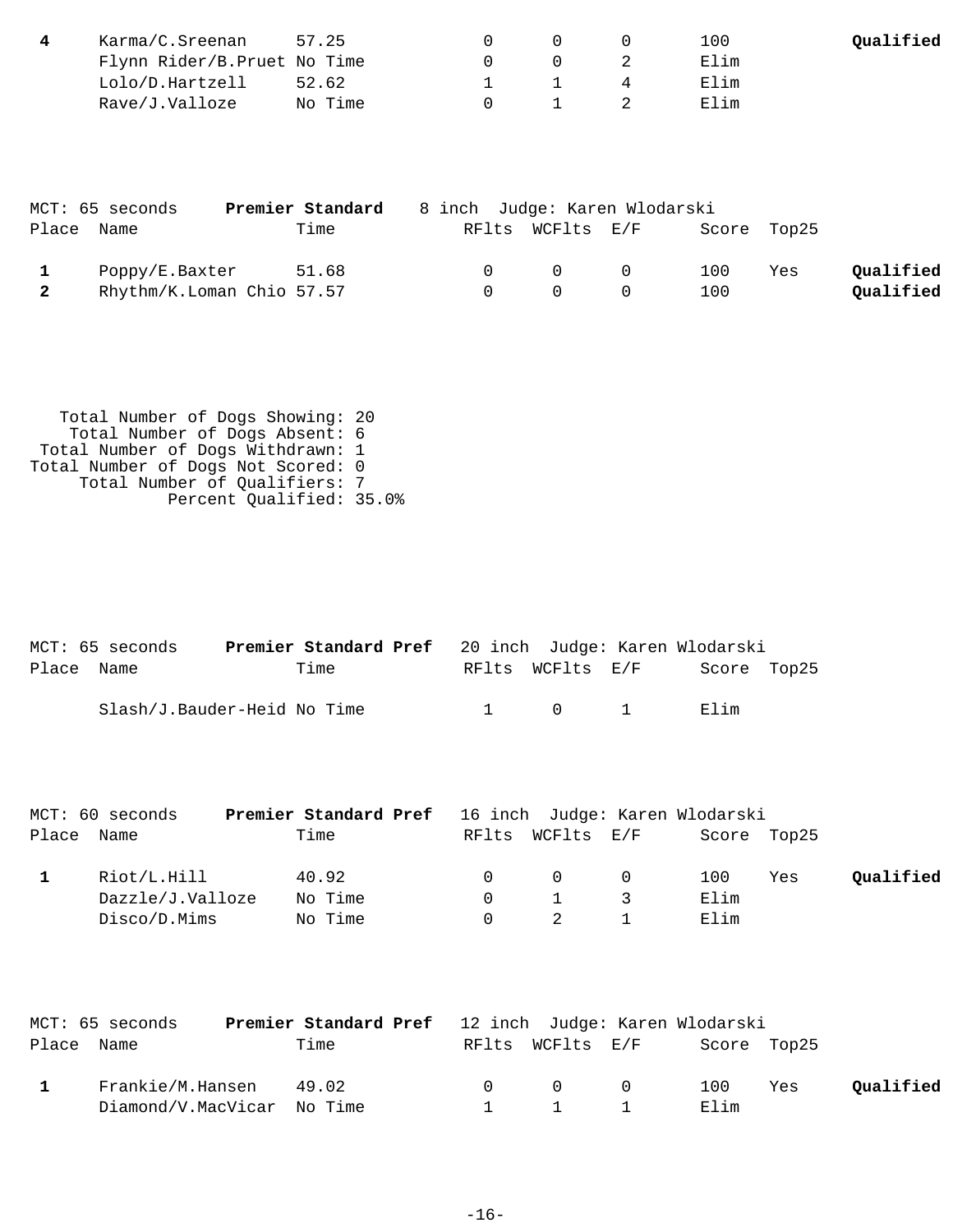|            | MCT: 70 seconds         | Premier Standard Pref |                                         | 8 inch  Judge: Karen Wlodarski |           |
|------------|-------------------------|-----------------------|-----------------------------------------|--------------------------------|-----------|
| Place Name |                         | Time                  | RFlts WCFlts E/F                        | Score Top25                    |           |
|            | Tiger/S.Berckmans 69.26 |                       | $\begin{matrix} 0 & 0 & 0 \end{matrix}$ | 100                            | Qualified |

 Total Number of Dogs Showing: 7 Total Number of Dogs Absent: 1 Total Number of Dogs Withdrawn: 0 Total Number of Dogs Not Scored: 0 Total Number of Qualifiers: 3 Percent Qualified: 42.9%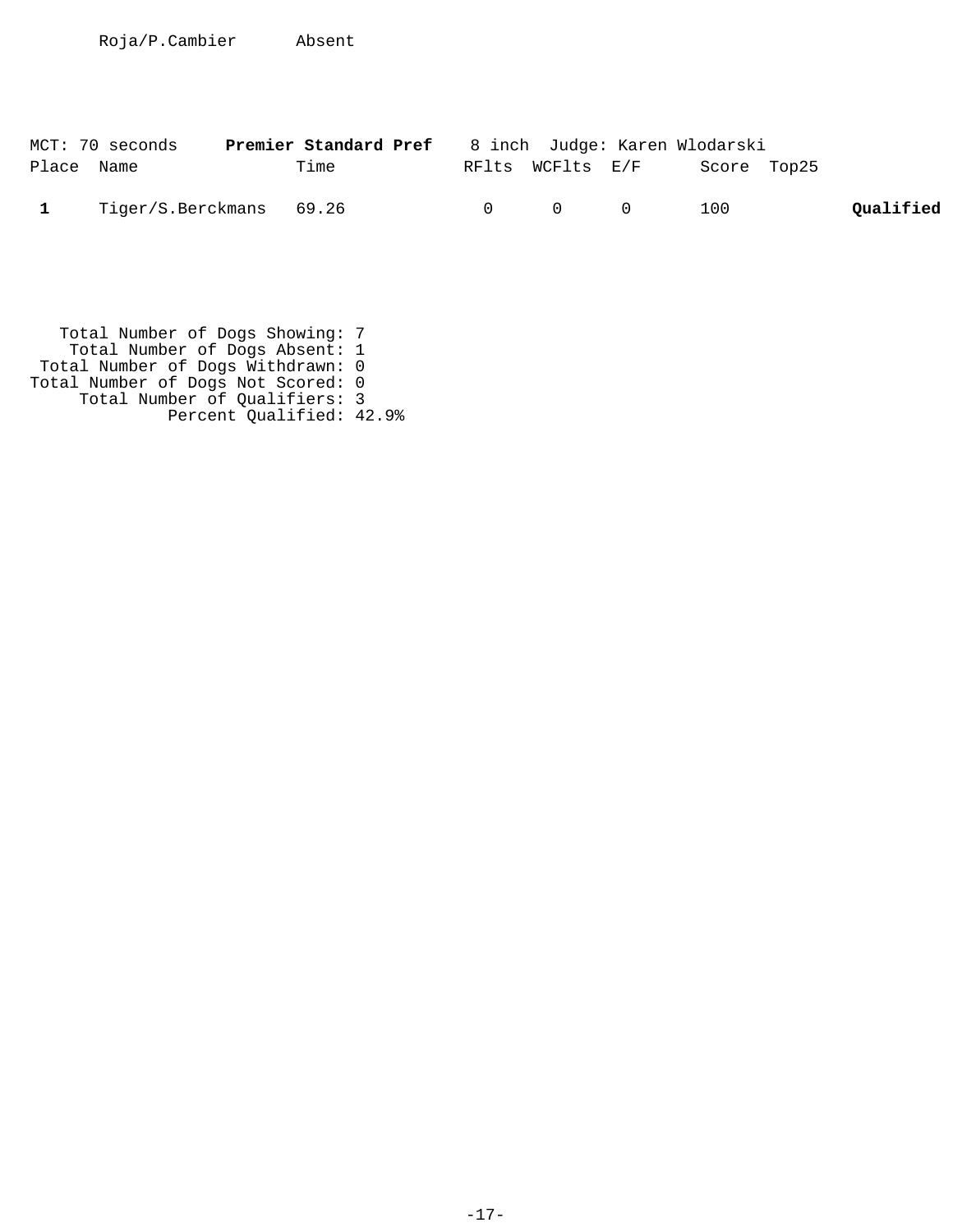# **Saturday, November 13, 2021 Dog Training Club of Tampa, Inc. Time 2 Beat**

| MCT: 50 seconds  |         |  |                | Time 2 Beat 24 inch Choice Judge: Sue Barnett |        |  |
|------------------|---------|--|----------------|-----------------------------------------------|--------|--|
| Place Name       | Time    |  | WCFlts         | E/F                                           | Points |  |
| Nolan/B.Kennedy  | 43.78   |  | $\overline{2}$ | 4                                             | Elim   |  |
| Oscar/M.Cranford | No Time |  | $\overline{2}$ |                                               | Elim   |  |

|       | MCT: 50 seconds  |         | Time 2 Beat 24 inch Judge: Sue Barnett |     |                 |
|-------|------------------|---------|----------------------------------------|-----|-----------------|
| Place | Name             | Time    | WCFlts                                 | E/F | Points          |
|       | Rex/V.Bridgham   | 46.84   | $\Omega$                               |     | Qualified<br>10 |
|       | Markus/P.Mueller | No Time |                                        |     | Elim            |
|       | Kasee/R.Jeffers  | No Time |                                        |     | Elim            |

| MCT:  | 50 seconds<br>Time 2 Beat | 20 inch | Judge:<br>Sue Barnett |             |        |           |
|-------|---------------------------|---------|-----------------------|-------------|--------|-----------|
| Place | Name                      | Time    | WCFlts                | E/F         | Points |           |
|       | Gracie/L.Mace             | 32.76   | $\Omega$              | $\mathbf 0$ | 10     | Qualified |
|       | Taser/D.Mims              | 33.83   | $\Omega$              | $\Omega$    | 9      | Qualified |
|       | Hope/K.Walters            | 34.63   | $\Omega$              | 0           | 9      | Qualified |
|       | Aspen/N.Young             | 35.07   | $\Omega$              | $\mathbf 0$ | 9      | Qualified |
|       | Cash/S.Crotts             | 31.92   |                       | $\mathbf 0$ | Elim   |           |
|       | Raptor!/D.Nagengast 34.80 |         | $\Omega$              | 3           | Elim   |           |
|       | Chili/K.Skoyec            | No Time | $\Omega$              | 1           | Elim   |           |
|       | Phoenix/D.Lewis           | No Time | $\Omega$              | $\mathbf 1$ | Elim   |           |
|       | Beau/L.Mace               | No Time |                       | 1           | Elim   |           |
|       | Peak/L.Hill               | 37.88   | $\Omega$              | $\Omega$    | 8      | Qualified |
|       | Axl Rose/J.O'Neill        | 48.83   | 0                     | $\mathbf 0$ | 5      | Qualified |
|       | Rosa/D.Puckett            | Absent  |                       |             |        |           |
|       | Rosie/K.Kealey            | AIS     |                       |             |        |           |
|       | Rhett/B.Scott             | Absent  |                       |             |        |           |
|       | Kan Du/K.Howe             | 36.39   | 0                     | 0           | 9      | Qualified |
|       | Bebop/G.Storm             | 39.95   | 0                     | 0           | 8      | Qualified |
|       |                           |         |                       |             |        |           |

|            | MCT: 55 seconds           |      | <b>Time 2 Beat</b> 16 inch Judge: Sue Barnett |     |        |
|------------|---------------------------|------|-----------------------------------------------|-----|--------|
| Place Name |                           | Time | WCFlts                                        | E/F | Points |
|            | Wing Man/D.Elmore No Time |      |                                               |     | Flim   |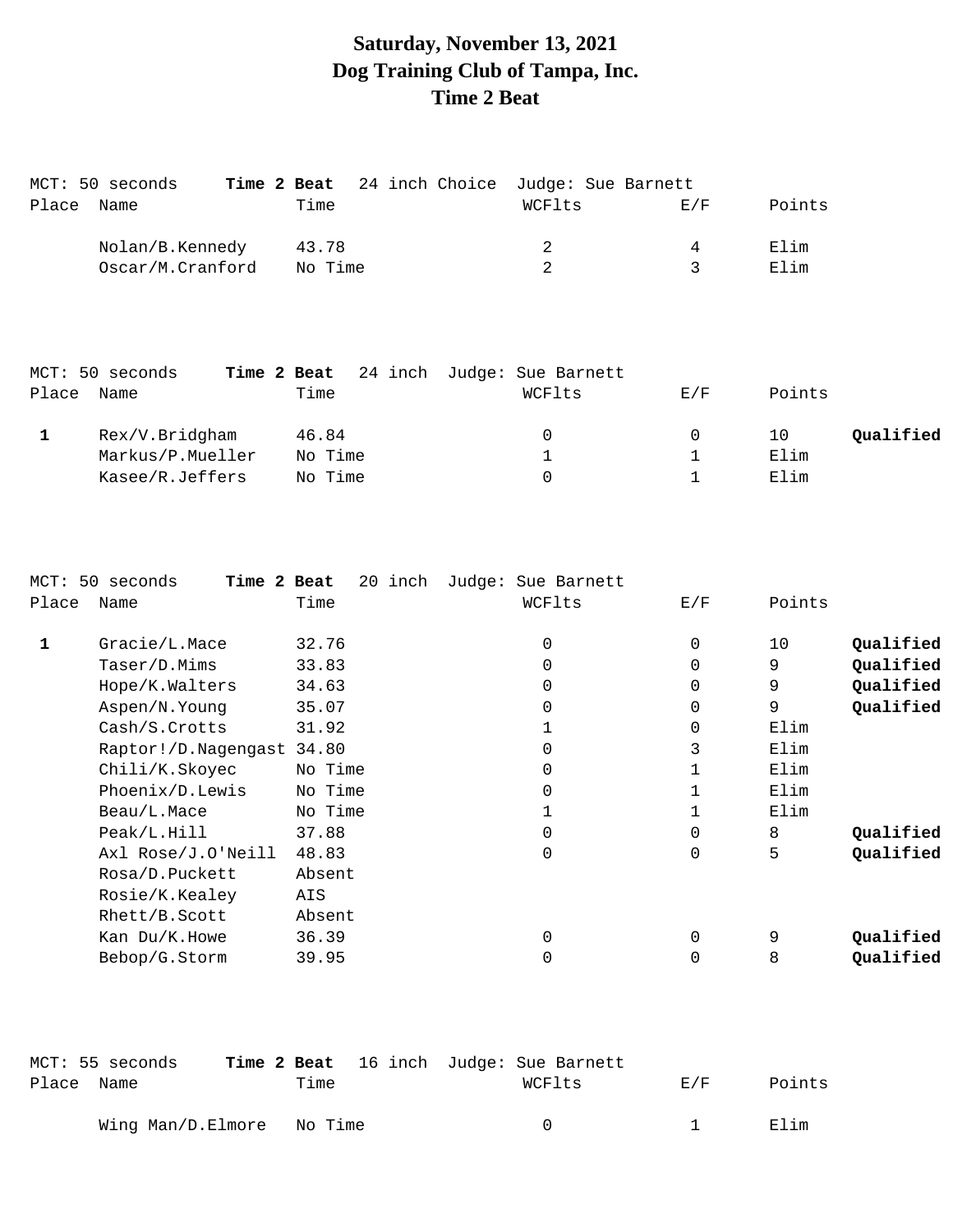| Charlie Bear/M.Hans No Time |         |  | Elim |
|-----------------------------|---------|--|------|
| Mai Tai/V.Holst             | No Time |  | Elim |
| Virgil/B.Dumbaugh           | 35.75   |  | Elim |
| Shadow/F.Canada             | No Time |  | Elim |
| Paddi/L.Griffin-Kel Absent  |         |  |      |

|            | MCT: 60 seconds |         |  | Time 2 Beat 12 inch Judge: Sue Barnett |        |        |
|------------|-----------------|---------|--|----------------------------------------|--------|--------|
| Place Name |                 | Time    |  | WCFlts                                 | F. / F | Points |
|            | Lolo/D.Hartzell | No Time |  | $\left( \right)$                       |        | Elim   |

|       | MCT: 60 seconds<br>Time 2 Beat |         | 8 inch Judge: Sue Barnett |     |                 |  |
|-------|--------------------------------|---------|---------------------------|-----|-----------------|--|
| Place | Name                           | Time    | WCFlts                    | E/F | Points          |  |
|       | CinnaBun/D.Elmore              | 42.72   |                           |     | Qualified<br>10 |  |
|       | Gidgit/C.Little                | No Time |                           |     | Elim            |  |
|       | Moka/M.Douglas                 | Absent  |                           |     |                 |  |
|       | AndyGator/J.Weerts             | Absent  |                           |     |                 |  |

```
 Total Number of Dogs Showing: 26
 Total Number of Dogs Absent: 5
 Total Number of Dogs Withdrawn: 1
Total Number of Dogs Not Scored: 0
 Total Number of Qualifiers: 10
 Percent Qualified: 38.5%
```

| MCT: 50 seconds           |       | Time 2 Beat Pref 20 inch Judge: Sue Barnett |          |        |           |
|---------------------------|-------|---------------------------------------------|----------|--------|-----------|
| Place Name                | Time  | WCFlts                                      | F/K      | Points |           |
| Kipper/J.Baker            | 46.61 | $\Omega$                                    | $\Omega$ | 10     | Qualified |
| Diamond/J.Valentovi 48.39 |       | <sup>n</sup>                                |          | Q      | Qualified |

|            | MCT: 55 seconds | Time 2 Beat Pref 16 inch Judge: Sue Barnett |        |        |        |           |
|------------|-----------------|---------------------------------------------|--------|--------|--------|-----------|
| Place Name |                 | Time                                        | WCFlts | E/F    | Points |           |
|            | Riot/L.Hill     | 31.96                                       | $\cap$ | $\cap$ | 10     | Qualified |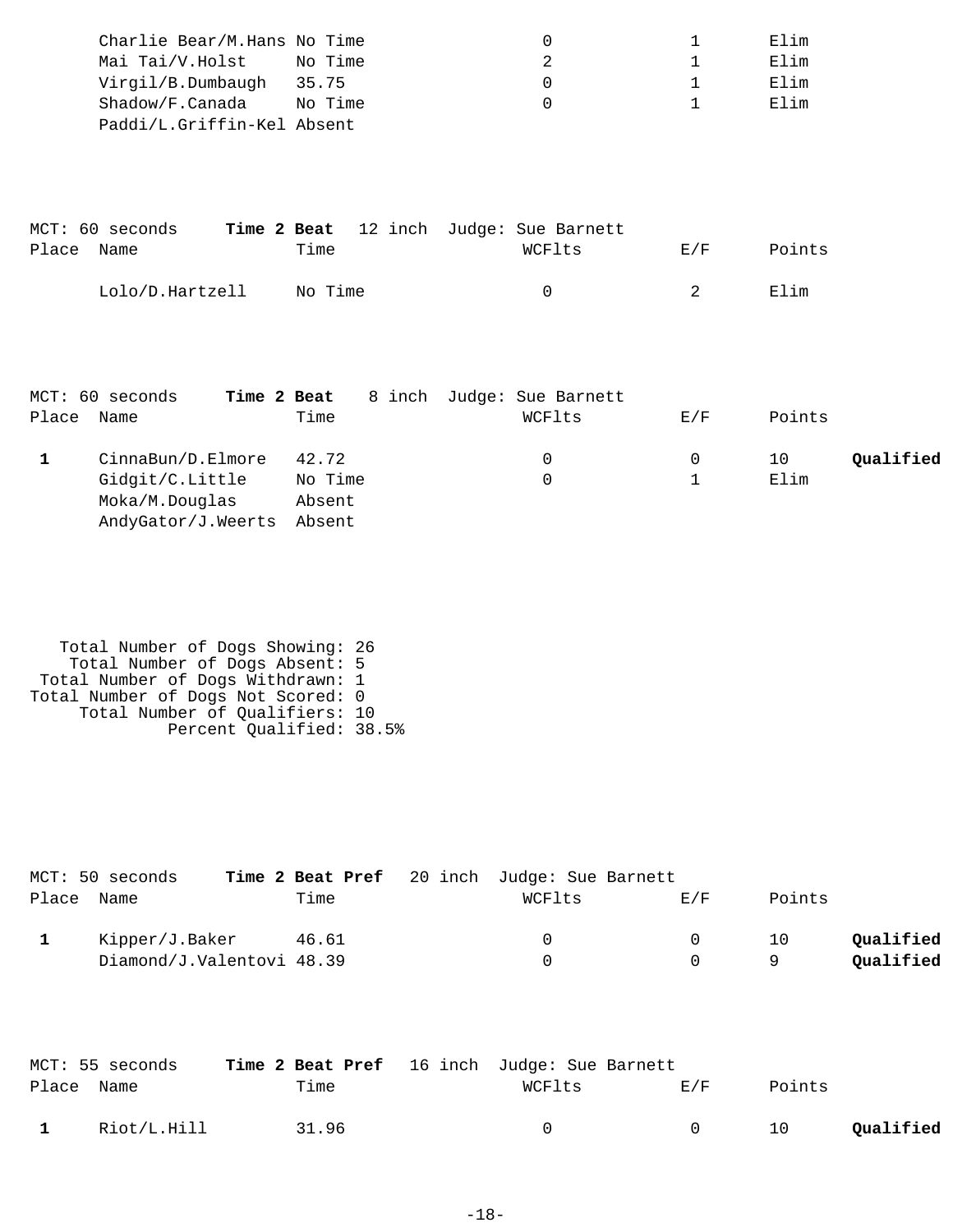| MCT: 60 seconds           |      | Time 2 Beat Pref 8 inch Judge: Sue Barnett |                                                                                                                |        |
|---------------------------|------|--------------------------------------------|----------------------------------------------------------------------------------------------------------------|--------|
| Place Name                | Time | WCFlts                                     | E/F                                                                                                            | Points |
| Tiger/S.Berckmans No Time |      | $\Omega$                                   | and the contract of the 1990s of the 1990s of the 1990s of the 1990s of the 1990s of the 1990s of the 1990s of | Elim   |
|                           |      |                                            |                                                                                                                |        |

|            | MCT: 60 seconds             |      | Time 2 Beat Pref 4 inch Judge: Sue Barnett |     |        |
|------------|-----------------------------|------|--------------------------------------------|-----|--------|
| Place Name |                             | Time | WCFlts                                     | F/K | Points |
|            | Sterling/V.MacVicar No Time |      | $\Omega$                                   |     | Elim   |
|            | Sir Gio/C.Little No Time    |      |                                            |     | Elim   |

 Total Number of Dogs Showing: 6 Total Number of Dogs Absent: 0 Total Number of Dogs Withdrawn: 0 Total Number of Dogs Not Scored: 0 Total Number of Qualifiers: 3 Percent Qualified: 50.0%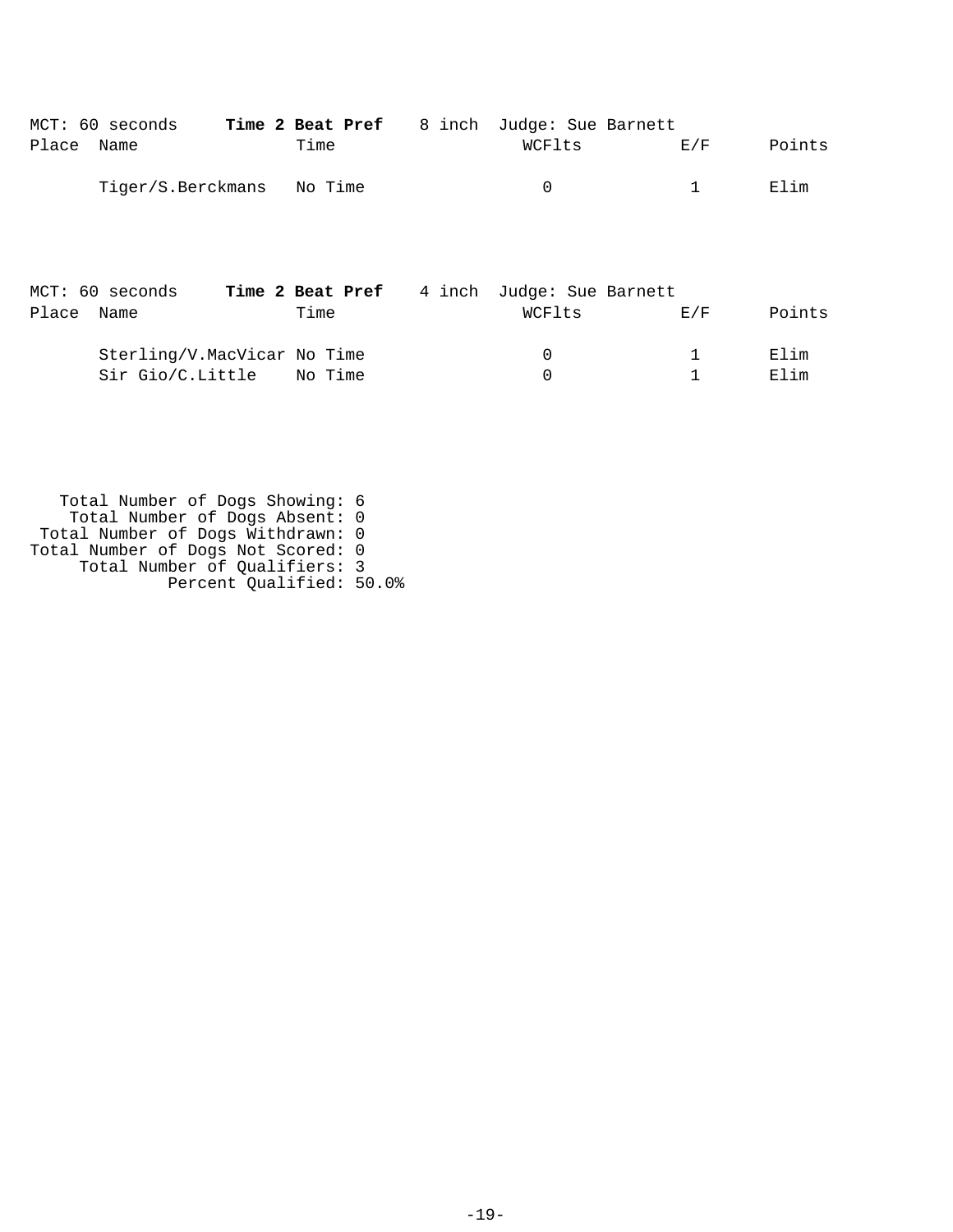# **Saturday, November 13, 2021 Dog Training Club of Tampa, Inc. Premier JWW**

|            | MCT: 46 seconds           | <b>Premier JWW</b> 24 inch Judge: Sue Barnett |        |                                        |             |  |
|------------|---------------------------|-----------------------------------------------|--------|----------------------------------------|-------------|--|
| Place Name |                           | Time                                          |        | RFlts WCFlts E/F                       | Score Top25 |  |
|            | Slash/J.Bauder-Heid 39.43 |                                               | $\cap$ | $\begin{array}{ccc} & & 2 \end{array}$ | Elim        |  |

|              | Premier JWW<br>MCT: 42 seconds | 20<br>inch |          | Judge: Sue Barnett |          |       |       |           |
|--------------|--------------------------------|------------|----------|--------------------|----------|-------|-------|-----------|
| Place        | Name                           | Time       | RFlts    | WCFlts             | E/F      | Score | Top25 |           |
| 1            | Hope/K.Walters                 | 38.11      | $\Omega$ | 0                  | $\Omega$ | 100   | Yes   | Qualified |
| $\mathbf{2}$ | Aspen/N.Young                  | 40.53      | $\Omega$ | $\Omega$           | $\Omega$ | 100   | Yes   | Qualified |
|              | Teddi Bear/L.Griffi 44.21      |            | 2        | 0                  |          | Elim  |       |           |
|              | Cash/S. Crotts                 | 43.34      | $\Omega$ | 0                  |          | Elim  |       |           |
|              | Gracie/L.Mace                  | No Time    | 2        | $\mathbf 0$        | 2        | Elim  |       |           |
|              | $E \text{bony}/A$ . Levin      | 47.17      | $\Omega$ | 0                  |          | Elim  |       |           |
|              | Kan Du/K.Howe                  | 41.78      |          |                    |          | Elim  |       |           |
|              | Rayce/S.Gonchar                | 42.21      | 0        | $\Omega$           |          | Elim  |       |           |
|              | Bebop/G.Storm                  | 46.85      | $\Omega$ | 0                  | $\Omega$ | Elim  |       |           |
|              | Luna/R.Baxter                  | 48.53      | $\Omega$ | $\Omega$           |          | Elim  |       |           |
|              | Blu/S.Shaffer                  | No Time    | 2        |                    | 2        | Elim  |       |           |
|              | Pete/K.McDonald                | 49.71      | 0        | $\mathbf 0$        | $\Omega$ | Elim  |       |           |
|              | Rosa/D.Puckett                 | Absent     |          |                    |          |       |       |           |
|              | Rosie/K.Kealey                 | AIS        |          |                    |          |       |       |           |
|              |                                |            |          |                    |          |       |       |           |

|       | MCT: 45 seconds           |         | <b>Premier JWW</b> 16 inch Judge: Sue Barnett |              |             |  |
|-------|---------------------------|---------|-----------------------------------------------|--------------|-------------|--|
| Place | Name                      | Time    | RFlts                                         | WCFlts E/F   | Score Top25 |  |
|       | Ivan/E.Ewins              | No Time |                                               | $\mathbf{1}$ | Elim        |  |
|       | Zipper/D.Mims             | 38.74   |                                               |              | Elim        |  |
|       | Sterling/V.MacVicar 47.40 |         |                                               |              | Elim        |  |

| MCT: 48 seconds           |      | <b>Premier JWW</b> 12 inch Judge: Sue Barnett |          |                  |                                     |             |     |           |
|---------------------------|------|-----------------------------------------------|----------|------------------|-------------------------------------|-------------|-----|-----------|
| Place Name                | Time |                                               |          | RFlts WCFlts E/F |                                     | Score Top25 |     |           |
| Flynn Rider/B.Pruet 37.76 |      |                                               | $\Omega$ |                  | $\begin{matrix} 0 & 0 \end{matrix}$ | 100         | Yes | Qualified |
| Captain Jack/J.Baud 45.76 |      |                                               |          | $\Omega$         |                                     | Elim        |     |           |
| Lolo/D.Hartzell 36.22     |      |                                               |          | $\Omega$         |                                     | Elim        |     |           |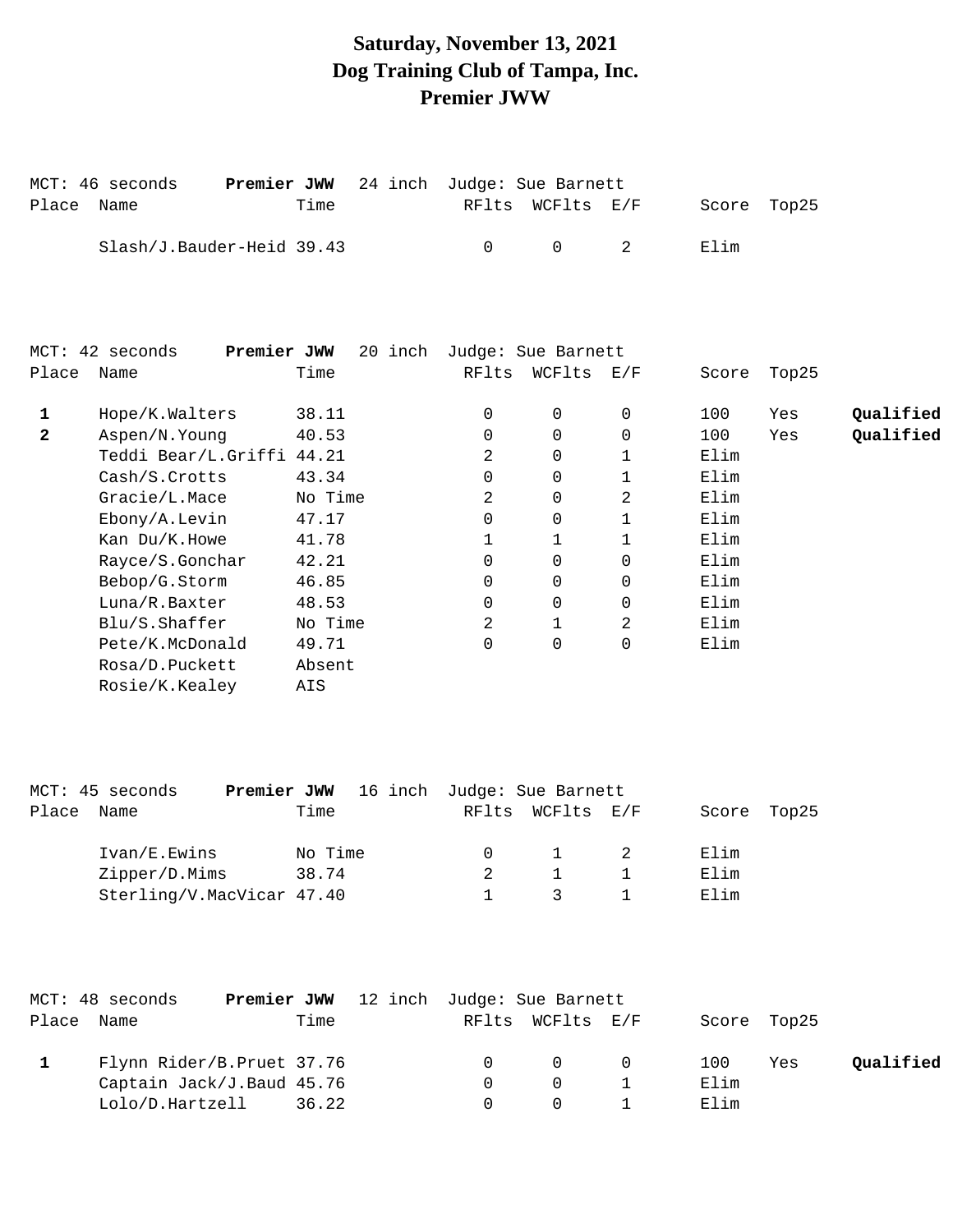| Joey/F.Canada     | 43.42   |  |   | Elim |
|-------------------|---------|--|---|------|
| Karma/C.Sreenan   | No Time |  |   | Elim |
| Biscuit/J.Routh   | 44.94   |  |   | Elim |
| Phineas/D.Englund | 51.69   |  |   | Elim |
| Rave/J.Valloze    | No Time |  | 5 | Elim |
| Obi Wan/E.Dobber  | Absent  |  |   |      |

|            | MCT: 50 seconds<br>Premier JWW |         | 8 inch Judge: Sue Barnett |                  |             |     |           |
|------------|--------------------------------|---------|---------------------------|------------------|-------------|-----|-----------|
| Place Name |                                | Time    |                           | RFlts WCFlts E/F | Score Top25 |     |           |
|            | Rhythm/K.Loman Chio 45.50      |         |                           | $\Omega$         | 100         | Yes | Oualified |
|            | Zap/J.Taugher                  | No Time |                           |                  | Elim        |     |           |
|            | Poppy/E.Baxter                 | 45.04   |                           |                  | Elim        |     |           |

 Total Number of Dogs Showing: 27 Total Number of Dogs Absent: 2 Total Number of Dogs Withdrawn: 1 Total Number of Dogs Not Scored: 0 Total Number of Qualifiers: 4 Percent Qualified: 14.8%

|            | MCT: 47 seconds  | <b>Premier JWW Pref</b> 16 inch Judge: Sue Barnett |        |                       |                                     |             |     |           |
|------------|------------------|----------------------------------------------------|--------|-----------------------|-------------------------------------|-------------|-----|-----------|
| Place Name |                  | Time                                               |        | RFlts WCFlts E/F      |                                     | Score Top25 |     |           |
|            | Gemma/S.Hyde     | 41.77                                              | $\cap$ |                       | $\begin{matrix} 0 & 0 \end{matrix}$ | 100         | Yes | Oualified |
|            | Dazzle/J.Valloze | No Time                                            |        | $0 \qquad 1 \qquad 2$ |                                     | Elim        |     |           |

| MCT: 50 seconds  | Premier JWW Pref 12 inch Judge: Sue Barnett |        |                  |                   |             |     |           |
|------------------|---------------------------------------------|--------|------------------|-------------------|-------------|-----|-----------|
| Place Name       | Time                                        |        | RFlts WCFlts E/F |                   | Score Top25 |     |           |
| Frankie/M.Hansen | 44.69                                       | $\cap$ |                  | $\Omega$ $\Omega$ | 100         | Yes | Oualified |
| Roja/P.Cambier   | No Time                                     |        |                  | 1 2               | Elim        |     |           |

|            | MCT: 53 seconds           | <b>Premier JWW Pref</b> 8 inch Judge: Sue Barnett |  |                  |             |  |
|------------|---------------------------|---------------------------------------------------|--|------------------|-------------|--|
| Place Name |                           | Time                                              |  | RFlts WCFlts E/F | Score Top25 |  |
|            | Tiger/S.Berckmans No Time |                                                   |  | $\cap$           | Elim        |  |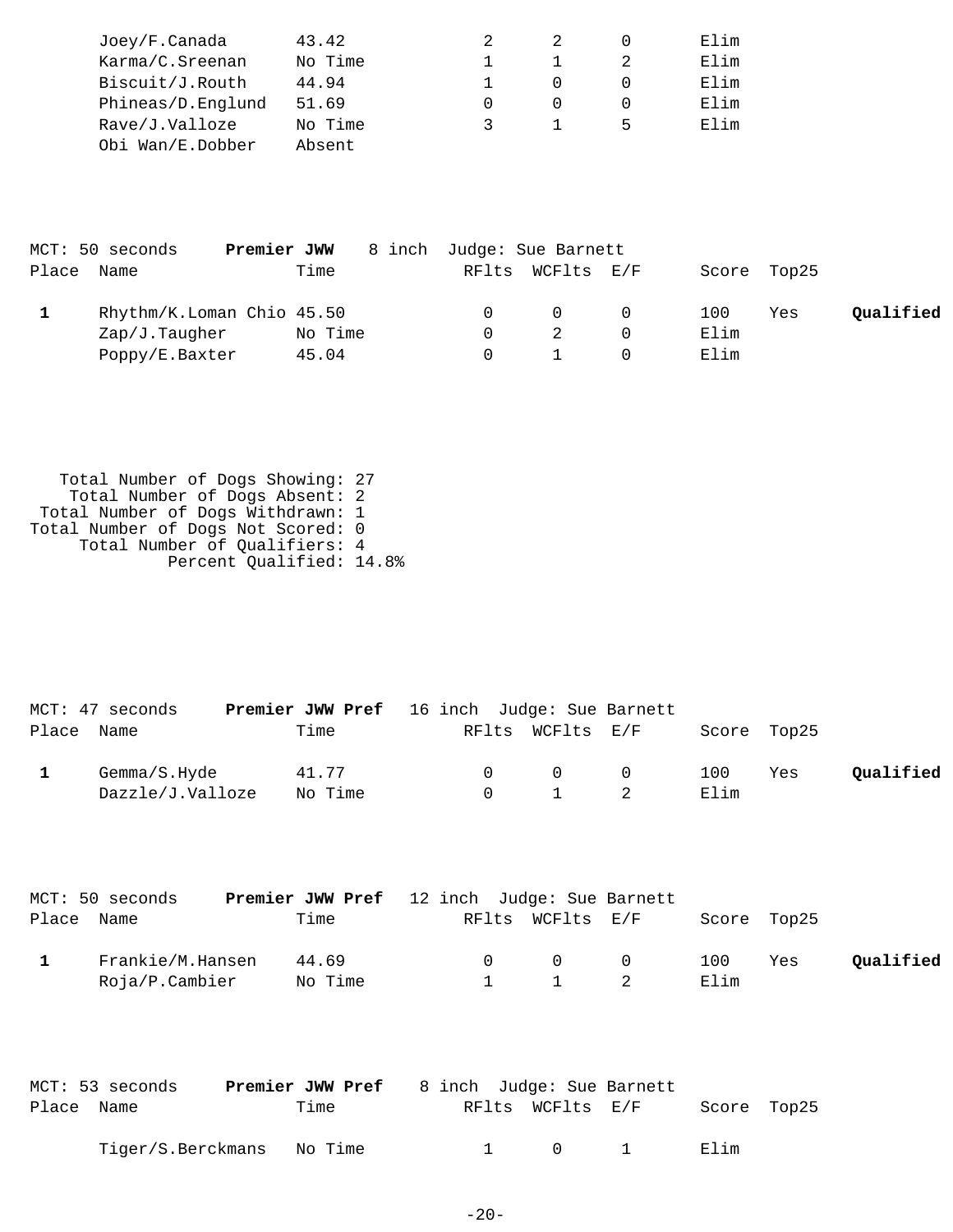Total Number of Dogs Showing: 5 Total Number of Dogs Absent: 0 Total Number of Dogs Withdrawn: 0 Total Number of Dogs Not Scored: 0 Total Number of Qualifiers: 2 Percent Qualified: 40.0%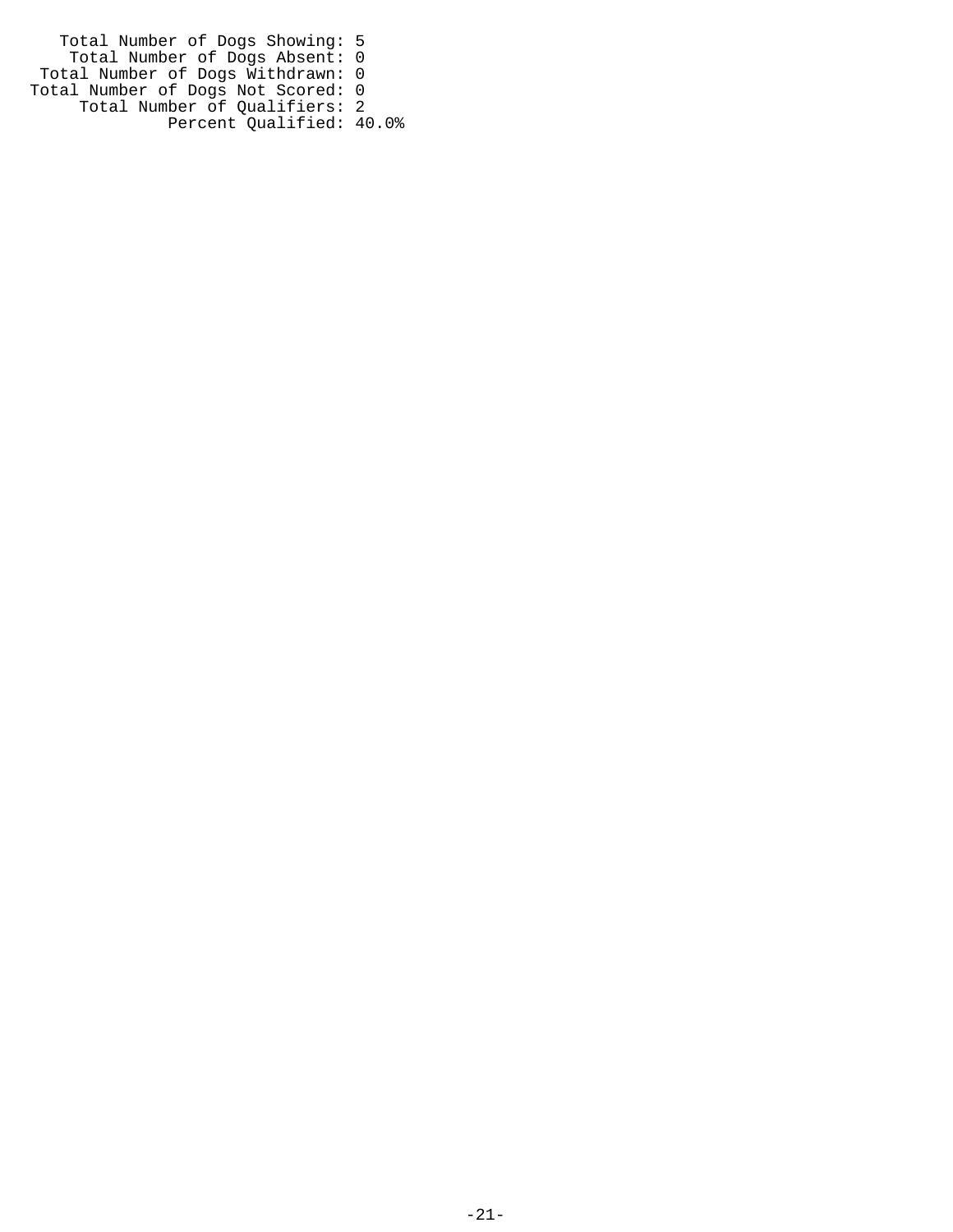### **Saturday, November 13, 2021 Dog Training Club of Tampa, Inc. Master/Excellent JWW**

| Place Name   | Distance: 167 yards SCT: 45 seconds Excellent 24 inch Choice Judge: Sue Barnett        | Time                                |                                             |                             |                                                   |                                                              | TFlts RFlts WCFlts TblFlts E/F           | Score                      |           |
|--------------|----------------------------------------------------------------------------------------|-------------------------------------|---------------------------------------------|-----------------------------|---------------------------------------------------|--------------------------------------------------------------|------------------------------------------|----------------------------|-----------|
|              | Nolan/B.Kennedy 39.06 0                                                                |                                     |                                             | $1 \quad \cdots$            | 0                                                 | $\overline{0}$                                               | $1 \qquad \qquad$                        | Elim                       |           |
| Place Name   | Distance: 167 yards SCT: 47 seconds Excellent 24 inch Judge: Sue Barnett               | Time                                |                                             |                             |                                                   |                                                              | TFlts RFlts WCFlts TblFlts E/F           | Score                      |           |
|              | Loki/S.McLarnon 40.80                                                                  |                                     | $\overline{0}$                              | $\mathbf{1}$                | $2 \quad$                                         | $\mathsf{O}$                                                 | $4\overline{ }$                          | Elim                       |           |
| Place Name   | Distance: 167 yards SCT: 45 seconds Excellent 20 inch Judge: Sue Barnett               | Time                                |                                             |                             |                                                   |                                                              | TFlts RFlts WCFlts TblFlts E/F           | Score                      |           |
| $\mathbf{1}$ | Jessie/L.Torriero 48.86<br>Pete/K.McDonald<br>Quinn/L.Callahan 28.59<br>Finn/P.Biedron | 44.67<br>42.97                      | 9<br>$\mathbf 0$<br>$\mathbf 0$<br>$\Omega$ | 0<br>0<br>0<br>$\mathbf{1}$ | $\mathbf{0}$<br>$\mathbf{1}$<br>$\mathbf{1}$<br>2 | $\mathsf{O}$<br>$\overline{0}$<br>$\overline{0}$<br>$\Omega$ | 0<br>$\overline{0}$<br>1<br>$\mathbf{1}$ | 91<br>Elim<br>Elim<br>Elim | Qualified |
| Place Name   | Distance: 165 yards SCT: 47 seconds Excellent 16 inch Judge: Sue Barnett               | Time                                |                                             |                             |                                                   | TFlts RFlts WCFlts TblFlts E/F                               |                                          | Score                      |           |
|              | Daisy/M.Panzeri No Time<br>Caleb/N.Ulerich                                             | 51.35                               | 12                                          | 1<br>$\mathbf{1}$           | 0<br>0                                            | $\mathsf{O}$<br>$\Omega$                                     | 1<br>$\Omega$                            | Elim<br>Elim               |           |
| Place Name   | Distance: 162 yards SCT: 50 seconds Excellent 12 inch Judge: Sue Barnett               | Time TFlts RFlts WCFlts TblFlts E/F |                                             |                             |                                                   |                                                              |                                          | Score                      |           |
|              | Rave/J.Valloze 50.30 0 2 2 0 4                                                         |                                     |                                             |                             |                                                   |                                                              |                                          | Elim                       |           |
| Place Name   | Distance: 162 yards SCT: 53 seconds Excellent 8 inch Judge: Sue Barnett                | Time TFlts RFlts WCFlts TblFlts E/F |                                             |                             |                                                   |                                                              |                                          | Score                      |           |
|              | Macchiato/D.Elmore No Time $2$ 0 0 2                                                   |                                     |                                             |                             |                                                   |                                                              |                                          | Elim                       |           |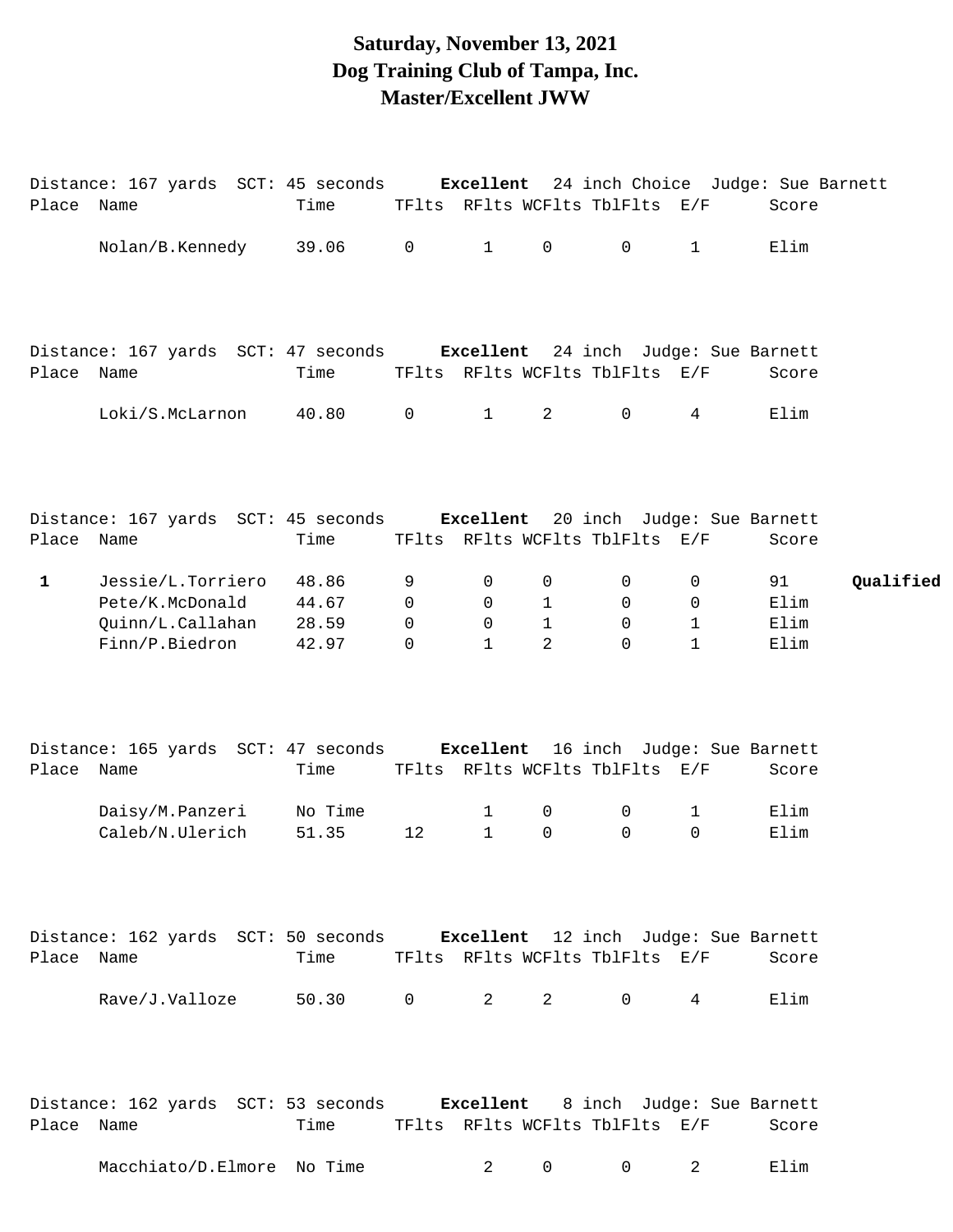| CinnaBun/D.Elmore 43.68   |  |  |  | Elim |
|---------------------------|--|--|--|------|
| AndyGator/J.Weerts Absent |  |  |  |      |

 Total Number of Dogs Showing: 11 Total Number of Dogs Absent: 1 Total Number of Dogs Withdrawn: 0 Total Number of Dogs Not Scored: 0 Total Number of Qualifiers: 1 Percent Qualified: 9.1%

|       | Distance: 167 yards SCT: 47 seconds |       |       | Master   | 24 inch  |                      |          | Judge: Sue Barnett |           |
|-------|-------------------------------------|-------|-------|----------|----------|----------------------|----------|--------------------|-----------|
| Place | Name                                | Time  | TFlts |          |          | RFlts WCFlts TblFlts | E/F      | Score              |           |
|       | Slash/J.Bauder-Heid 29.95           |       |       | $\Omega$ | 0        |                      | 0        | 100                | Qualified |
| 2     | Rip/H.Horn                          | 30.46 | 0     | 0        |          |                      |          | 100                | Qualified |
| 3     | Ocean/J.Valentovich 36.38           |       | 0     | $\Omega$ | $\Omega$ |                      | 0        | 100                | Qualified |
|       | Glory/S.Gonchar                     | 40.15 | 0     |          |          |                      | $\Omega$ | Elim               |           |
|       | Tripoli/M.Briant                    | 42.97 |       |          |          |                      | 0        | Elim               |           |
|       | Reagan/N.DiGiuseppe 38.00           |       |       |          | 2        |                      | 0        | Elim               |           |
|       | Markus/P.Mueller                    | 44.58 | 0     |          |          |                      |          | Elim               |           |
|       | Rush/C.Witt                         | 48.39 | 3     | 2        | 2        |                      | 2        | Elim               |           |
|       | Rex/V.Bridgham                      | 49.04 | 6     | 0        |          |                      |          | 94                 |           |

|       | Distance: 167 yards  SCT: 45 seconds |       |          | Master   | 20 inch |                      |             | Judge: Sue Barnett |           |
|-------|--------------------------------------|-------|----------|----------|---------|----------------------|-------------|--------------------|-----------|
| Place | Name                                 | Time  | TFlts    |          |         | RFlts WCFlts TblFlts | E/F         | Score              |           |
|       | Gracie/L.Mace                        | 25.26 | 0        | 0        | 0       | 0                    | 0           | 100                | Qualified |
| 2     | Phoenix/D.Lewis                      | 27.10 | $\Omega$ | $\Omega$ | 0       | 0                    | $\mathbf 0$ | 100                | Qualified |
| 3     | Taser/D.Mims                         | 27.90 | $\Omega$ | $\Omega$ | 0       | 0                    | $\mathbf 0$ | 100                | Qualified |
| 4     | Utah/H.Broadbent                     | 28.40 |          | $\Omega$ | 0       | 0                    | 0           | 100                | Qualified |
|       | Cash/S.Crotts                        | 27.26 | $\Omega$ | 0        |         | 0                    |             | Elim               |           |
|       | Ziva/W.Yu                            | 35.68 | $\Omega$ |          |         | 0                    | 0           | Elim               |           |
|       | Axl Rose/J.O'Neill                   | 41.00 | 0        |          | 2       | 0                    |             | Elim               |           |
|       | Spring/T.Johnson                     | 65.65 | 60       | 5        | 3       | 0                    | 2           | Elim               |           |
|       | Katie/V.Maloney                      | 32.31 | 0        |          | 2       | 0                    |             | Elim               |           |
|       | Kona/D.Wolfson                       | 27.27 | $\Omega$ | 0        | 0       | 0                    |             | Elim               |           |
|       | TKO/D.Donaldson                      | 52.70 | 21       |          | 0       | 0                    | $\mathbf 0$ | Elim               |           |
|       | Rhett/B.Scott                        | 42.14 | $\Omega$ |          | 0       | 0                    | $\mathbf 0$ | Elim               |           |
|       | Twist/R.Modder                       | 28.44 |          | 2.       | 2       | 0                    | 2           | Elim               |           |
|       | Hope/K.Walters                       | 29.61 | 0        | $\Omega$ | 0       | 0                    |             | Elim               |           |
|       | $Cici/T.$ Needham                    | 41.00 |          |          |         | 0                    | 0           | Elim               |           |
|       |                                      |       |          |          |         |                      |             |                    |           |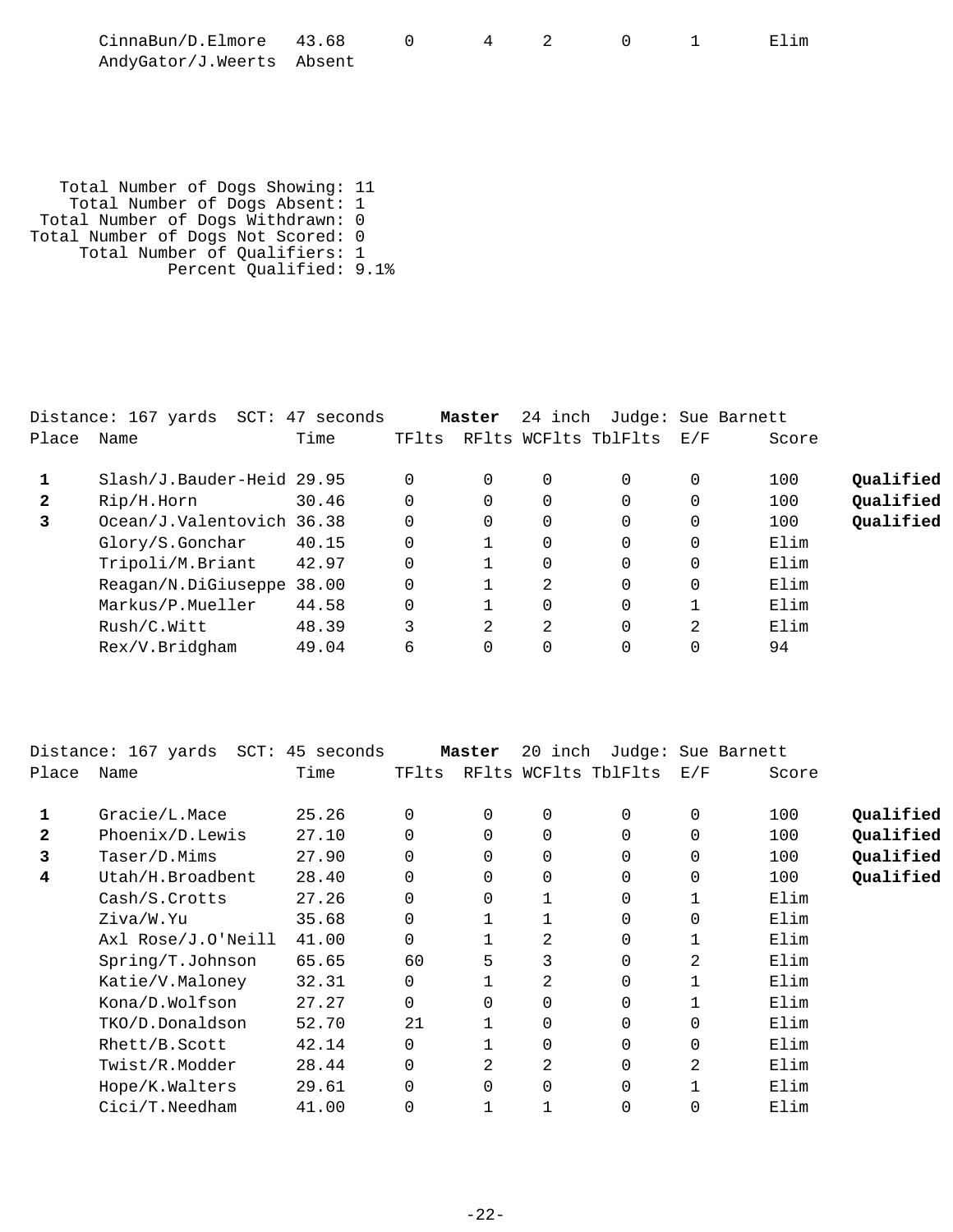| Gem/L.Ostrom              | 31.08   | $\Omega$ | $\Omega$       | 0        | $\mathbf 0$    | 1 | Elim |           |
|---------------------------|---------|----------|----------------|----------|----------------|---|------|-----------|
| Raptor!/D.Nagengast 31.50 |         | $\Omega$ | $\mathbf 0$    | 0        | 0              | 3 | Elim |           |
| Chili/K.Skoyec            | No Time |          | 1              | 1        | 0              | 1 | Elim |           |
| Goose/J.Smith             | No Time |          | 3              | 0        | 0              | 0 | Elim |           |
| Blu/S.Shaffer             | 38.90   | $\Omega$ | 1              | 0        | $\mathbf 0$    | 1 | Elim |           |
| Ravyn/F.Jones             | No Time |          | 1              | 1        | 0              | 2 | Elim |           |
| Beau/L.Mace               | No Time |          | $\overline{2}$ | 2        | $\mathbf 0$    | 3 | Elim |           |
| Echo/F.Jones              | 36.91   | $\Omega$ | $\Omega$       | 0        | 0              | 0 | 100  | Qualified |
| Teddi Bear/L.Griffi       | 34.99   | $\Omega$ | $\mathbf 0$    | 0        | $\mathbf 0$    | 0 | 100  | Qualified |
| Gemma/S.Hyde              | 33.50   | $\Omega$ | $\Omega$       | 0        | $\mathbf 0$    | 0 | 100  | Qualified |
| Joey/J.Russo              | 32.94   | $\Omega$ | $\Omega$       | 0        | $\mathbf 0$    | 0 | 100  | Qualified |
| Rosa/D.Puckett            | Absent  |          |                |          |                |   |      |           |
| Aspen/N.Young             | 32.89   | $\Omega$ | $\mathsf{O}$   | 0        | $\mathbf 0$    | 0 | 100  | Qualified |
| Ebony/A.Levin             | 36.53   | $\Omega$ | $\Omega$       | 0        | $\mathbf 0$    | 0 | 100  | Qualified |
| Rosie/K.Kealey            | AIS     |          |                |          |                |   |      |           |
| Kan Du/K.Howe             | 30.37   | $\Omega$ | $\mathsf{O}$   | 0        | $\mathbf 0$    | 0 | 100  | Qualified |
| Rayce/S.Gonchar           | 38.08   | $\Omega$ | $\Omega$       | 0        | $\mathbf 0$    | 0 | 100  | Qualified |
| Briar/H.Buck              | AIS     |          |                |          |                |   |      |           |
| Chase/L.McKenzie          | 44.55   | $\Omega$ | $\Omega$       | 0        | $\mathbf 0$    | 0 | 100  | Qualified |
| Peak/L.Hill               | 31.52   | $\Omega$ | $\Omega$       | $\Omega$ | $\Omega$       | 0 | 100  | Qualified |
| Bebop/G.Storm             | 35.78   | $\Omega$ | $\Omega$       | 0        | 0              | 0 | 100  | Qualified |
| Luna/R.Baxter             | 40.43   | $\Omega$ | $\Omega$       | 0        | 0              | 0 | 100  | Qualified |
| Khanner/L.Rounds          | 39.26   | $\Omega$ | $\Omega$       | 0        | $\Omega$       | 0 | 100  | Qualified |
| Peaches/N.DePetris        | 40.35   | $\Omega$ | $\Omega$       | 0        | $\overline{0}$ | 0 | 100  | Qualified |
| HiJinks/V.Drerup          | 32.43   | $\Omega$ | $\mathbf 0$    | 0        | $\overline{0}$ | 0 | 100  | Qualified |
|                           |         |          |                |          |                |   |      |           |

|              | Distance: 165 yards SCT: 47 seconds |       |          | Master   | 16 inch        |                      | Judge: Sue Barnett |       |           |
|--------------|-------------------------------------|-------|----------|----------|----------------|----------------------|--------------------|-------|-----------|
| Place        | Name                                | Time  | TFlts    |          |                | RFlts WCFlts TblFlts | E/F                | Score |           |
| 1            | Sterling/V.MacVicar 29.24           |       | 0        | $\Omega$ | $\Omega$       | $\Omega$             | $\Omega$           | 100   | Qualified |
| $\mathbf{2}$ | Whimsy/B.Pruett                     | 30.31 | 0        | $\Omega$ | $\mathbf 0$    | $\Omega$             | 0                  | 100   | Qualified |
| 3            | Charlie Bear/M.Hans                 | 32.30 | 0        | $\Omega$ | $\Omega$       | $\Omega$             | $\Omega$           | 100   | Qualified |
| 4            | Virgil/B.Dumbaugh                   | 36.60 | 0        | 0        | $\Omega$       | $\Omega$             | $\Omega$           | 100   | Qualified |
|              | Amber/V.MacVicar                    | 41.38 | 0        | 2        | $\mathbf{1}$   | $\Omega$             | $\Omega$           | Elim  |           |
|              | Zipper/D.Mims                       | 25.88 | 0        |          | 1              | $\Omega$             | $\Omega$           | Elim  |           |
|              | Meg/P.Gelb                          | 27.23 | 0        | $\Omega$ | $\Omega$       | $\Omega$             | 2                  | Elim  |           |
|              | Wicked/S.Michaels                   | 24.21 | 0        | $\Omega$ | $\Omega$       | $\Omega$             |                    | Elim  |           |
|              | Mai Tai/V.Holst                     | 38.34 | 0        | 2        | 3              | $\Omega$             |                    | Elim  |           |
|              | Wing Man/D.Elmore                   | 39.20 | 0        | 4        | 2              | $\Omega$             | 3                  | Elim  |           |
|              | Ivan/E.Ewins                        | 45.56 | 0        | $\Omega$ | $\Omega$       | $\Omega$             | $\Omega$           | 100   | Qualified |
|              | Cash/J.Schlueter                    | 42.81 | 0        | $\Omega$ | $\mathbf 0$    | $\Omega$             | 0                  | 100   | Qualified |
|              | Paddi/L.Griffin-Kel Absent          |       |          |          |                |                      |                    |       |           |
|              | Jolie/S.Holder                      | 43.18 | $\Omega$ | $\Omega$ | $\overline{0}$ | $\Omega$             | $\Omega$           | 100   | Qualified |
|              | Jamie/B.Edmond                      | 43.00 | 0        | $\Omega$ | $\Omega$       | $\Omega$             | 0                  | 100   | Oualified |
|              |                                     |       |          |          |                |                      |                    |       |           |

|            | Distance: 162 yards  SCT: 50 seconds    |      |  | Master 12 inch Judge: Sue Barnett |       |           |
|------------|-----------------------------------------|------|--|-----------------------------------|-------|-----------|
| Place Name |                                         | Time |  | TFlts RFlts WCFlts TblFlts E/F    | Score |           |
|            | 1 Flynn Rider/B.Pruet 26.57 0 0 0 0 0 0 |      |  |                                   | 100   | Qualified |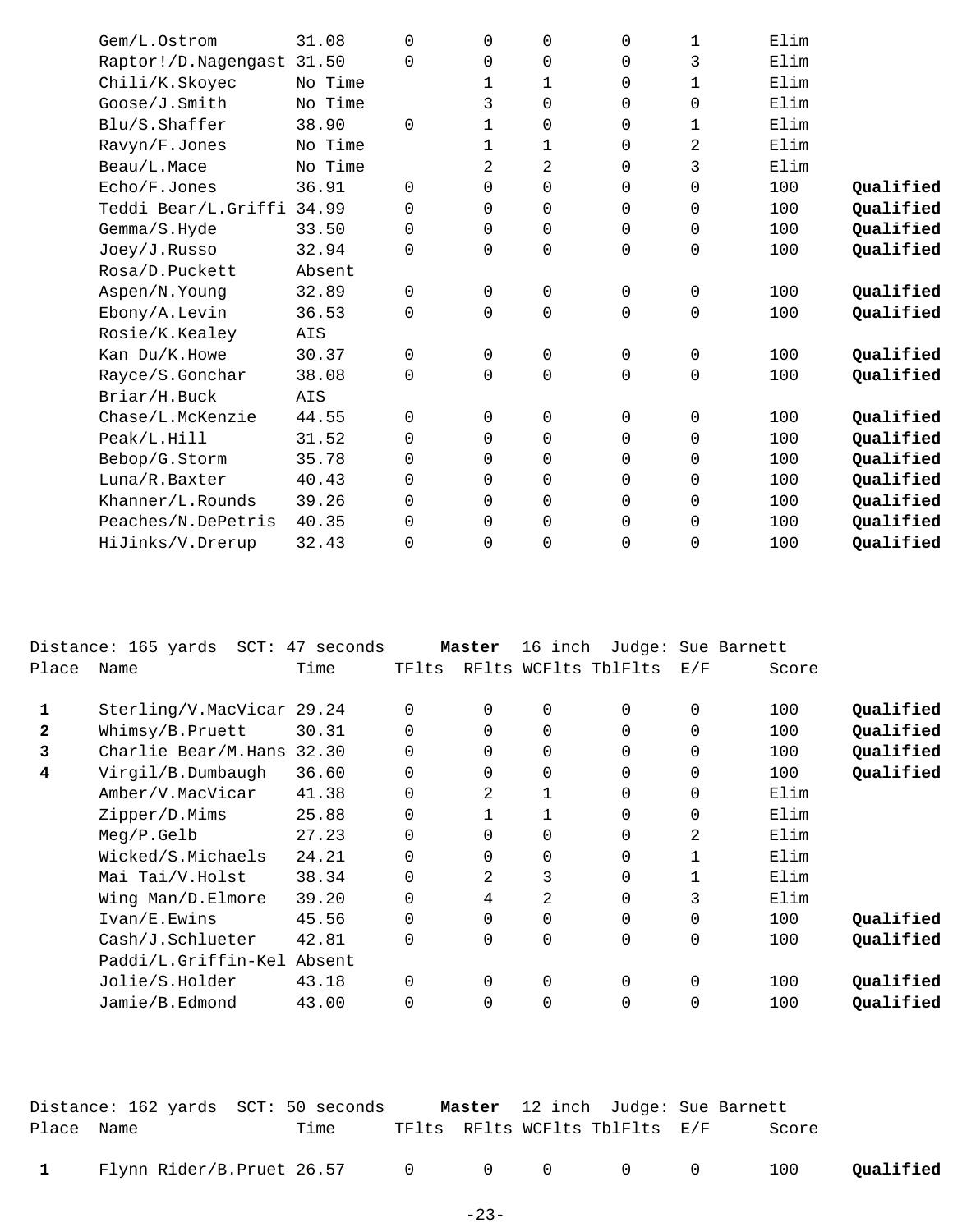| $\mathbf{2}$ | Edge/S.Michaels           | 30.21   | $\Omega$ | $\Omega$ | $\Omega$    | $\Omega$ | $\Omega$    | 100  | Qualified |
|--------------|---------------------------|---------|----------|----------|-------------|----------|-------------|------|-----------|
| 3            | Blaze/S.Michaels          | 32.40   | 0        | 0        | $\Omega$    | 0        | 0           | 100  | Qualified |
| 4            | Bella/E.Bradley           | 33.50   | $\Omega$ | $\Omega$ | 0           | $\Omega$ | $\mathbf 0$ | 100  | Qualified |
|              | Jester/J.Chodelka         | 39.19   | 0        |          | 0           | 0        | 1           | Elim |           |
|              | Janie/K.Schrimpf          | 38.49   | $\Omega$ |          | $\Omega$    | 0        | $\Omega$    | Elim |           |
|              | Lolo/D.Hartzell           | 28.59   | $\Omega$ | 0        | $\Omega$    | 0        | 1           | Elim |           |
|              | Mixer/J.Schroeder         | 30.21   | 0        | 0        | $\Omega$    | 0        |             | Elim |           |
|              | Karma/C.Sreenan           | 46.34   | $\Omega$ | 3        |             | 0        | $\mathbf 0$ | Elim |           |
|              | Chili/L.Golden DVM        | No Time |          | 0        | $\Omega$    | 0        | 2           | Elim |           |
|              | Luke/F.Salvas             | 42.00   | $\Omega$ | 0        | $\Omega$    | 0        | 1           | Elim |           |
|              | Bill/L.Golden DVM         | 49.52   |          | $\Omega$ | $\Omega$    | 0        | $\Omega$    | 100  | Qualified |
|              | Jake/F.Salvas             | 38.02   | $\Omega$ | $\Omega$ | $\Omega$    | 0        | $\Omega$    | 100  | Qualified |
|              | Obi Wan/E.Dobber          | Absent  |          |          |             |          |             |      |           |
|              | Captain Jack/J.Baud 34.54 |         |          | $\Omega$ | $\Omega$    | 0        | $\Omega$    | 100  | Qualified |
|              | Beyda/J.Shelley           | 36.82   | 0        | $\Omega$ | $\Omega$    | 0        | $\Omega$    | 100  | Qualified |
|              | Joey/F.Canada             | 39.98   | $\Omega$ | $\Omega$ | $\Omega$    | $\Omega$ | $\Omega$    | 100  | Qualified |
|              | Biscuit/J.Routh           | 35.54   | $\Omega$ | $\Omega$ | $\mathbf 0$ | $\Omega$ | $\Omega$    | 100  | Qualified |
|              | Franci/G.Richards         | Absent  |          |          |             |          |             |      |           |
|              | Phineas/D.Englund         | 42.63   | $\Omega$ | $\Omega$ | $\Omega$    | $\Omega$ | $\Omega$    | 100  | Oualified |
|              |                           |         |          |          |             |          |             |      |           |

|       | Distance: 162 yards         | SCT: 53 seconds |             | Master       | inch<br>8 | Judge:               |              | Sue Barnett |           |
|-------|-----------------------------|-----------------|-------------|--------------|-----------|----------------------|--------------|-------------|-----------|
| Place | Name                        | Time            | TFlts       |              |           | RFlts WCFlts TblFlts | E/F          | Score       |           |
| 1     | Gabby/A.Samuels             | 27.21           | $\Omega$    | $\Omega$     | 0         | 0                    | 0            | 100         | Qualified |
| 2     | Mighty Mouse/D.Elmo 29.55   |                 | 0           | 0            | 0         | 0                    | 0            | 100         | Qualified |
| 3     | Sky Cowboy/D.Elmore 31.93   |                 | 0           | $\Omega$     | 0         | 0                    | 0            | 100         | Qualified |
| 4     | Desmond/B.Kennedy           | 34.52           | $\mathbf 0$ | 0            | 0         | 0                    | 0            | 100         | Qualified |
|       | Foxy/E.Ewins                | No Time         |             |              | 1         | 0                    | 2            | Elim        |           |
|       | Louis/A.Samuels             | 54.19           | 3           | 2            | 1         | $\Omega$             | 0            | Elim        |           |
|       |                             |                 |             |              |           |                      |              |             |           |
|       | Rhythm/K.Loman Chio No Time |                 |             | 1            | 0         | $\mathbf 0$          | 1            | Elim        |           |
|       | Bindi/R.Stille              | 45.97           | $\Omega$    | 2            | 2         | $\Omega$             | $\mathbf{1}$ | Elim        |           |
|       | Gidgit/C.Little             | 64.86           | 33          | 0            | 0         | 0                    | 0            | 67          |           |
|       | Ariel/G.Harrell             | 47.77           | $\Omega$    | $\mathbf{1}$ | 1         | 0                    | 0            | Elim        |           |
|       | Midas/K.Huling              | 35.78           | $\Omega$    | 0            | 0         | 0                    | 3            | Elim        |           |
|       | Honey Badger/D.Elmo         | No Time         |             |              | 1         | $\Omega$             | $\mathbf{1}$ | Elim        |           |
|       | Bacon Bit/J.Miller          | 52.92           | $\Omega$    | 2            | 1         | 0                    | $\Omega$     | Elim        |           |
|       | Buzz/B.Dumbaugh             | 44.38           | $\Omega$    | 2            | 1         | $\Omega$             | 0            | Elim        |           |
|       | Buff/S.Michaels             | 32.42           | $\Omega$    | $\Omega$     | 0         | $\Omega$             | 1            | Elim        |           |
|       | Kramer/E.Ewins              | 59.19           | 18          | 0            | 0         | 0                    | 0            | 82          |           |
|       | Moka/M.Douglas              | Absent          |             |              |           |                      |              |             |           |
|       | Zap/J.Taugher               | 52.54           | $\mathbf 0$ | 0            | 0         | $\mathbf 0$          | $\mathbf 0$  | 100         | Qualified |
|       | Brecon/P.Calvert            | Absent          |             |              |           |                      |              |             |           |
|       | Poppy/E.Baxter              | 37.10           | $\Omega$    | 0            | 0         | $\mathbf 0$          | 0            | 100         | Qualified |
|       | Winston/T.Crumpler          | 34.82           | 0           | 0            | 0         | 0                    | 0            | 100         | Qualified |
|       |                             |                 |             |              |           |                      |              |             |           |

 Total Number of Dogs Showing: 97 Total Number of Dogs Absent: 6 Total Number of Dogs Withdrawn: 2 Total Number of Dogs Not Scored: 0 Total Number of Qualifiers: 48 Percent Qualified: 49.5%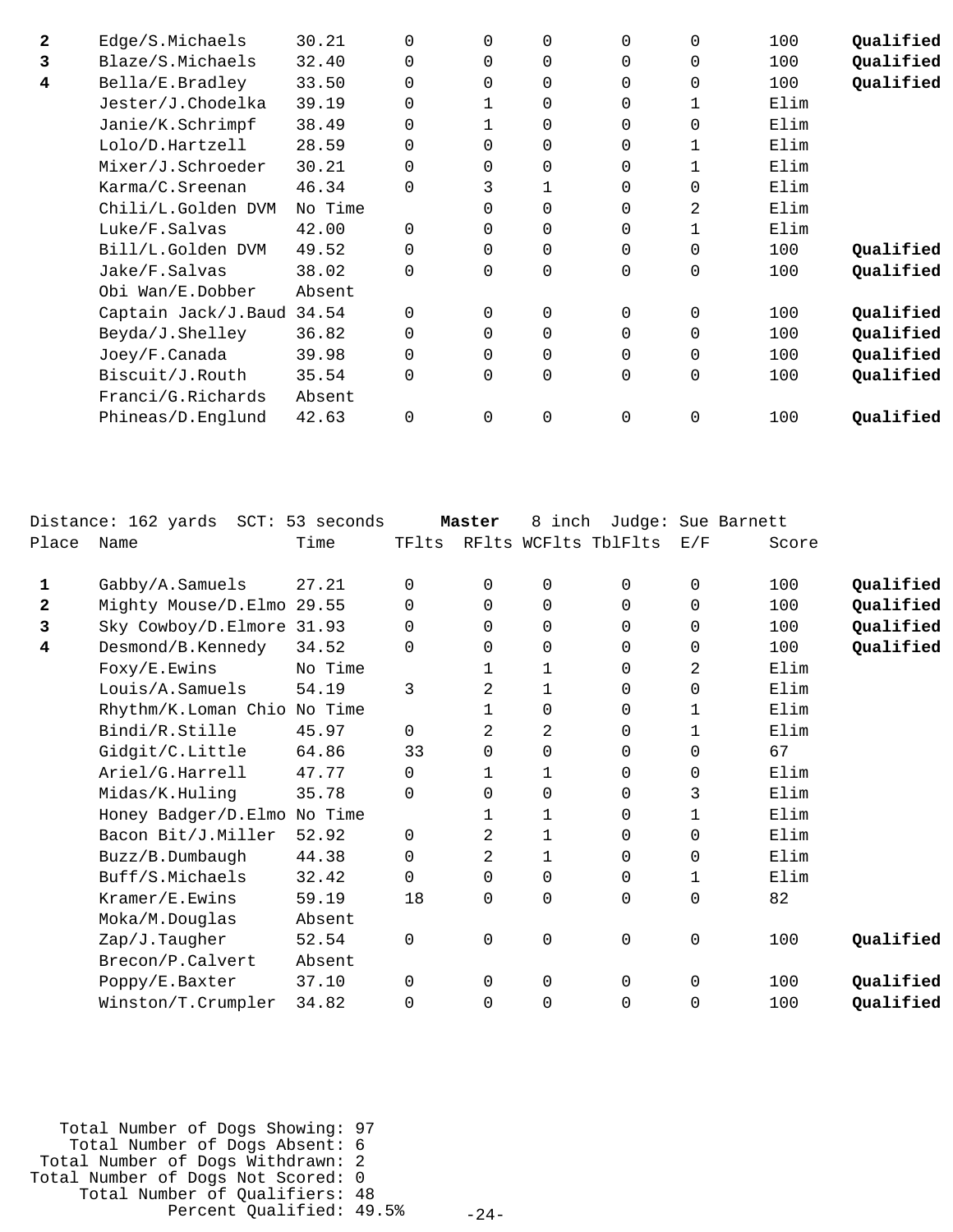| Place Name                    | Distance: 167 yards SCT: 52 seconds Excellent Pref 20 inch Judge: Sue Barnett | Time TFlts RFlts WCFlts TblFlts E/F       |  |          |                                      |                   | Score |           |
|-------------------------------|-------------------------------------------------------------------------------|-------------------------------------------|--|----------|--------------------------------------|-------------------|-------|-----------|
|                               | Callison/G.Clark 66.67 42                                                     |                                           |  |          | $4 \quad 1 \quad 0$                  | $1 \qquad \qquad$ | Elim  |           |
| Place Name                    | Distance: 167 yards SCT: 50 seconds Excellent Pref 16 inch Judge: Sue Barnett | Time TFlts RFlts WCFlts TblFlts E/F Score |  |          |                                      |                   |       |           |
|                               | Bo/L.Schaber 63.32 39 1 2 0 0                                                 |                                           |  |          |                                      |                   | Elim  |           |
| Place Name                    | Distance: 165 yards SCT: 52 seconds Excellent Pref 12 inch Judge: Sue Barnett | Time                                      |  |          | TFlts RFlts WCFlts TblFlts E/F       |                   | Score |           |
| $\mathbf{1}$ and $\mathbf{1}$ | $Zuzu/M.Cambier$ 46.46 0 0 0 0 0                                              |                                           |  |          |                                      |                   | 100   | Qualified |
| Place Name                    | Distance: 162 yards SCT: 55 seconds Excellent Pref 8 inch Judge: Sue Barnett  | Time                                      |  |          | TFlts RFlts WCFlts TblFlts E/F Score |                   |       |           |
|                               | Athena/A.Crawford No Time                                                     |                                           |  | $3 \t 1$ | $\mathsf{O}$                         | $2^{\circ}$       | Elim  |           |
|                               |                                                                               |                                           |  |          |                                      |                   |       |           |

 Total Number of Dogs Showing: 4 Total Number of Dogs Absent: 0 Total Number of Dogs Withdrawn: 0 Total Number of Dogs Not Scored: 0 Total Number of Qualifiers: 1 Percent Qualified: 25.0%

|              | Distance: 167 yards SCT: 52 seconds |      |  |                                |  | Master Pref 20 inch Judge: Sue Barnett |           |
|--------------|-------------------------------------|------|--|--------------------------------|--|----------------------------------------|-----------|
| Place Name   |                                     | Time |  | TFlts RFlts WCFlts TblFlts E/F |  | Score                                  |           |
| $\mathbf{1}$ | Maverick/S.Crotts 34.97 0 0 0 0 0 0 |      |  |                                |  | 100                                    | Qualified |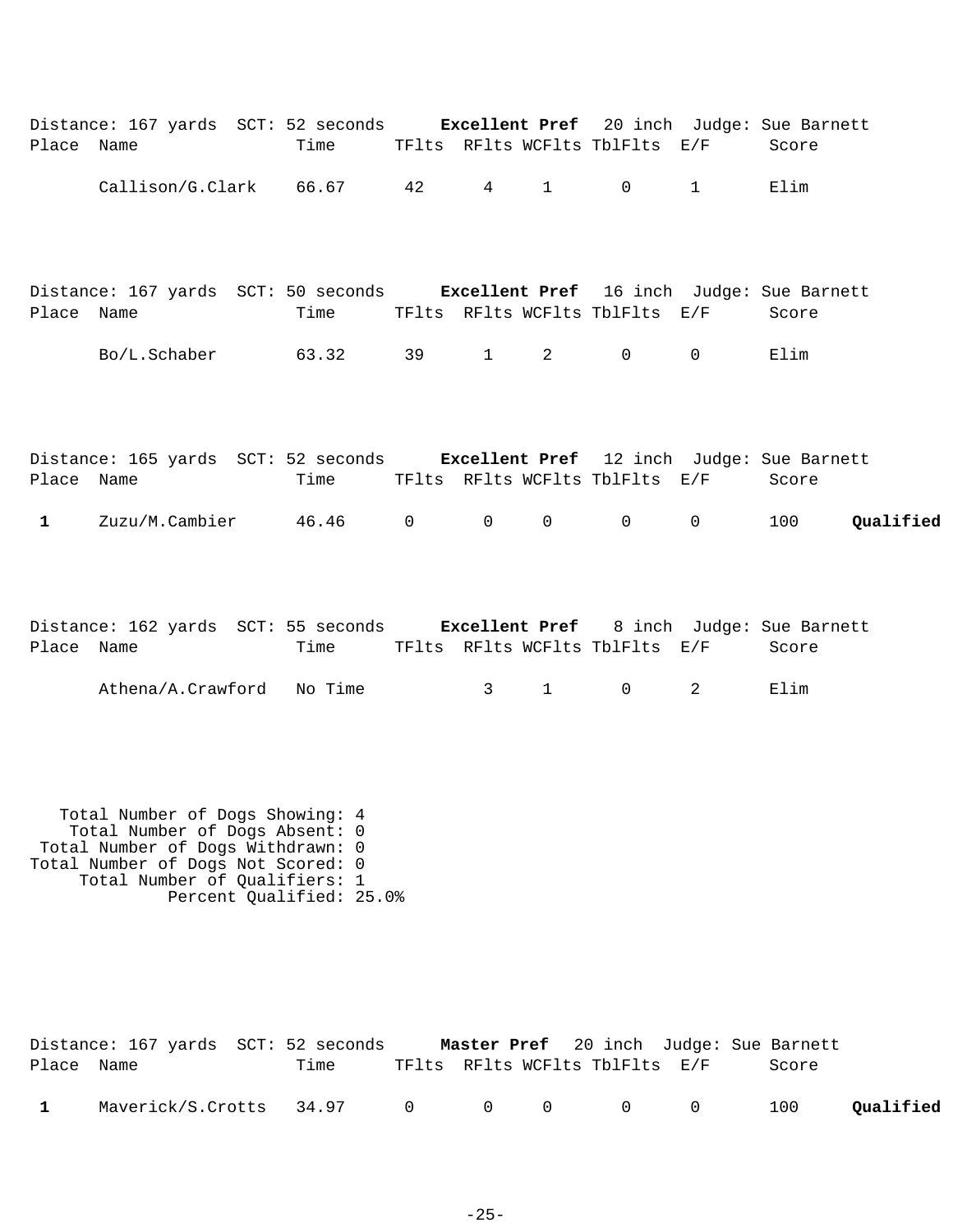| 2 | BOSS429/M.Timken          | 35.53   | 0  | 0        | $\Omega$ |   | 100  | Qualified |
|---|---------------------------|---------|----|----------|----------|---|------|-----------|
|   | Jack/L.Jeffers            | 46.23   | 0  | 0        | $\Omega$ |   | 100  | Qualified |
|   | Sollie/K.Himmelfarb 53.00 |         |    | $\Omega$ | $\Omega$ |   | 97   |           |
|   | Ryder/R.Jeffers           | No Time |    | $\Omega$ | $\Omega$ | 2 | Elim |           |
|   | Zema/C.Schwick            | 57.56   | 15 | 2        | $\Omega$ |   | Elim |           |
|   | Lotte/L.Belcher           | No Time |    | $\Omega$ | $\Omega$ | 2 | Elim |           |
|   | Bazinga/S.Kirkpatri 50.02 |         | 0  | $\Omega$ | $\Omega$ |   | Elim |           |
|   | Kipper/J.Baker            | 39.51   | 0  |          | $\Omega$ |   | Elim |           |
|   | Tempe/W.Yu                | 54.68   | 6  | $\Omega$ | $\Omega$ |   | 94   |           |
|   | Pecoy/K.Himmelfarb        | 58.99   | 18 |          | $\Omega$ | 2 | Elim |           |
|   | Lexi/M.Timken             | 39.51   |    |          |          |   | Elim |           |

|              | Distance: 167 yards | SCT: 50 seconds |          | Master Pref |                | 16 inch              |     | Judge: Sue Barnett |           |
|--------------|---------------------|-----------------|----------|-------------|----------------|----------------------|-----|--------------------|-----------|
| Place        | Name                | Time            | TFlts    |             |                | RFlts WCFlts TblFlts | E/F | Score              |           |
|              | Taze/N.Young        | 34.11           |          | 0           | 0              | $\Omega$             | 0   | 100                | Qualified |
| $\mathbf{2}$ | Katie/L.Wilken      | 39.64           |          | 0           | 0              | 0                    | 0   | 100                | Qualified |
| 3            | Liza/P.Lesher       | 41.56           | $\Omega$ | 0           | 0              | 0                    | 0   | 100                | Qualified |
|              | Riot/L.Hill         | No Time         |          | 0           | $\overline{0}$ | $\Omega$             | 2   | Elim               |           |
|              | Arrow/K.Skoyec      | 34.08           | $\Omega$ | 0           |                | $\Omega$             |     | Elim               |           |
|              | Nubi/M.John         | 49.63           | $\Omega$ |             |                | $\Omega$             |     | Elim               |           |
|              | Dazzle/J.Valloze    | No Time         |          | 0           |                | $\Omega$             |     | Elim               |           |
|              | Winnie/J.Smith      | 44.94           | $\Omega$ |             |                | $\Omega$             | 1   | Elim               |           |
|              | Disco/D.Mims        | 28.65           | $\Omega$ |             | 0              | $\Omega$             |     | Elim               |           |
|              |                     |                 |          |             |                |                      |     |                    |           |

|              | Distance: 165 yards<br>$SCT$ : | 52 seconds |       | Master Pref |   | 12 inch              |          | Judge: Sue Barnett |           |
|--------------|--------------------------------|------------|-------|-------------|---|----------------------|----------|--------------------|-----------|
| Place        | Name                           | Time       | TFlts |             |   | RFlts WCFlts TblFlts | E/F      | Score              |           |
|              | Diamond/V.MacVicar             | 30.37      |       | $\Omega$    | 0 | $\Omega$             | 0        | 100                | Qualified |
| $\mathbf{2}$ | Blue/P.McBride                 | 40.14      |       | $\Omega$    | 0 | $\Omega$             | 0        | 100                | Qualified |
| 3            | Bodie/B.Edmond                 | 41.69      |       | $\Omega$    | 0 | $\Omega$             | $\Omega$ | 100                | Qualified |
| 4            | Bryden/S.Hyde                  | 49.90      |       | $\Omega$    | 0 | $\Omega$             | 0        | 100                | Qualified |
|              | Jessie/K.Jones                 | 53.50      | 3     |             | 0 | $\Omega$             | 0        | Elim               |           |
|              | Sting/B.Dumbaugh               | 30.36      |       |             | 2 | 0                    |          | Elim               |           |
|              | $Ro$ ja/P.Cambier              | 68.39      | 48    | $\Omega$    |   | 0                    |          | Elim               |           |
|              | Breeze/L.Calci                 | Absent     |       |             |   |                      |          |                    |           |

|       | Distance: 162 yards SCT: 55 seconds |      |                                     |                         |          |                                | <b>Master Pref</b> 8 inch Judge: Sue Barnett |           |
|-------|-------------------------------------|------|-------------------------------------|-------------------------|----------|--------------------------------|----------------------------------------------|-----------|
| Place | Name                                | Time |                                     |                         |          | TFlts RFlts WCFlts TblFlts E/F | Score                                        |           |
|       | Ray/J.Chodelka 41.96 0 0 0 0 0      |      |                                     |                         |          |                                | 100                                          | Qualified |
|       | Tammy/A.Johnson-Moz 28.40           |      | $\begin{matrix} 0 & 0 \end{matrix}$ |                         | $\Omega$ | $\Omega$                       | Elim                                         |           |
|       | Nogglett Lutz/L. Lut 51.45          |      | $\overline{0}$                      | $\overline{\mathbf{3}}$ | $\Omega$ | $\overline{0}$                 | Elim                                         |           |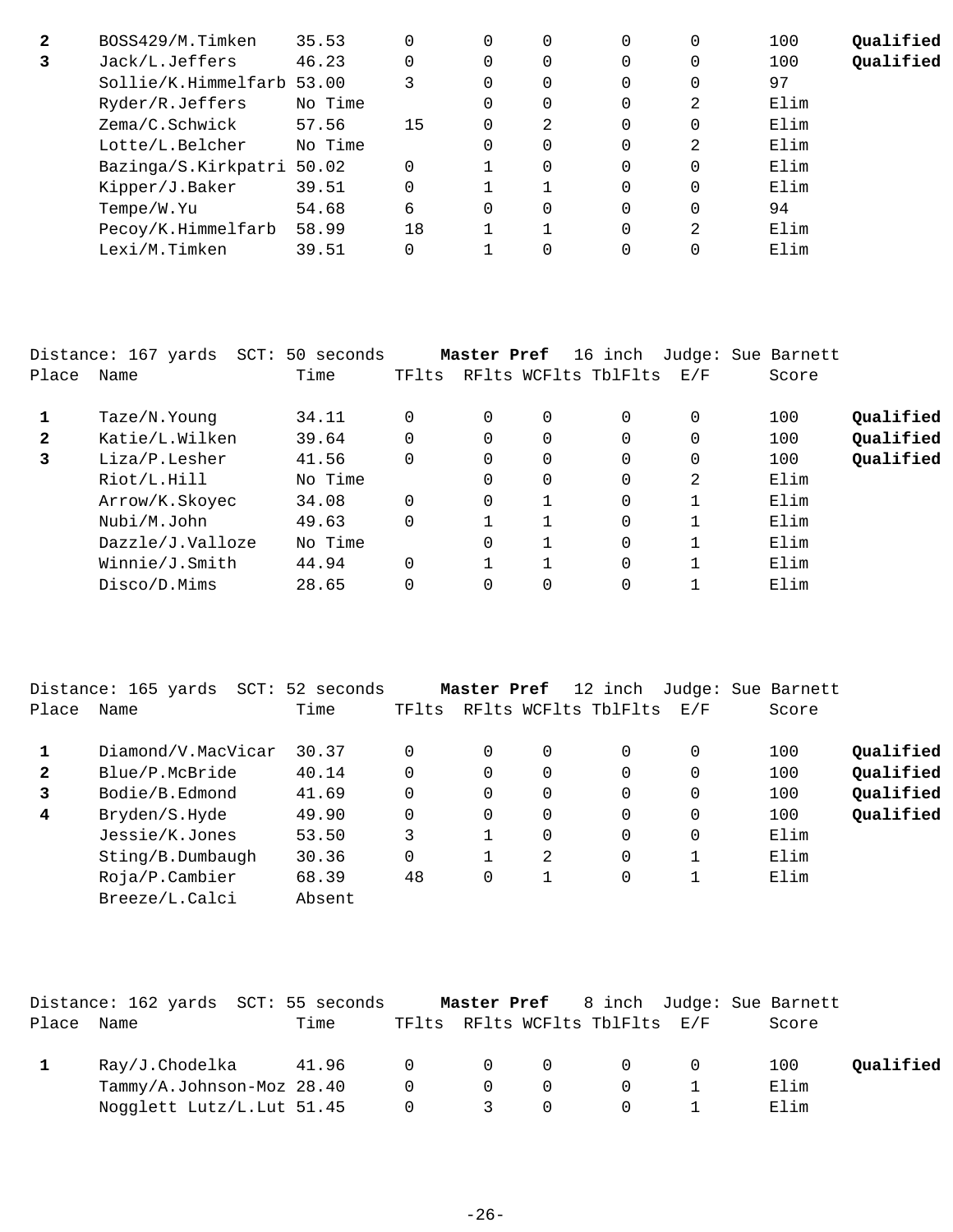Razzle/L.Larsen Absent Frankie/L.Denham Absent Trinity/A.Johnson-M Absent

|       | Distance: 162 yards SCT: 58 seconds |         |          | Master Pref |          | 4 inch               |     | Judge: Sue Barnett |           |
|-------|-------------------------------------|---------|----------|-------------|----------|----------------------|-----|--------------------|-----------|
| Place | Name                                | Time    | TFlts    |             |          | RFlts WCFlts TblFlts | E/F | Score              |           |
|       | Fortune/A.Samuels                   | 29.54   | 0        | 0           | $\Omega$ | $\Omega$             | 0   | 100                | Oualified |
|       | General/K.Loman Chi 58.28           |         | $\Omega$ |             |          | $\Omega$             | 2   | Elim               |           |
|       | Coco/R.Stille                       | 51.03   | 0        | 0           | 0        | $\Omega$             |     | Elim               |           |
|       | Maddie/M.Rulli                      | 66.66   | 24       |             |          | $\Omega$             |     | Elim               |           |
|       | Bingo/R.Austin                      | 46.63   | 0        | 0           | $\Omega$ | $\Omega$             |     | Elim               |           |
|       | Sir Gio/C.Little                    | No Time |          | 3           | $\Omega$ | $\Omega$             |     | Elim               |           |
|       | Willow/K.Loman Chio 64.87           |         | 18       |             | $\Omega$ | $\Omega$             |     | Elim               |           |

 Total Number of Dogs Showing: 38 Total Number of Dogs Absent: 4 Total Number of Dogs Withdrawn: 0 Total Number of Dogs Not Scored: 0 Total Number of Qualifiers: 12 Percent Qualified: 31.6%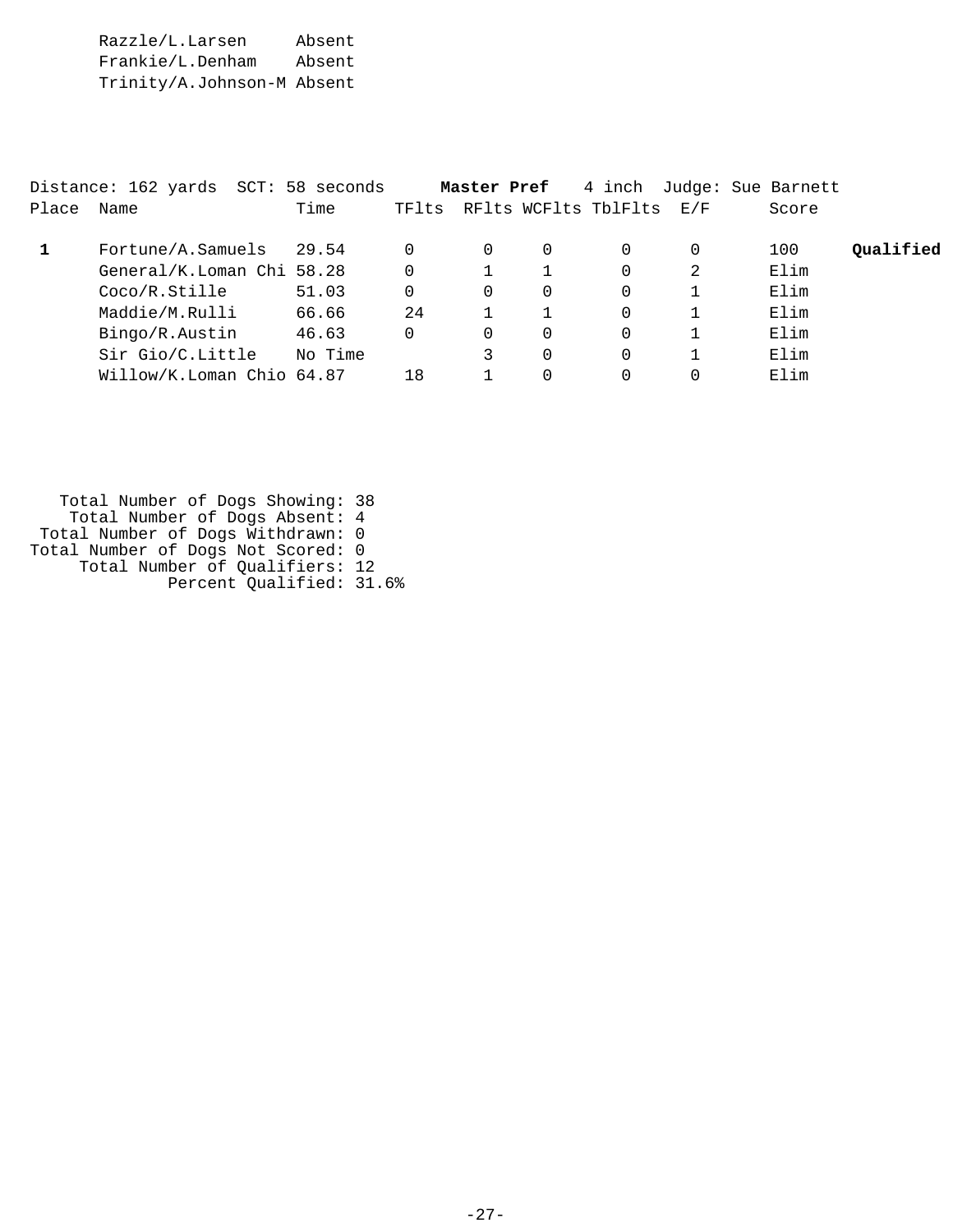#### **Saturday, November 13, 2021 Dog Training Club of Tampa, Inc. Open JWW**

| Place Name   |                                                                     | Time           |                                |                              |                     | TFlts RFlts WCFlts TblFlts E/F |                  | Score        |           |
|--------------|---------------------------------------------------------------------|----------------|--------------------------------|------------------------------|---------------------|--------------------------------|------------------|--------------|-----------|
|              | Oscar/M.Cranford                                                    | 39.73          | $\overline{0}$                 | 3                            | $\mathsf{O}\xspace$ | $\mathsf{O}$                   | $\mathbf 0$      | Elim         |           |
|              |                                                                     |                |                                |                              |                     |                                |                  |              |           |
| Place Name   |                                                                     | Time           |                                |                              |                     | TFlts RFlts WCFlts TblFlts E/F |                  | Score        |           |
| $\mathbf{1}$ | Willow/C.Witt<br>Belle/M.Briant                                     | 42.73<br>36.36 | 0<br>$\mathsf{O}$              | 1<br>4                       | 0<br>$\mathbf{1}$   | $\mathbf 0$<br>$\Omega$        | 0<br>$\mathbf 1$ | 95<br>Elim   | Qualified |
|              |                                                                     |                |                                |                              |                     |                                |                  |              |           |
| Place Name   | Distance: 145 yards SCT: 41 seconds 0pen 20 inch Judge: Sue Barnett | Time           |                                |                              |                     | TFlts RFlts WCFlts TblFlts E/F |                  | Score        |           |
|              | Ms. Tank/C.Schwick 48.38                                            |                | 14                             | 2                            | 0                   | 0                              | 0                | Elim         |           |
|              | Ruckus/J.Cunningham 31.53<br>Pippa/N.DePetris                       | 35.08          | $\mathsf{O}$<br>$\overline{0}$ | $\mathbf{1}$<br>$\mathbf{1}$ | 0<br>$\mathbf{1}$   | 0<br>0                         | 1<br>0           | Elim<br>Elim |           |
|              | Petty/J.Bauder-Heid 35.66                                           |                | $\mathbf 0$                    | $\mathbf{1}$                 | $\mathbf{1}$        | $\Omega$                       | $\Omega$         | Elim         |           |
|              |                                                                     |                |                                |                              |                     |                                |                  |              |           |
| Place Name   |                                                                     | Time           |                                |                              |                     | TFlts RFlts WCFlts TblFlts E/F |                  | Score        |           |
| $\mathbf{1}$ | Hero/D.Thomason                                                     | 35.82          | $\mathsf{O}$                   | $\mathbf{1}$                 | 0                   | 0                              | 0                | 95           | Qualified |
|              | Shadow/F.Canada                                                     | 71.49          | 54                             | $\overline{2}$               | 0                   | $\overline{0}$                 | $\overline{0}$   | Elim         |           |
|              |                                                                     |                |                                |                              |                     |                                |                  |              |           |
| Place Name   |                                                                     | Time           |                                |                              |                     | TFlts RFlts WCFlts TblFlts E/F |                  | Score        |           |
|              | Pistol/G.Harrell                                                    | 47.75          | 0                              | 6                            | 0                   | $\overline{0}$                 | 0                | Elim         |           |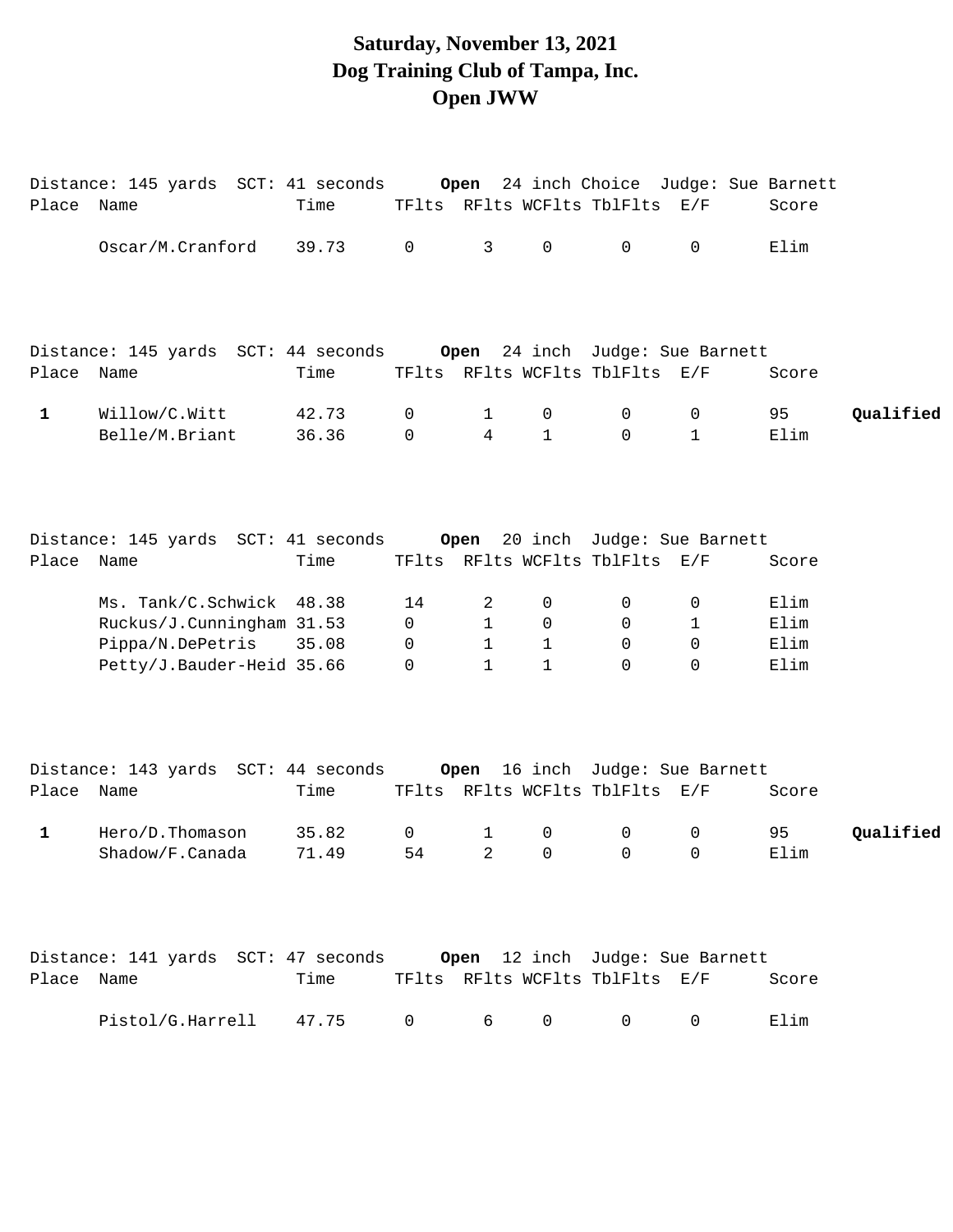Total Number of Dogs Showing: 10 Total Number of Dogs Absent: 0 Total Number of Dogs Withdrawn: 0 Total Number of Dogs Not Scored: 0 Total Number of Qualifiers: 2 Percent Qualified: 20.0%

|            | Distance: 145 yards SCT: 49 seconds |       |                                |  |                                         | <b>Open Pref</b> 20 inch Judge: Sue Barnett |
|------------|-------------------------------------|-------|--------------------------------|--|-----------------------------------------|---------------------------------------------|
| Place Name |                                     | Time  | TFlts RFlts WCFlts TblFlts E/F |  |                                         | Score                                       |
|            | Kai/Y.Okazato                       | 49.88 |                                |  | $0 \qquad 3 \qquad 2 \qquad 0 \qquad 1$ | Elim                                        |

|            | Distance: 143 yards  SCT: 49 seconds |      |                                |            |        |        | Open Pref 12 inch Judge: Sue Barnett |
|------------|--------------------------------------|------|--------------------------------|------------|--------|--------|--------------------------------------|
| Place Name |                                      | Time | TFlts RFlts WCFlts TblFlts E/F |            |        |        | Score                                |
|            | Sampson/R.Skukalek 52.88             |      | $6\overline{6}$                | $\sim$ 2 0 | $\cap$ | $\cap$ | Flim                                 |

|            | Distance: 141 yards SCT: 52 seconds |      |  |  |                                | <b>Open Pref</b> 8 inch Judge: Sue Barnett |
|------------|-------------------------------------|------|--|--|--------------------------------|--------------------------------------------|
| Place Name |                                     | Time |  |  | TFlts RFlts WCFlts TblFlts E/F | Score                                      |
|            | Deano/S.Archer 71.36                |      |  |  | 38 4 0 0 0                     | Elim                                       |

 Total Number of Dogs Showing: 3 Total Number of Dogs Absent: 0 Total Number of Dogs Withdrawn: 0 Total Number of Dogs Not Scored: 0 Total Number of Qualifiers: 0 Percent Qualified: 0.0%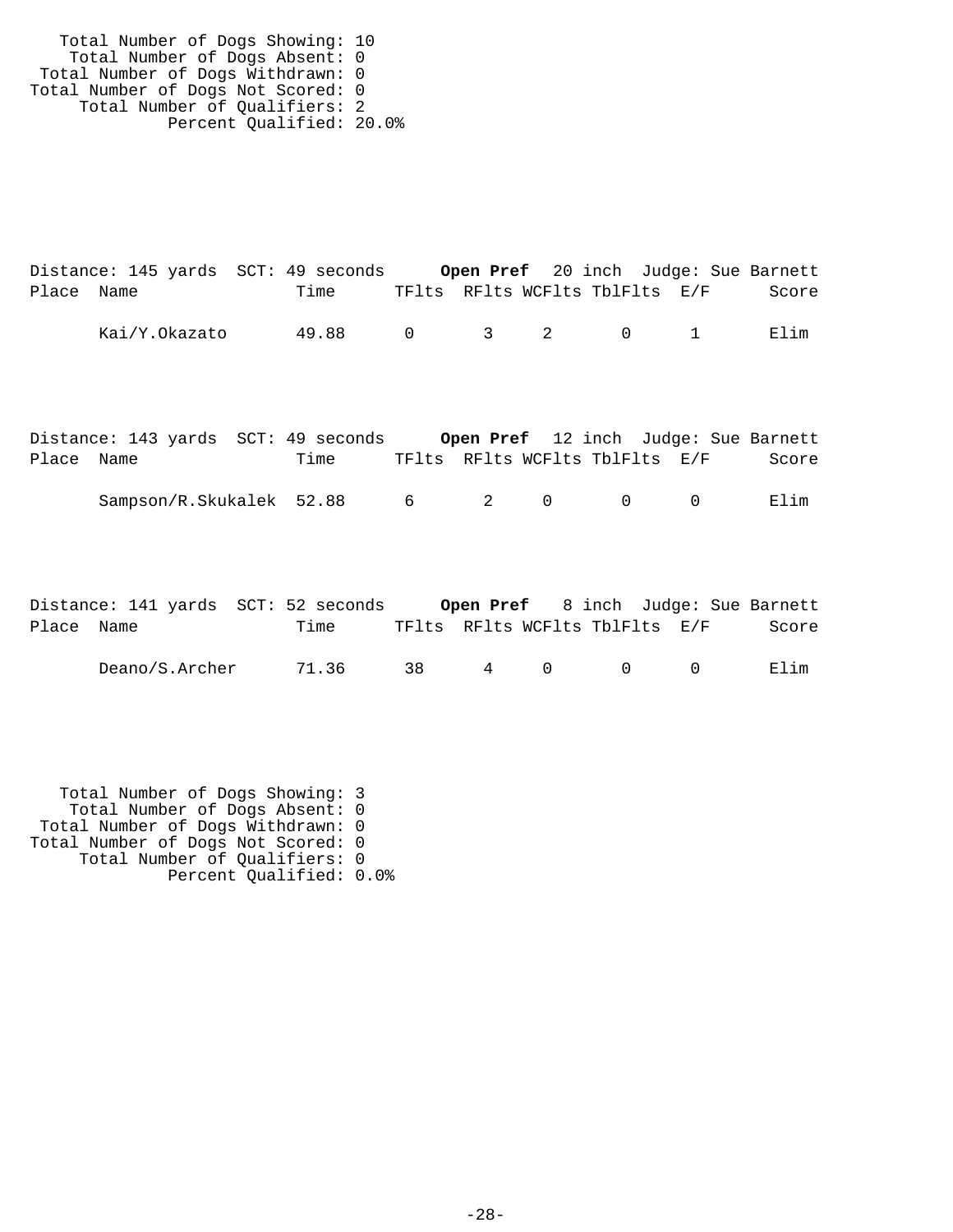#### **Saturday, November 13, 2021 Dog Training Club of Tampa, Inc. Novice JWW**

| Place Name | Distance: 130 yards SCT: 57 seconds Novice A 8 inch Judge: Sue Barnett                                                                                                                                   | Time TFIts RFIts WCFIts TblFlts E/F |                 |              |                                |                |                | Score |
|------------|----------------------------------------------------------------------------------------------------------------------------------------------------------------------------------------------------------|-------------------------------------|-----------------|--------------|--------------------------------|----------------|----------------|-------|
|            | Sophie/B.Ordonez 50.13 0                                                                                                                                                                                 |                                     |                 | 2            | $\mathbf{1}$                   | $\mathsf{O}$   | $\overline{0}$ | Elim  |
|            | Total Number of Dogs Showing: 1<br>Total Number of Dogs Absent: 0<br>Total Number of Dogs Withdrawn: 0<br>Total Number of Dogs Not Scored: 0<br>Total Number of Qualifiers: 0<br>Percent Qualified: 0.0% |                                     |                 |              |                                |                |                |       |
| Place Name | Distance: 135 yards SCT: 48 seconds Novice B 24 inch Judge: Sue Barnett                                                                                                                                  | Time                                |                 |              | TFlts RFlts WCFlts TblFlts E/F |                |                | Score |
|            | Kasee/R.Jeffers No Time                                                                                                                                                                                  |                                     |                 | $\mathbf{3}$ | $\mathsf{3}$                   | $\overline{0}$ | $\mathsf{3}$   | Elim  |
| Place Name | Distance: 135 yards SCT: 45 seconds Novice B 20 inch Judge: Sue Barnett                                                                                                                                  | Time                                |                 |              | TFlts RFlts WCFlts TblFlts E/F |                |                | Score |
|            | Marley/S.McLarnon 49.57                                                                                                                                                                                  |                                     | $4\overline{ }$ | 2            | 2                              | 0              | 2              | Elim  |
| Place      | Distance: 133 yards SCT: 48 seconds Novice B 16 inch Judge: Sue Barnett<br>Name                                                                                                                          | Time TFlts RFlts WCFlts TblFlts E/F |                 |              |                                |                |                | Score |
|            | Pete/C.Dostal No Time                                                                                                                                                                                    |                                     |                 | 2            | $1 \qquad \qquad 0$            |                | 2              | Elim  |

Distance: 130 yards SCT: 52 seconds **Novice B** 12 inch Judge: Sue Barnett Place Name Time TFlts RFlts WCFlts TblFlts E/F Score Swagger/S.Archer 70.45 18 2 2 0 2 Elim